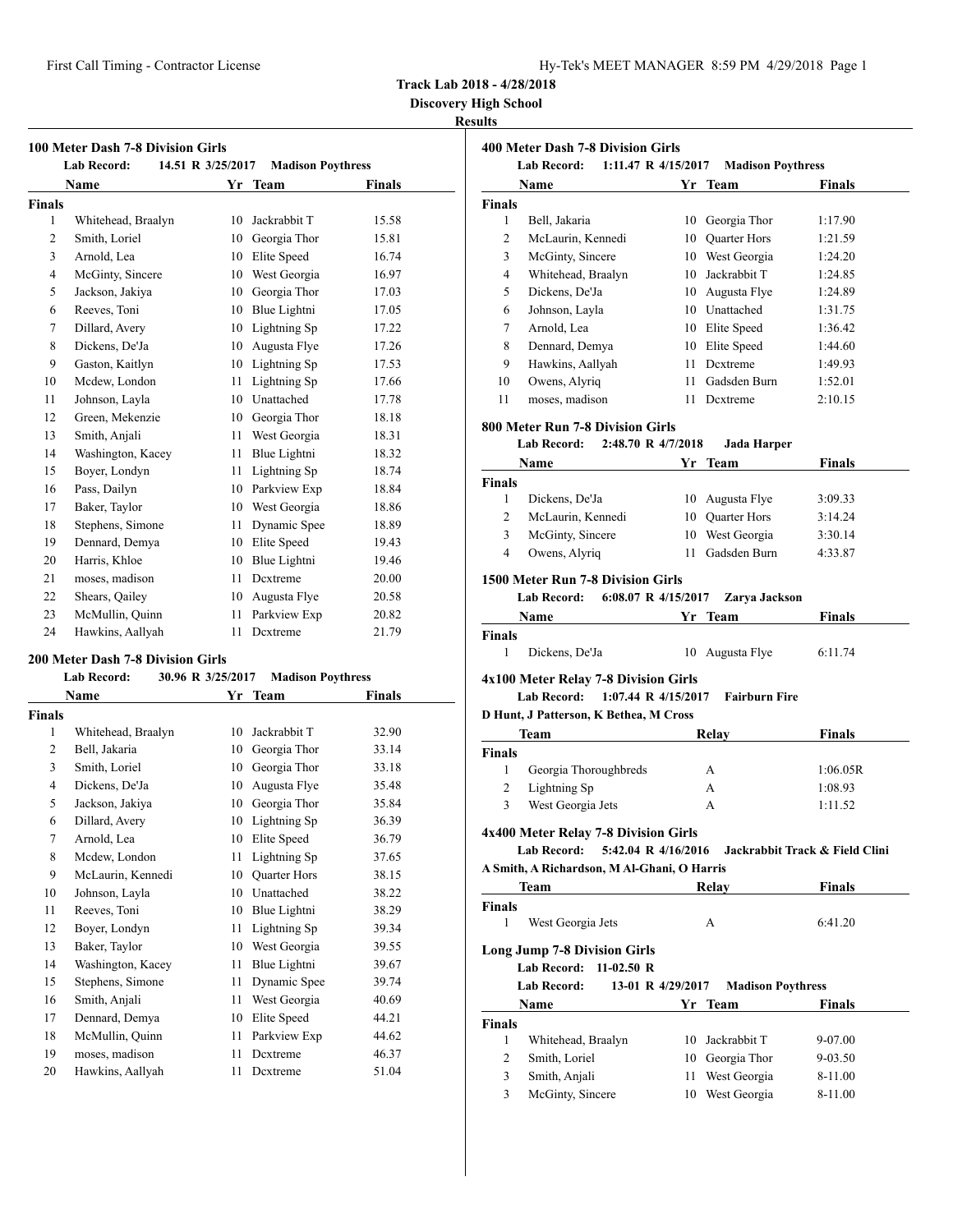|  |  |  | Hy-Tek's MEET MANAGER 8:59 PM 4/29/2018 Page 2 |  |  |  |
|--|--|--|------------------------------------------------|--|--|--|
|--|--|--|------------------------------------------------|--|--|--|

**Discovery High School**

#### **Results**

| Finals  (Long Jump 7-8 Division Girls) |                                              |                   |                       |               |  |
|----------------------------------------|----------------------------------------------|-------------------|-----------------------|---------------|--|
|                                        | Name                                         |                   | Yr Team               | <b>Finals</b> |  |
| 5                                      | Washington, Kacey                            | 11                | Blue Lightni          | 7-10.00       |  |
| 6                                      | Shears, Qailey                               | 10                | Augusta Flye          | 7-08.50       |  |
| 7                                      | Dickens, De'Ja                               | 10                | Augusta Flye          | 7-05.00       |  |
| 8                                      | Reeves, Toni                                 | 10                | Blue Lightni          | 5-09.00       |  |
| 9                                      | Harris, Khloe                                |                   | 10 Blue Lightni       | 5-02.50       |  |
|                                        | <b>Shot Put 7-8 Division Girls</b>           |                   |                       |               |  |
|                                        | Lab Record:                                  | 17-09 R 4/16/2016 | <b>Payton Keeling</b> |               |  |
|                                        | Name                                         |                   | Yr Team               | Finals        |  |
| <b>Finals</b>                          |                                              |                   |                       |               |  |
| 1                                      | Pass, Dailyn                                 |                   | 10 Parkview Exp       | 12-08.00      |  |
| 2                                      | Baker, Taylor                                |                   | 10 West Georgia       | 12-07.00      |  |
| 3                                      | Smith, Anjali                                | 11 -              | West Georgia          | 9-08.00       |  |
| $\overline{4}$                         | Owens, Alyriq                                | 11                | Gadsden Burn          | $9 - 00.00$   |  |
| 5                                      | McMullin, Quinn                              |                   | 11 Parkview Exp       | 7-01.50       |  |
|                                        |                                              |                   |                       |               |  |
|                                        | <b>Javelin Throw 300g 7-8 Division Girls</b> |                   |                       |               |  |
|                                        | <b>Lab Record:</b>                           | 52-05 R 5/7/2016  | <b>Payton Keeling</b> |               |  |
|                                        | <b>Name</b>                                  |                   | Yr Team               | <b>Finals</b> |  |
| <b>Finals</b>                          |                                              |                   |                       |               |  |
| 1                                      | Smith, Anjali                                | 11                | West Georgia          | 21-05         |  |
| 2                                      | Baker, Taylor                                |                   | 10 West Georgia       | 21-02         |  |
| 3                                      | Harris, Khloe                                |                   | 10 Blue Lightni       | 18-02         |  |
| $\overline{4}$                         | Shears, Qailey                               | 10                | Augusta Flye          | 15-00         |  |
| 5                                      | Stephens, Simone                             | 11                | Dynamic Spee          | $12 - 04$     |  |
|                                        |                                              |                   |                       |               |  |
|                                        | 100 Meter Dash 9-10 Division Girls           |                   |                       |               |  |
|                                        | <b>Lab Record:</b>                           | 13.19 R 4/14/2018 | <b>Olivia Harris</b>  |               |  |
|                                        | <b>Name</b>                                  |                   | Yr Team               | <b>Finals</b> |  |
| <b>Finals</b>                          |                                              |                   |                       |               |  |
| 1                                      | Poythress, Madison                           | 09.               | Drive Phase, Inc.     | 14.64         |  |
| 2                                      | Moses, Gabrielle                             |                   | 09 Unattached         | 14.72         |  |
| 3                                      | Green, Layla                                 | 08                | Blue Lightni          | 15.09         |  |
| 4                                      | Stanton, Sana                                | 08                | Elite Speed           | 15.22         |  |
| 5                                      | Anderson, Shakierra                          | 08                | Lightning Sp          | 15.34         |  |
| 6                                      | Walton, Jayla                                | 09                | Georgia Thor          | 15.44         |  |
| 7                                      | Edwards, Jannah                              | 09                | Alabama Heat          | 15.50         |  |
| 8                                      | Haynes, Adrianna                             | 09                | Unattached            | 15.55         |  |
| 9                                      | Newton, T'Yonn                               | 08                | Atomic Agili          | 15.67         |  |
| 10                                     | Albert, Elle                                 | 08                | Boys and Gir          | 16.08         |  |
| 11                                     | Damper, Darrianna                            | 09                | D & A Trakk           | 16.50         |  |
| 12                                     | Means, Makenzy                               | 09                | Elite Speed           | 16.61         |  |
| 13                                     | Phillips, Shaniya                            | 09                | Boys and Gir          | 16.65         |  |
| 14                                     |                                              | 08                | Dextreme              | 16.80         |  |
| 15                                     | Moses, Madalynne<br>Page, Moriah             | 08                | Parkview Exp          | 17.05         |  |
| 16                                     | Mahone, Keyana                               | 08                | West Georgia          | 17.07         |  |
| 17                                     | Turner, Tsanaa                               | 09                | <b>Empower Trac</b>   | 17.09         |  |
| 18                                     | Miller, Janiya                               | 09                | <b>Ouarter Hors</b>   | 17.40         |  |
| 19                                     | Dukes, Dimeshia                              | 08                | Elite Speed           | 17.43         |  |
| 20                                     |                                              | 08                | Elite Speed           | 17.51         |  |
| 21                                     | Wrght, Khamani<br>Page, Baleigh              | 09                | Parkview Exp          | 17.52         |  |
| 22                                     |                                              | 09                | West Georgia          | 17.65         |  |
| 23                                     | Kendrick, Jayla<br>Thomas, Gabrielle         | 09                | Forest Flyer          | 17.65         |  |

| 25             | Browning, Aliyah                           | 09                | Elite Speed          | 17.97         |  |
|----------------|--------------------------------------------|-------------------|----------------------|---------------|--|
| 26             | Osborne, Karmen                            |                   | 09 West Georgia      | 19.87         |  |
|                | <b>200 Meter Dash 9-10 Division Girls</b>  |                   |                      |               |  |
|                | <b>Lab Record:</b>                         | 28.37 R 3/24/2018 | <b>Olivia Harris</b> |               |  |
|                | Name                                       |                   | Yr Team              | <b>Finals</b> |  |
| <b>Finals</b>  |                                            |                   |                      |               |  |
| 1              | James, Alaiya                              | 08.               | AtL ZooM Ath         | 29.66         |  |
| $\overline{2}$ | Moses, Gabrielle                           |                   | 09 Unattached        | 29.80         |  |
| 3              | Newton, Avani                              |                   | 08 Blue Lightni      | 30.09         |  |
| 4              | Poythress, Madison                         |                   | 09 Drive Phase, Inc  | 31.11         |  |
| 5              | Stanton, Sana                              | 08                | Elite Speed          | 32.09         |  |
| 6              | Green, Layla                               | 08                | Blue Lightni         | 32.23         |  |
| 7              | Carter, Sasha                              | 09                | AtL ZooM Ath         | 32.25         |  |
| 8              | Smith, Alana                               | 08                | AtL ZooM Ath         | 32.35         |  |
| 9              | Dukes, Dimeshia                            | 08                | Elite Speed          | 32.98         |  |
| 10             | Walton, Jayla                              |                   | 09 Georgia Thor      | 33.43         |  |
| 11             | Asbury, E'Maya                             |                   | 08 Elite Speed       | 33.45         |  |
| 12             | Anderson, Shakierra                        |                   | 08 Lightning Sp      | 33.46         |  |
| 13             | Albert, Elle                               | 08                | Boys and Gir         | 34.04         |  |
| 14             | Newton, T'Yonn                             | 08                | Atomic Agili         | 34.67         |  |
| 15             | Richardson, Alivia                         | 08                | AtL ZooM Ath         | 34.74         |  |
| 16             | Page, Moriah                               | 08                | Parkview Exp         | 34.88         |  |
| 17             | Campbell, Jordyn                           | 08                | Jackrabbit T         | 35.10         |  |
| 18             | Edwards, Jannah                            | 09.               | Alabama Heat         | 35.63         |  |
| 19             | Page, Baleigh                              |                   | 09 Parkview Exp      | 35.90         |  |
| 20             | Damper, Darrianna                          | 09                | D & A Trakk          | 36.15         |  |
| 21             | Wrght, Khamani                             | 08                | Elite Speed          | 36.80         |  |
| 22             | Kendrick, Jayla                            |                   | 09 West Georgia      | 36.81         |  |
| 23             | Phillips, Shaniya                          |                   | 09 Boys and Gir      | 37.37         |  |
| 24             | Miller, Janiya                             | 09                | Quarter Hors         | 37.68         |  |
| 25             | Wallace, Alexis                            |                   | 09 Track Georgi      | 37.81         |  |
| 26             | Mahone, Keyana                             |                   | 08 West Georgia      | 38.41         |  |
| 27             | Browning, Aliyah                           | 09                | Elite Speed          | 39.96         |  |
| 28             | Thomas, Gabrielle                          | 09.               | Forest Flyer         | 41.49         |  |
| 29             | Moses, Madalynne                           | 08                | Dextreme             | 44.12         |  |
|                | 400 Meter Dash 9-10 Division Girls         |                   |                      |               |  |
|                | <b>Lab Record:</b><br>1:03.95 R $5/7/2016$ |                   | <b>Naia Carter</b>   |               |  |
|                | Name                                       | Yr                | Team                 | Finals        |  |
| <b>Finals</b>  |                                            |                   |                      |               |  |
| 1              | James, Alaiya                              |                   | 08 AtL ZooM Ath      | 1:07.02       |  |
| 2              | Moses, Gabrielle                           |                   | 09 Unattached        | 1:10.76       |  |
| 3              | Carter, Sasha                              | 09                | AtL ZooM Ath         | 1:14.12       |  |

 Smith, Alana 08 AtL ZooM Ath 1:14.63 Jackson, Zarya 09 Alabama Heat 1:16.03 Grant, Tyler 08 Track Georgi 1:16.29 Turner, Tsanaa 09 Empower Trac 1:16.47 8 Means, Morgan 09 Elite Speed 1:17.54 Anderson, Shakierra 08 Lightning Sp 1:18.31 Colvin, Julia 09 D & A Trakk 1:19.58 Asbury, E'Maya 08 Elite Speed 1:20.92 12 Damper, Darrianna 09 D & A Trakk 1:21.43 Walton, Jayla 09 Georgia Thor 1:21.54 Richardson, Alivia 08 AtL ZooM Ath 1:22.37 Newton, T'Yonn 08 Atomic Agili 1:23.24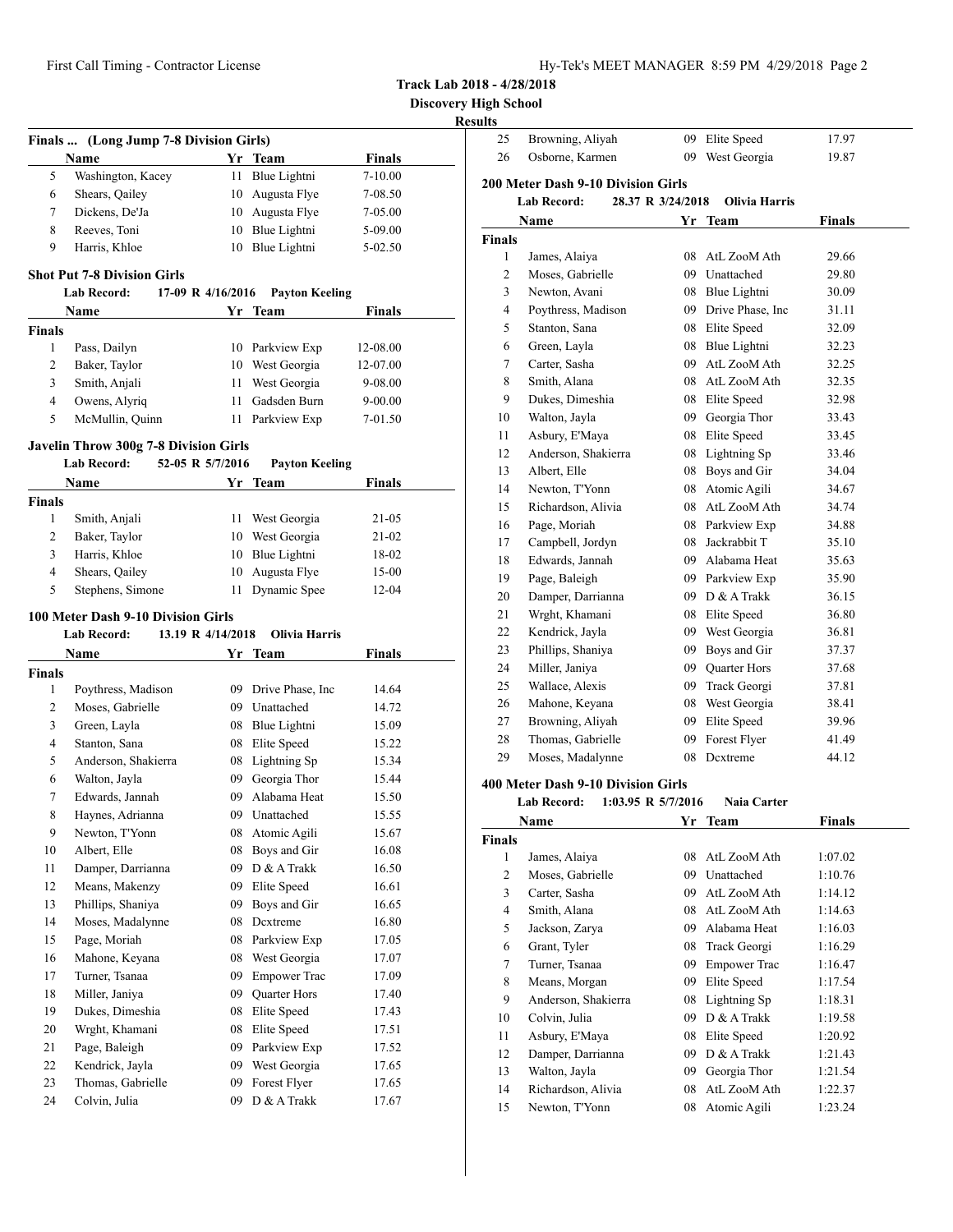| Hy-Tek's MEET MANAGER 8:59 PM 4/29/2018 Page 3 |  |  |  |
|------------------------------------------------|--|--|--|
|------------------------------------------------|--|--|--|

**Discovery High School**

| Finals  (400 Meter Dash 9-10 Division Girls) |                        |    |                     |               |
|----------------------------------------------|------------------------|----|---------------------|---------------|
|                                              | Name                   |    | Yr Team             | <b>Finals</b> |
| 16                                           | Moses, Madalynne       | 08 | Dextreme            | 1:24.31       |
| 17                                           | Means, Makenzy         | 09 | Elite Speed         | 1:24.57       |
| 18                                           | McCalpine-Ingram, Zuri | 09 | West Georgia        | 1:24.72       |
| 19                                           | Brown, Mariyah         | 09 | West Georgia        | 1:26.25       |
| 20                                           | Blaylock, Makayla      | 08 | Gadsden Burn        | 1:26.83       |
| 21                                           | Phillips, Shaniya      | 09 | Boys and Gir        | 1:28.75       |
| 22                                           | Browning, Aliyah       | 09 | Elite Speed         | 1:29.34       |
| 23                                           | Miller, Janiya         | 09 | <b>Ouarter Hors</b> | 1:32.21       |
| 24                                           | Edwards, Jannah        | 09 | Alabama Heat        | 1:34.61       |
| 25                                           | Coley, Sarai           | 09 | Augusta Flye        | 1:40.87       |

| 800 Meter Run 9-10 Division Girls<br>2:35.73 R 5/7/2016<br><b>Lab Record:</b><br><b>Kenyah Conner</b> |                        |    |                     |         |
|-------------------------------------------------------------------------------------------------------|------------------------|----|---------------------|---------|
|                                                                                                       | Name                   | Yr | Team                | Finals  |
| <b>Finals</b>                                                                                         |                        |    |                     |         |
| 1                                                                                                     | Smith, Alana           | 08 | AtL ZooM Ath        | 2:53.62 |
| 2                                                                                                     | Means, Morgan          | 09 | Elite Speed         | 2:55.39 |
| 3                                                                                                     | Richardson, Alivia     | 08 | AtL ZooM Ath        | 2:59.09 |
| 4                                                                                                     | Jackson, Zarya         | 09 | Alabama Heat        | 2:59.16 |
| 5                                                                                                     | Grant, Tyler           | 08 | Track Georgi        | 3:02.02 |
| 6                                                                                                     | Colvin, Julia          | 09 | D & A Trakk         | 3:02.13 |
| 7                                                                                                     | Maney, Natalie         | 09 | West Georgia        | 3:06.75 |
| 8                                                                                                     | Brown, Mariyah         | 09 | West Georgia        | 3:20.50 |
| 9                                                                                                     | McCalpine-Ingram, Zuri | 09 | West Georgia        | 3:20.70 |
| 10                                                                                                    | Coley, Sarai           | 09 | Augusta Flye        | 3:35.39 |
| 11                                                                                                    | Miller, Janiya         | 09 | <b>Quarter Hors</b> | 3:42.11 |
| 12                                                                                                    | Blaylock, Makayla      | 08 | Gadsden Burn        | 3:42.12 |

# **1500 Meter Run 9-10 Division Girls**

|        | 5:26.99 R 5/7/2016<br><b>Lab Record:</b> |    | <b>Tyler Lowe</b> |               |  |
|--------|------------------------------------------|----|-------------------|---------------|--|
|        | Name                                     |    | Yr Team           | <b>Finals</b> |  |
| Finals |                                          |    |                   |               |  |
| 1      | Jackson, Zarya                           | 09 | Alabama Heat      | 5:50.70       |  |
| 2      | Colvin, Julia                            | 09 | D & A Trakk       | 6:02.06       |  |
| 3      | Maney, Natalie                           | 09 | West Georgia      | 6:17.33       |  |
| 4      | McCalpine-Ingram, Zuri                   | 09 | West Georgia      | 6:25.13       |  |
| 5      | Coley, Sarai                             | 09 | Augusta Flye      | 7:36.82       |  |
| 6      | West, Emma                               | 09 | Ptc Flash         | 7:45.95       |  |
| 7      | Harbin, Zoe                              | 09 | Ptc Flash         | 7:56.65       |  |
|        |                                          |    |                   |               |  |

# **3000 Meter Run 9-10 Division Girls**

| Lab Record: 11:11.78 R 5/6/2017                | <b>Clark Thompson</b>                 |               |
|------------------------------------------------|---------------------------------------|---------------|
| Name                                           | Yr Team                               | <b>Finals</b> |
| <b>Finals</b>                                  |                                       |               |
| Harbin, Zoe<br>1                               | Ptc Flash<br>09                       | 14:09.60      |
| 4x100 Meter Relay 9-10 Division Girls          |                                       |               |
| Lab Record:                                    | 56.25 R 5/7/2016<br>Drive Phase, Inc. |               |
| <b>B Olive, G Johnson, M Gardner, K Conner</b> |                                       |               |
| Team                                           | Relay                                 | <b>Finals</b> |
| <b>Finals</b>                                  |                                       |               |
| West Georgia Jets<br>1                         | А                                     | 1:07.27       |
|                                                |                                       |               |

| K Conner, M Hatcher, R Davis, G Johnson<br>Team<br>Relay<br>1<br>A<br>Elite Speed<br><b>High Jump 9-10 Division Girls</b><br>3-10 R 4/30/2016<br><b>Lab Record:</b><br><b>Tori Sadler</b><br><b>Name</b><br>Yr Team<br>$\mathbf{1}$<br>Shears, Qeyah<br>08 Augusta Flye<br><b>Long Jump 9-10 Division Girls</b><br>Lab Record: 14-01.25 R 5/7/2016<br><b>Ryan McFadden</b><br>Name<br>Yr Team<br>$\mathbf{1}$<br>Haynes, Adrianna<br>09 Unattached<br>2<br>Poythress, Madison<br>09 Drive Phase, Inc<br>3<br>Newton, T'Yonn<br>08 Atomic Agili<br>Wilber, Katheryn<br>4<br>08 Blue Lightni<br>5<br>08 Track Georgi<br>Grant, Tyler<br>Anderson, Shakierra<br>08 Lightning Sp<br>6<br>08 Blue Lightni<br>7<br>Green, Layla<br>8<br>Walton, Jayla<br>09 Georgia Thor<br>09 D & A Trakk<br>9<br>Damper, Darrianna<br>10<br>Shears, Qeyah<br>08 Augusta Flye<br>Carter, Sasha<br>09 AtL ZooM Ath<br>11<br>12<br>Thomas, Gabrielle<br>09 Forest Flyer<br>West Georgia<br>13<br>Kendrick, Jayla<br>09<br>09<br>Augusta Flye<br>14<br>Coley, Sarai<br><b>Shot Put 9-10 Division Girls</b><br>Lab Record: 27-05 R 4/15/2017<br><b>Kaliyah Copeland</b><br><b>Name</b><br>Yr Team<br>1<br>Mahone, Keyana<br>08 West Georgia<br>Osborne, Karmen<br>2<br>09 West Georgia<br><b>Javelin Throw 300g 9-10 Division Girls</b><br><b>Lab Record:</b><br>88-00 R 3/17/2018<br><b>Jada Lubin</b><br>Name<br>Yr Team<br>1<br>Wilber, Katheryn<br>08 Blue Lightni |               |  | Drive Phase, Inc. |
|-----------------------------------------------------------------------------------------------------------------------------------------------------------------------------------------------------------------------------------------------------------------------------------------------------------------------------------------------------------------------------------------------------------------------------------------------------------------------------------------------------------------------------------------------------------------------------------------------------------------------------------------------------------------------------------------------------------------------------------------------------------------------------------------------------------------------------------------------------------------------------------------------------------------------------------------------------------------------------------------------------------------------------------------------------------------------------------------------------------------------------------------------------------------------------------------------------------------------------------------------------------------------------------------------------------------------------------------------------------------------------------------------------------------------------------------------|---------------|--|-------------------|
|                                                                                                                                                                                                                                                                                                                                                                                                                                                                                                                                                                                                                                                                                                                                                                                                                                                                                                                                                                                                                                                                                                                                                                                                                                                                                                                                                                                                                                               |               |  | <b>Finals</b>     |
|                                                                                                                                                                                                                                                                                                                                                                                                                                                                                                                                                                                                                                                                                                                                                                                                                                                                                                                                                                                                                                                                                                                                                                                                                                                                                                                                                                                                                                               | <b>Finals</b> |  |                   |
|                                                                                                                                                                                                                                                                                                                                                                                                                                                                                                                                                                                                                                                                                                                                                                                                                                                                                                                                                                                                                                                                                                                                                                                                                                                                                                                                                                                                                                               |               |  | 5:42.70           |
|                                                                                                                                                                                                                                                                                                                                                                                                                                                                                                                                                                                                                                                                                                                                                                                                                                                                                                                                                                                                                                                                                                                                                                                                                                                                                                                                                                                                                                               |               |  |                   |
|                                                                                                                                                                                                                                                                                                                                                                                                                                                                                                                                                                                                                                                                                                                                                                                                                                                                                                                                                                                                                                                                                                                                                                                                                                                                                                                                                                                                                                               |               |  |                   |
|                                                                                                                                                                                                                                                                                                                                                                                                                                                                                                                                                                                                                                                                                                                                                                                                                                                                                                                                                                                                                                                                                                                                                                                                                                                                                                                                                                                                                                               |               |  | <b>Finals</b>     |
|                                                                                                                                                                                                                                                                                                                                                                                                                                                                                                                                                                                                                                                                                                                                                                                                                                                                                                                                                                                                                                                                                                                                                                                                                                                                                                                                                                                                                                               | <b>Finals</b> |  |                   |
|                                                                                                                                                                                                                                                                                                                                                                                                                                                                                                                                                                                                                                                                                                                                                                                                                                                                                                                                                                                                                                                                                                                                                                                                                                                                                                                                                                                                                                               |               |  | $3 - 00.00$       |
|                                                                                                                                                                                                                                                                                                                                                                                                                                                                                                                                                                                                                                                                                                                                                                                                                                                                                                                                                                                                                                                                                                                                                                                                                                                                                                                                                                                                                                               |               |  |                   |
|                                                                                                                                                                                                                                                                                                                                                                                                                                                                                                                                                                                                                                                                                                                                                                                                                                                                                                                                                                                                                                                                                                                                                                                                                                                                                                                                                                                                                                               |               |  |                   |
|                                                                                                                                                                                                                                                                                                                                                                                                                                                                                                                                                                                                                                                                                                                                                                                                                                                                                                                                                                                                                                                                                                                                                                                                                                                                                                                                                                                                                                               |               |  | <b>Finals</b>     |
|                                                                                                                                                                                                                                                                                                                                                                                                                                                                                                                                                                                                                                                                                                                                                                                                                                                                                                                                                                                                                                                                                                                                                                                                                                                                                                                                                                                                                                               | <b>Finals</b> |  |                   |
|                                                                                                                                                                                                                                                                                                                                                                                                                                                                                                                                                                                                                                                                                                                                                                                                                                                                                                                                                                                                                                                                                                                                                                                                                                                                                                                                                                                                                                               |               |  | 11-08.00          |
|                                                                                                                                                                                                                                                                                                                                                                                                                                                                                                                                                                                                                                                                                                                                                                                                                                                                                                                                                                                                                                                                                                                                                                                                                                                                                                                                                                                                                                               |               |  | 11-07.00          |
|                                                                                                                                                                                                                                                                                                                                                                                                                                                                                                                                                                                                                                                                                                                                                                                                                                                                                                                                                                                                                                                                                                                                                                                                                                                                                                                                                                                                                                               |               |  | 11-05.50          |
|                                                                                                                                                                                                                                                                                                                                                                                                                                                                                                                                                                                                                                                                                                                                                                                                                                                                                                                                                                                                                                                                                                                                                                                                                                                                                                                                                                                                                                               |               |  | 11-05.00          |
|                                                                                                                                                                                                                                                                                                                                                                                                                                                                                                                                                                                                                                                                                                                                                                                                                                                                                                                                                                                                                                                                                                                                                                                                                                                                                                                                                                                                                                               |               |  | 11-02.00          |
|                                                                                                                                                                                                                                                                                                                                                                                                                                                                                                                                                                                                                                                                                                                                                                                                                                                                                                                                                                                                                                                                                                                                                                                                                                                                                                                                                                                                                                               |               |  | 10-11.00          |
|                                                                                                                                                                                                                                                                                                                                                                                                                                                                                                                                                                                                                                                                                                                                                                                                                                                                                                                                                                                                                                                                                                                                                                                                                                                                                                                                                                                                                                               |               |  | 10-03.00          |
|                                                                                                                                                                                                                                                                                                                                                                                                                                                                                                                                                                                                                                                                                                                                                                                                                                                                                                                                                                                                                                                                                                                                                                                                                                                                                                                                                                                                                                               |               |  | 9-09.00           |
|                                                                                                                                                                                                                                                                                                                                                                                                                                                                                                                                                                                                                                                                                                                                                                                                                                                                                                                                                                                                                                                                                                                                                                                                                                                                                                                                                                                                                                               |               |  | 9-04.50           |
|                                                                                                                                                                                                                                                                                                                                                                                                                                                                                                                                                                                                                                                                                                                                                                                                                                                                                                                                                                                                                                                                                                                                                                                                                                                                                                                                                                                                                                               |               |  | $9 - 03.00$       |
|                                                                                                                                                                                                                                                                                                                                                                                                                                                                                                                                                                                                                                                                                                                                                                                                                                                                                                                                                                                                                                                                                                                                                                                                                                                                                                                                                                                                                                               |               |  | $9 - 02.00$       |
|                                                                                                                                                                                                                                                                                                                                                                                                                                                                                                                                                                                                                                                                                                                                                                                                                                                                                                                                                                                                                                                                                                                                                                                                                                                                                                                                                                                                                                               |               |  | 8-08.50           |
|                                                                                                                                                                                                                                                                                                                                                                                                                                                                                                                                                                                                                                                                                                                                                                                                                                                                                                                                                                                                                                                                                                                                                                                                                                                                                                                                                                                                                                               |               |  | 8-00.00           |
|                                                                                                                                                                                                                                                                                                                                                                                                                                                                                                                                                                                                                                                                                                                                                                                                                                                                                                                                                                                                                                                                                                                                                                                                                                                                                                                                                                                                                                               |               |  | 6-01.50           |
|                                                                                                                                                                                                                                                                                                                                                                                                                                                                                                                                                                                                                                                                                                                                                                                                                                                                                                                                                                                                                                                                                                                                                                                                                                                                                                                                                                                                                                               |               |  |                   |
|                                                                                                                                                                                                                                                                                                                                                                                                                                                                                                                                                                                                                                                                                                                                                                                                                                                                                                                                                                                                                                                                                                                                                                                                                                                                                                                                                                                                                                               |               |  |                   |
|                                                                                                                                                                                                                                                                                                                                                                                                                                                                                                                                                                                                                                                                                                                                                                                                                                                                                                                                                                                                                                                                                                                                                                                                                                                                                                                                                                                                                                               |               |  | Finals            |
|                                                                                                                                                                                                                                                                                                                                                                                                                                                                                                                                                                                                                                                                                                                                                                                                                                                                                                                                                                                                                                                                                                                                                                                                                                                                                                                                                                                                                                               | <b>Finals</b> |  |                   |
|                                                                                                                                                                                                                                                                                                                                                                                                                                                                                                                                                                                                                                                                                                                                                                                                                                                                                                                                                                                                                                                                                                                                                                                                                                                                                                                                                                                                                                               |               |  | 10-08.00          |
|                                                                                                                                                                                                                                                                                                                                                                                                                                                                                                                                                                                                                                                                                                                                                                                                                                                                                                                                                                                                                                                                                                                                                                                                                                                                                                                                                                                                                                               |               |  | 9-09.00           |
|                                                                                                                                                                                                                                                                                                                                                                                                                                                                                                                                                                                                                                                                                                                                                                                                                                                                                                                                                                                                                                                                                                                                                                                                                                                                                                                                                                                                                                               |               |  |                   |
|                                                                                                                                                                                                                                                                                                                                                                                                                                                                                                                                                                                                                                                                                                                                                                                                                                                                                                                                                                                                                                                                                                                                                                                                                                                                                                                                                                                                                                               |               |  |                   |
|                                                                                                                                                                                                                                                                                                                                                                                                                                                                                                                                                                                                                                                                                                                                                                                                                                                                                                                                                                                                                                                                                                                                                                                                                                                                                                                                                                                                                                               |               |  | <b>Finals</b>     |
|                                                                                                                                                                                                                                                                                                                                                                                                                                                                                                                                                                                                                                                                                                                                                                                                                                                                                                                                                                                                                                                                                                                                                                                                                                                                                                                                                                                                                                               | <b>Finals</b> |  |                   |
|                                                                                                                                                                                                                                                                                                                                                                                                                                                                                                                                                                                                                                                                                                                                                                                                                                                                                                                                                                                                                                                                                                                                                                                                                                                                                                                                                                                                                                               |               |  | 71-08             |

| 2      | Shears, Qeyah                                                                          | 08 | Augusta Flye           | $32-04$       |
|--------|----------------------------------------------------------------------------------------|----|------------------------|---------------|
| 3      | McCalpine-Ingram, Zuri                                                                 | 09 | West Georgia           | $31 - 04$     |
| 4      | Brown, Mariyah                                                                         | 09 | West Georgia           | $22 - 10$     |
| 5      | Osborne, Karmen                                                                        | 09 | West Georgia           | $J22-10$      |
| 6      | Mahone, Keyana                                                                         | 08 | West Georgia           | $20 - 05$     |
|        | 100 Meter Dash 11-12 Division Girls<br>12.78 R 3/24/2018<br><b>Lab Record:</b><br>Name |    | Janai Jones<br>Yr Team | <b>Finals</b> |
| Finals |                                                                                        |    |                        |               |

| ıals |                 |                 |       |
|------|-----------------|-----------------|-------|
|      | Wright, Kennedy | 06 Greer Allsta | 13.36 |
|      | Mcfadden, Ryan  | 06 Dynamic Spee | 13.52 |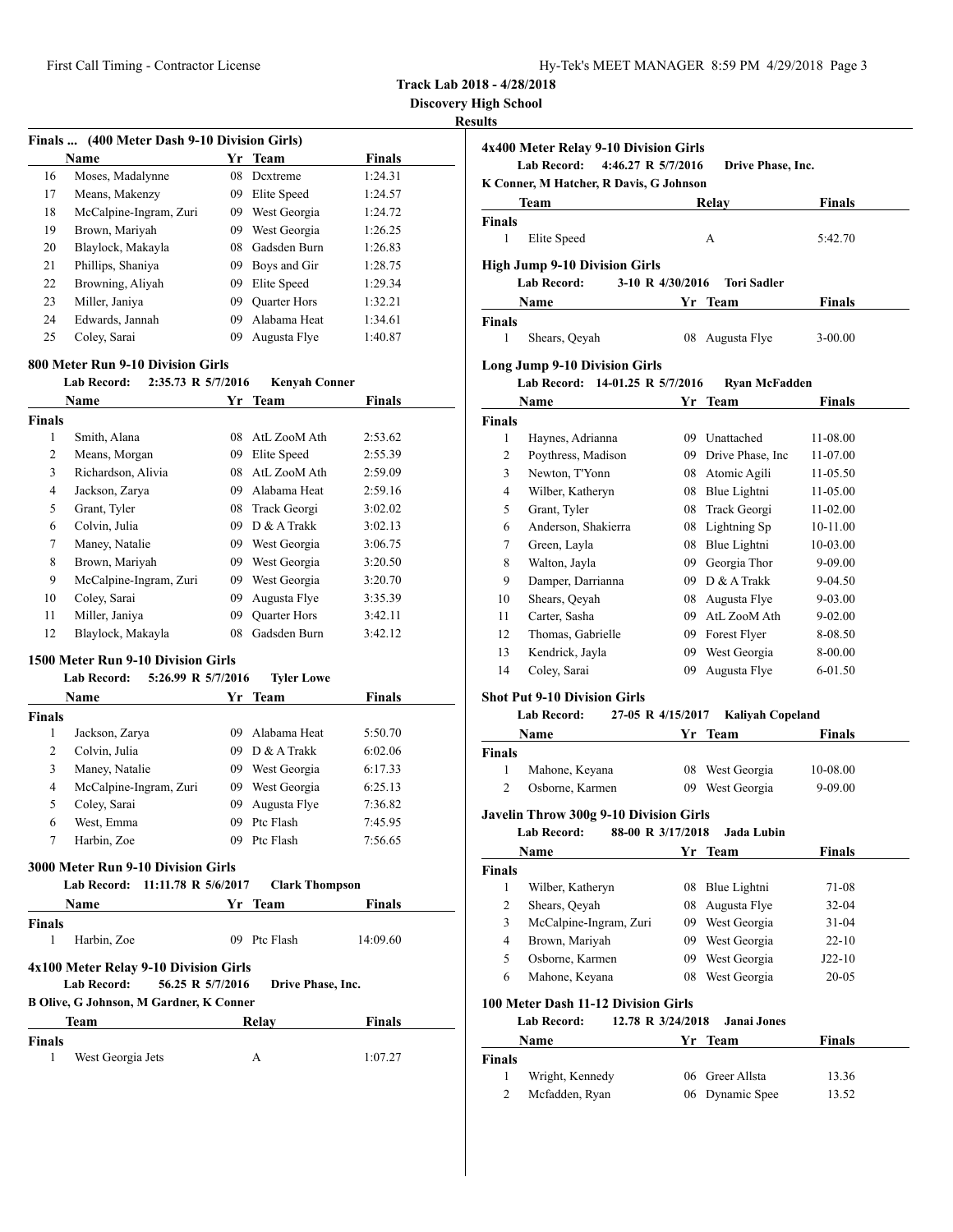**Discovery High School Results**

| Finals  (100 Meter Dash 11-12 Division Girls) |                           |    |                     |               |  |
|-----------------------------------------------|---------------------------|----|---------------------|---------------|--|
|                                               | <b>Name</b>               | Yr | <b>Team</b>         | <b>Finals</b> |  |
| 3                                             | Bray, Jordon              | 06 | Unattached          | 13.75         |  |
| $\overline{4}$                                | Arnold, Adia              | 07 | Elite Speed         | 14.01         |  |
| 5                                             | Cash, Amber               | 06 | Lightning Sp        | 14.04         |  |
| 6                                             | Crump, Alyssa             | 07 | Blue Lightni        | 14.15         |  |
| 7                                             | Copeland, Kirah (Hawk)    | 06 | Unattached          | 14.23         |  |
| 8                                             | Washington, Halani        | 06 | Dynamic Spee        | 14.27         |  |
| 9                                             | Williamson, Gabriel       | 07 | Lightning Sp        | 14.41         |  |
| 10                                            | James, Jaila              | 06 | <b>Ouarter Hors</b> | 14.45         |  |
| 11                                            | Johnson, Cymonne          | 06 | Elite Speed         | 14.49         |  |
| 12                                            | Stowe, Laila              | 07 | <b>Quarter Hors</b> | 14.75         |  |
| 13                                            | Woodroffe-Thomas, Shanell | 07 | Lightning Sp        | 14.83         |  |
| 14                                            | Haynes, Aryianna          | 07 | Unattached          | 15.08         |  |
| 15                                            | Mansaray, Leona           | 07 | Georgia Thor        | 15.35         |  |
| 16                                            | Harrold, Antonisha        | 06 | $D$ & A Trakk       | 15.35         |  |
| 17                                            | Joseph, Caila             | 06 | Boys and Gir        | 15.43         |  |
| 18                                            | williams, katlyn          | 07 | Dextreme            | 15.43         |  |
| 19                                            | Andino, Gabriella         | 06 | <b>Quarter Hors</b> | 15.57         |  |
| 20                                            | Copeland, Kaliya          | 07 | Lightning Sp        | 15.74         |  |
| 21                                            | Walker, Makayla           | 07 | Lightning Sp        | 15.94         |  |
| 22                                            | Wiley, Rodericka          | 06 | Gadsden Burn        | 16.01         |  |
| 23                                            | Dumas, Kyla               | 06 | Adrenaline R        | 16.33         |  |
| 24                                            | Davis, Madison            | 07 | Blue Lightni        | 16.61         |  |
| 25                                            | Holiday, Kalecia          | 07 | Elite Speed         | 16.64         |  |
| 26                                            | jones, devian             | 07 | Boys and Gir        | 17.01         |  |
| 27                                            | Smith, Taylor             | 06 | West Georgia        | 17.01         |  |

#### **200 Meter Dash 11-12 Division Girls**

|                | <b>Lab Record:</b><br>26.16 R 4/7/2018 |    | <b>Adaejah Hodge</b> |        |
|----------------|----------------------------------------|----|----------------------|--------|
|                | Name                                   | Yr | <b>Team</b>          | Finals |
| <b>Finals</b>  |                                        |    |                      |        |
| 1              | Carter, Naia                           | 07 | AtL ZooM Ath         | 26.68  |
| 2              | Bray, Jordon                           | 06 | Unattached           | 28.49  |
| 3              | Guy, Dallas                            | 07 | AtL ZooM Ath         | 28.93  |
| $\overline{4}$ | Summers, Aerin                         | 06 | Unattached           | 29.02  |
| 5              | Mcfadden, Ryan                         | 06 | Dynamic Spee         | 29.30  |
| 6              | Copeland, Kirah (Hawk)                 | 06 | Unattached           | 29.31  |
| 7              | Cash, Amber                            | 06 | Lightning Sp         | 29.51  |
| 8              | Raymond, Karrington                    | 06 | Iron Spikes          | 29.60  |
| 9              | Johnson, Cymonne                       | 06 | Elite Speed          | 29.73  |
| 10             | Williamson, Gabriel                    | 07 | Lightning Sp         | 30.07  |
| 11             | Washington, Halani                     | 06 | Dynamic Spee         | 30.29  |
| 12             | James, Jaila                           | 06 | Quarter Hors         | 30.85  |
| 13             | Crump, Alyssa                          | 07 | Blue Lightni         | 30.92  |
| 14             | Woodroffe-Thomas, Shanell              | 07 | Lightning Sp         | 31.10  |
| 15             | williams, katlyn                       | 07 | Dextreme             | 31.22  |
| 16             | Stowe, Laila                           | 07 | <b>Quarter Hors</b>  | 31.31  |
| 17             | Arnold, Adia                           | 07 | Elite Speed          | 32.28  |
| 18             | Harrold, Antonisha                     | 06 | D & A Trakk          | 32.34  |
| 19             | Andino, Gabriella                      | 06 | Quarter Hors         | 32.48  |
| 20             | Mansaray, Leona                        | 07 | Georgia Thor         | 32.87  |
| 21             | Joseph, Caila                          | 06 | Boys and Gir         | 32.95  |
| 22             | Holiday, Kalecia                       | 07 | Elite Speed          | 33.42  |
| 23             | Mcbride, Mya                           | 07 | Lightning Sp         | 33.47  |
| 24             | Wiley, Rodericka                       | 06 | Gadsden Burn         | 33.72  |

| ILS |                  |    |                 |       |
|-----|------------------|----|-----------------|-------|
| 25  | Gasper, Harmony  |    | 06 Iron Spikes  | 34.43 |
| 26  | Jean, Taylor     | 07 | Blue Lightni    | 34.63 |
| 27  | Beal, Brooklyn   |    | 06 Elite Speed  | 34.80 |
| 28  | Dumas, Kyla      |    | 06 Adrenaline R | 34.88 |
| 29  | Walker, Makayla  |    | 07 Lightning Sp | 35.45 |
| 30  | Copeland, Kaliya | 07 | Lightning Sp    | 36.71 |
| 31  | Jones, TaNajah   | 07 | West Georgia    | 37.05 |
| 32  | Moses, Camille   | 07 | Unattached      | 37.28 |
|     |                  |    |                 |       |

#### **400 Meter Dash 11-12 Division Girls**

|                | <b>Lab Record:</b><br>59.84 R 4/7/2018 |     | <b>Adaejah Hodge</b> |               |
|----------------|----------------------------------------|-----|----------------------|---------------|
|                | Name                                   | Yr  | <b>Team</b>          | <b>Finals</b> |
| <b>Finals</b>  |                                        |     |                      |               |
| 1              | Carter, Naia                           | 07  | AtL ZooM Ath         | 58.95R        |
| $\overline{c}$ | Conner, Kenyah                         | 06. | AtL ZooM Ath         | 1:02.10       |
| 3              | Wright, Ronniah                        |     | 06 AtL ZooM Ath      | 1:03.02       |
| $\overline{4}$ | Bray, Jordon                           |     | 06 Unattached        | 1:03.34       |
| 5              | Summers, Aerin                         |     | 06 Unattached        | 1:04.32       |
| 6              | Copeland, Kirah (Hawk)                 |     | 06 Unattached        | 1:04.88       |
| 7              | Johnson, Genesis                       |     | 06 Unattached        | 1:06.76       |
| 8              | James, Jaila                           |     | 06 Quarter Hors      | 1:08.39       |
| 9              | Williamson, Gabriel                    | 07  | Lightning Sp         | 1:11.69       |
| 10             | Guy, Dallas                            | 07  | AtL ZooM Ath         | 1:11.88       |
| 11             | Harrison, Nia                          | 07  | AtL ZooM Ath         | 1:12.42       |
| 12             | Woodroffe-Thomas, Shanell              | 07  | Lightning Sp         | 1:13.22       |
| 13             | williams, katlyn                       | 07  | Dextreme             | 1:13.33       |
| 14             | Strom, London                          | 06. | Track Georgi         | 1:13.94       |
| 15             | Stowe, Laila                           | 07  | Quarter Hors         | 1:14.12       |
| 16             | Andino, Gabriella                      |     | 06 Quarter Hors      | 1:14.86       |
| 17             | Harrold, Antonisha                     |     | $06$ D & A Trakk     | 1:16.77       |
| 18             | McMullin, Anh                          | 07  | Parkview Exp         | 1:18.58       |
| 19             | Moses, Camille                         | 07  | Unattached           | 1:19.07       |
| 20             | Freeman, Sariah                        | 07  | Augusta Flye         | 1:19.87       |
| 21             | Gasper, Harmony                        | 06  | Iron Spikes          | 1:20.23       |
| 22             | Holiday, Kalecia                       | 07  | Elite Speed          | 1:21.32       |
| 23             | Jean, Taylor                           | 07  | Blue Lightni         | 1:22.11       |
| 24             | Hill, Amaiyah                          |     | 07 West Georgia      | 1:23.83       |
| 25             | Dumas, Kyla                            | 06  | Adrenaline R         | 1:23.96       |
| 26             | Davis, Allencia                        | 06  | Iron Spikes          | 1:25.77       |
| 27             | Beal, Brooklyn                         | 06  | Elite Speed          | 1:28.39       |
| 28             | jones, devian                          | 07  | Boys and Gir         | 1:29.67       |
| 29             | Copeland, Kaliya                       | 07  | Lightning Sp         | 1:30.00       |
| 30             | Simmons, I'Iyanna                      | 07  | Gadsden Burn         | 1:42.04       |

#### **800 Meter Run 11-12 Division Girls**

**Lab Record: 2:28.81 R 4/29/2017 Kenyah Conner**

| Name   |                  | Yr. | Team              | Finals  |
|--------|------------------|-----|-------------------|---------|
| Finals |                  |     |                   |         |
|        | Bray, Jordon     | 06  | Unattached        | 2:35.62 |
| 2      | Lowe, Tyler      |     | 06 AtL ZooM Ath   | 2:35.71 |
| 3      | Gardner, Madison | 07  | Drive Phase, Inc. | 2:51.75 |
| 4      | Collins, Sarah   |     | 06 Jackrabbit T   | 2:53.64 |
| 5      | James, Jaila     |     | 06 Ouarter Hors   | 2:55.56 |
| 6      | Strom, London    |     | 06 Track Georgi   | 3:02.37 |
| 7      | McMullin, Anh    | 07  | Parkview Exp      | 3:02.68 |
| 8      | Freeman, Sariah  | 07  | Augusta Flye      | 3:02.88 |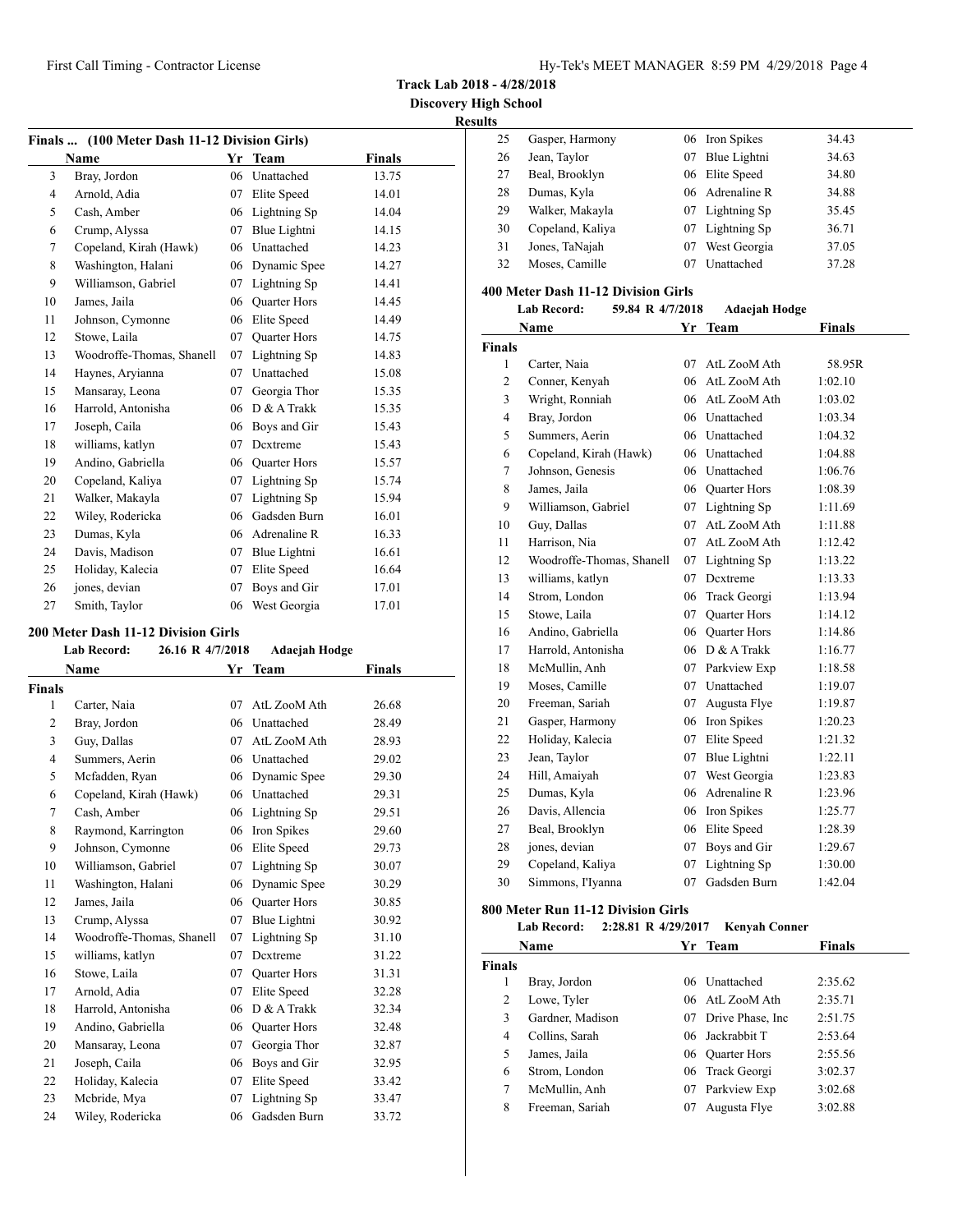**Discovery High School**

#### **Results**

|                                                                   | Finals  (800 Meter Run 11-12 Division Girls) |                  |                              |               |  |  |
|-------------------------------------------------------------------|----------------------------------------------|------------------|------------------------------|---------------|--|--|
|                                                                   | Name                                         |                  | Yr Team                      | <b>Finals</b> |  |  |
| 9                                                                 | Moses, Camille                               |                  | 07 Unattached                | 3:07.52       |  |  |
| 10                                                                | Hill, Amaiyah                                |                  | 07 West Georgia              | 3:16.61       |  |  |
|                                                                   | 1500 Meter Run 11-12 Division Girls          |                  |                              |               |  |  |
|                                                                   | 5:12.75 R 3/25/2017<br>Lab Record:           |                  | <b>Isis Grant</b>            |               |  |  |
|                                                                   | Name                                         |                  | Yr Team                      | Finals        |  |  |
| <b>Finals</b>                                                     |                                              |                  |                              |               |  |  |
| $\mathbf{1}$                                                      | Collins, Sarah                               |                  | 06 Jackrabbit T              | 5:48.89       |  |  |
| $\overline{2}$                                                    | Harrison, Nia                                |                  | 07 AtL ZooM Ath              | 6:02.14       |  |  |
| 3                                                                 | Freeman, Sariah                              |                  | 07 Augusta Flye              | 6:22.01       |  |  |
| 4                                                                 | Hill, Amaiyah                                |                  | 07 West Georgia              | 6:44.68       |  |  |
|                                                                   | <b>3000 Meter Run 11-12 Division Girls</b>   |                  |                              |               |  |  |
| <b>Lab Record:</b><br>11:18.77 R 4/15/2017<br><b>Noelle Junig</b> |                                              |                  |                              |               |  |  |
|                                                                   | Name                                         |                  | Yr Team                      | Finals        |  |  |
| <b>Finals</b>                                                     |                                              |                  |                              |               |  |  |
| 1                                                                 | Iida, Kanna                                  |                  | 07 Ptc Flash                 | 14:07.04      |  |  |
|                                                                   | 80 Meter Hurdles 11-12 Division Girls        |                  |                              |               |  |  |
|                                                                   | <b>Lab Record:</b><br>13.32 R 4/7/2018       |                  | <b>Ronniah Wright</b>        |               |  |  |
|                                                                   | <b>Name</b>                                  | Yr               | Team                         | Finals        |  |  |
| <b>Finals</b>                                                     |                                              |                  |                              |               |  |  |
| 1                                                                 | Wright, Ronniah                              |                  | 06 AtL ZooM Ath              | 13.00R        |  |  |
| 2                                                                 | Wright, Kennedy                              |                  | 06 Greer Allsta              | 13.22R        |  |  |
| 3                                                                 | Johnson, Genesis                             |                  | 06 Unattached                | 14.42         |  |  |
| 4                                                                 | Haynes, Aryianna                             |                  | 07 Unattached                | 14.67         |  |  |
| 5                                                                 | Harrold, Antonisha                           |                  | 06 D & A Trakk               | 16.81         |  |  |
| 6                                                                 | Guy, Dallas                                  |                  | 07 AtL ZooM Ath              | 17.25         |  |  |
| 7                                                                 | Andino, Gabriella                            |                  | 06 Quarter Hors              | 17.27         |  |  |
|                                                                   |                                              |                  | 07 Ouarter Hors              | 17.30         |  |  |
| 8                                                                 | Stowe, Laila                                 |                  |                              |               |  |  |
| 9                                                                 | Elahee, Savannah                             |                  | 06 Unattached                | 18.40         |  |  |
|                                                                   | 4x400 Meter Relay 11-12 Division Girls       |                  |                              |               |  |  |
|                                                                   | <b>Lab Record:</b><br>4:17.87 R 5/7/2016     |                  | Drive Phase, Inc.            |               |  |  |
|                                                                   | A Chatham, A Barkley, B Olive, I Grant       |                  |                              |               |  |  |
|                                                                   | <b>Team</b>                                  |                  | Relay                        | Finals        |  |  |
|                                                                   |                                              |                  |                              |               |  |  |
| 1                                                                 | Elite Speed                                  |                  | А                            | 6:04.47       |  |  |
| <b>Finals</b>                                                     | <b>High Jump 11-12 Division Girls</b>        |                  |                              |               |  |  |
|                                                                   | Lab Record:                                  | 4-10 R 4/14/2018 | <b>Kennedy Wright</b>        |               |  |  |
|                                                                   | <b>Name</b>                                  |                  | Yr Team                      | Finals        |  |  |
|                                                                   |                                              |                  |                              |               |  |  |
| 1                                                                 | Elahee, Savannah                             | 06               | Unattached                   | 3-10.00       |  |  |
| <b>Finals</b><br>2                                                | Johnson, Genesis                             | 06               | Unattached                   | J3-10.00      |  |  |
| ---                                                               | Wright, Kennedy                              | 06               | Greer Allsta                 | NH            |  |  |
| ---                                                               | Jones, TaNajah                               | 07               | West Georgia                 | NH            |  |  |
| ---                                                               | Wiley, Rodericka                             | 06               | Gadsden Burn                 | NΗ            |  |  |
| ---                                                               | Wright, Ronniah<br>Jones, Caydence           | 06               | AtL ZooM Ath<br>Greer Allsta | NΗ            |  |  |

|                | <b>Long Jump 11-12 Division Girls</b>   |    |                     |            |
|----------------|-----------------------------------------|----|---------------------|------------|
|                | <b>Lab Record:</b><br>16-09 R 4/16/2016 |    | <b>Niakoe Burks</b> |            |
|                | Name                                    |    | Yr Team             | Finals     |
| <b>Finals</b>  |                                         |    |                     |            |
| 1              | Wright, Kennedy                         | 06 | Greer Allsta        | 15-04.50   |
| $\overline{c}$ | Mcfadden, Ryan                          | 06 | Dynamic Spee        | 15-02.00   |
| 3              | Wright, Ronniah                         | 06 | AtL ZooM Ath        | 13-09.50   |
| 4              | Raymond, Karrington                     | 06 | Iron Spikes         | 13-08.50   |
| 5              | Elahee, Savannah                        | 06 | Unattached          | 12-08.00   |
| 6              | Williamson, Gabriel                     | 07 | Lightning Sp        | 11-06.50   |
| 7              | williams, katlyn                        | 07 | Dextreme            | 11-06.00   |
| 8              | Haynes, Aryianna                        | 07 | Unattached          | 11-02.50   |
| 9              | Crump, Alyssa                           | 07 | Blue Lightni        | 10-04.00   |
| 10             | Davis, Allencia                         | 06 | Iron Spikes         | $10-02.50$ |
| 11             | Harrold, Antonisha                      | 06 | $D$ & A Trakk       | 9-04.00    |
| 12             | Hill, Amaiyah                           | 07 | West Georgia        | 9-00.00    |
| 13             | Mansaray, Leona                         | 07 | Georgia Thor        | 8-11.00    |
| 14             | Parks, Abrianna                         | 07 | Greer Allsta        | 8-04.00    |
| 15             | Freeman, Sariah                         | 07 | Augusta Flye        | 8-03.00    |
| 16             | Wiley, Rodericka                        | 06 | Gadsden Burn        | 6-06.00    |
|                |                                         |    |                     |            |

# **Shot Put 11-12 Division Girls**

#### **Lab Record: 35-01 R 3/18/2017 Kameryn Hannon**

| Name          |                   |    | Yr Team           | Finals     |
|---------------|-------------------|----|-------------------|------------|
| <b>Finals</b> |                   |    |                   |            |
| 1             | Parks, Abrianna   | 07 | Greer Allsta      | 30-09.00   |
| 2             | Copeland, Kaliya  |    | 07 Lightning Sp   | 27-05.00   |
| 3             | Johnson, Genesis  | 06 | <b>Unattached</b> | $26-04.00$ |
| 4             | Block, Alexis     | 07 | Unattached        | 23-00.00   |
| 5             | Elahee, Savannah  | 06 | Unattached        | 20-08.50   |
| 6             | Smith, Taylor     | 06 | West Georgia      | 18-05.00   |
| 7             | Williams, Yunique | 06 | Greer Allsta      | 18-02.50   |
| 8             | Davis, Madison    | 07 | Blue Lightni      | 15-03.50   |

# **Discus Throw 1.0 kg 11-12 Division Girls**<br>Lab Record: 77-06 R 4/15/2017

#### **Lab Record: 77-06 R 4/15/2017 Kameryn Hannon**

| пар кологи.<br>$11$ - 00 IN $\pi/1$ $J/2$ 017<br>лханил ун гланнон |    |              |                                               |  |
|--------------------------------------------------------------------|----|--------------|-----------------------------------------------|--|
| Name                                                               |    |              | <b>Finals</b>                                 |  |
|                                                                    |    |              |                                               |  |
| Washington, Halani                                                 |    |              | 59-06                                         |  |
| <b>Block, Alexis</b>                                               | 07 | Unattached   | 56-07                                         |  |
| Williams, Yunique                                                  |    |              | $32 - 10$                                     |  |
| Davis, Madison                                                     | 07 | Blue Lightni | $30 - 01$                                     |  |
| Smith, Taylor                                                      | 06 | West Georgia | 28-03                                         |  |
|                                                                    |    |              | Yr Team<br>06 Dynamic Spee<br>06 Greer Allsta |  |

# **Javelin Throw 450g 11-12 Division Girls**

**Lab Record: 129-06 R 3/4/2017 Jasmine Hampton**

| Name          |                   |    | Yr Team        | Finals    |  |
|---------------|-------------------|----|----------------|-----------|--|
| <b>Finals</b> |                   |    |                |           |  |
|               | Parks, Abrianna   | 07 | Greer Allsta   | 77-07     |  |
| 2             | Gasper, Harmony   |    | 06 Iron Spikes | 56-06     |  |
| 3             | Block, Alexis     | 07 | Unattached     | 54-10     |  |
| 4             | Hill, Amaiyah     | 07 | West Georgia   | 29-00     |  |
| 5             | Davis, Allencia   |    | 06 Iron Spikes | 27-06     |  |
| 6             | Simmons, I'Iyanna | 07 | Gadsden Burn   | $22 - 03$ |  |
|               | Williams, Yunique | 06 | Greer Allsta   | 21-07     |  |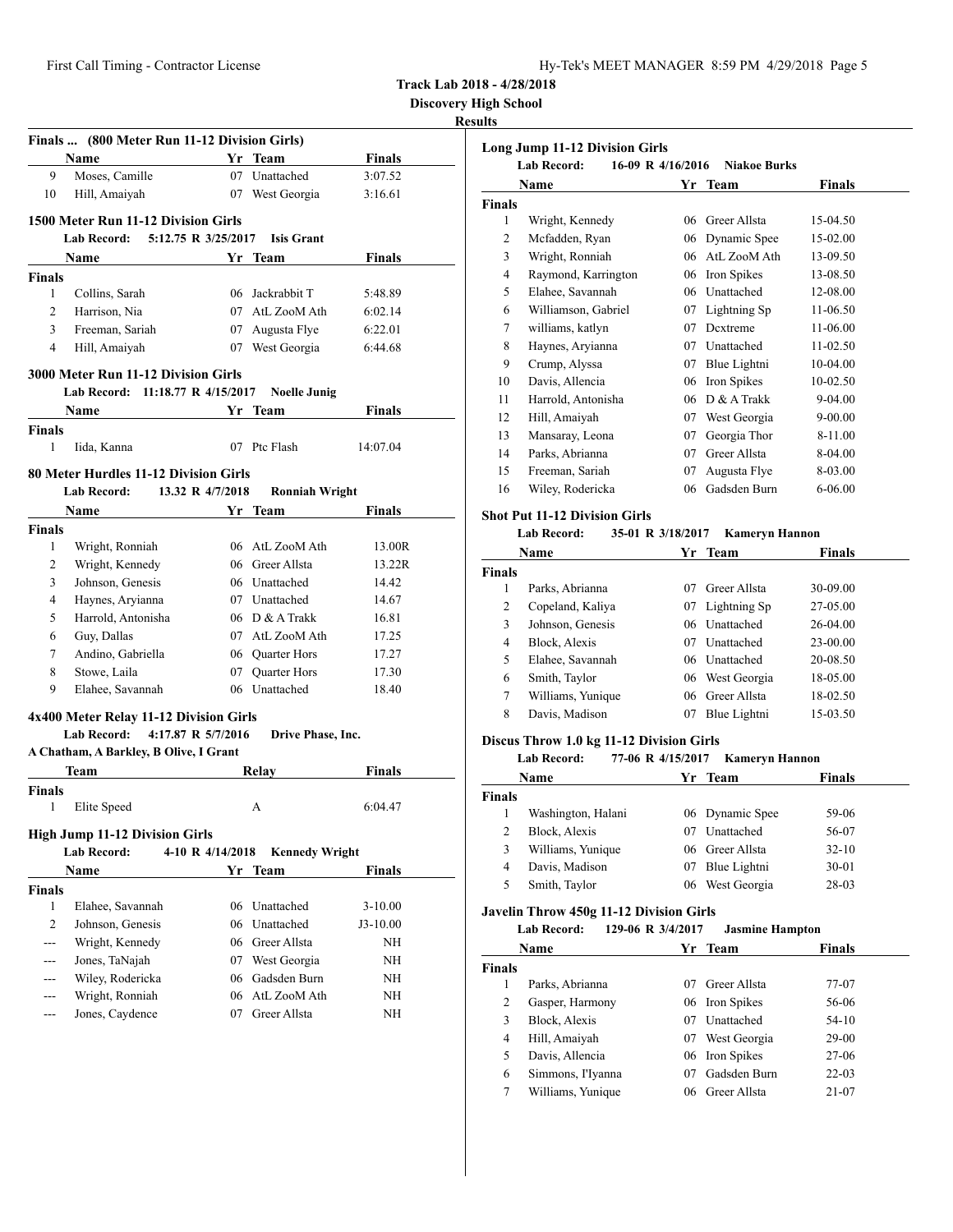**Discovery High School**

# **Results**

|                | Finals  (Javelin Throw 450g 11-12 Division Girls) |    |                       |               |
|----------------|---------------------------------------------------|----|-----------------------|---------------|
|                | Name                                              |    | Yr Team               | Finals        |
| 8              | Smith, Taylor                                     | 06 | West Georgia          | $19-10$       |
|                | 1500 Meter Race Walk 11-12 Division Girls         |    |                       |               |
|                | $9:26.83$ R $4/14/2018$<br><b>Lab Record:</b>     |    | <b>Katie Haffner</b>  |               |
|                | <b>Name</b>                                       |    | Yr Team               | Finals        |
| <b>Finals</b>  |                                                   |    |                       |               |
| $\mathbf{1}$   | Haffner, Katie                                    | 06 | Blue Lightni          | 9:06.25R      |
| 2              | Smith, Taylor                                     | 06 | West Georgia          | 11:01.57      |
| 3              | Jean, Taylor                                      | 07 | Blue Lightni          | 11:02.04      |
| $\overline{4}$ | <b>Block</b> , Alexis                             | 07 | Unattached            | 11:16.85      |
|                | 100 Meter Dash 13-14 Division Girls               |    |                       |               |
|                | <b>Lab Record:</b><br>11.93 R 3/25/2017           |    | <b>Trinity Rossum</b> |               |
|                | <b>Name</b>                                       |    | Yr Team               | <b>Finals</b> |
| <b>Finals</b>  |                                                   |    |                       |               |
| 1              | Hodge, Mallory                                    | 04 | Dynamic Spee          | 12.76         |
| 2              | Campbell, Madison                                 | 05 | Lightning Sp          | 13.54         |
| 3              | Birden, T'Oni                                     | 04 | Dynamic Spee          | 13.63         |
| $\overline{4}$ | Folks, Ariana                                     | 04 | Lightning Sp          | 13.88         |
| 5              | Ridley, Jaeva                                     | 04 | Quarter Hors          | 13.88         |
| 6              | Farmer, Kennedy                                   | 05 | AtL ZooM Ath          | 13.91         |
| 7              | Neblett, Sanai                                    | 04 | AtL ZooM Ath          | 13.94         |
| 8              | Walker, Jordyn                                    | 04 | D & A Trakk           | 13.96         |
| 9              | Davis, Zaria                                      | 04 | Elite Speed           | 14.29         |
| 10             | Bownes, Kierra                                    | 04 | Lightning Sp          | 14.42         |
| 11             | Rollerson, Celeania                               | 05 | Blue Lightni          | 14.42         |
| 12             | Hines, Cynia                                      | 05 | Blue Lightni          | 14.64         |
| 13             | Lynum-Williams, Terrilyn                          | 04 | <b>Ouarter Hors</b>   | 14.66         |
| 14             | Kendrick, Lamaesia                                | 05 | West Georgia          | 14.73         |
| 15             | Parker, Alecia                                    | 05 | Fast Track E          | 14.77         |
| 16             | Warren, Corin                                     | 05 | Lightning Sp          | 15.13         |
| 17             | Woods, Alisha                                     | 05 | Parkview Exp          | 15.17         |
| 18             | Phillips, Jhmaya                                  | 05 | Boys and Gir          | 15.27         |
| 19             | Daniels, Lauren                                   | 05 | Blue Lightni          | 15.36         |
| 20             | Richardson, Nia                                   | 04 | Lightning Sp          | 15.41         |
| 21             | Ross, Arayah                                      | 05 | D & A Trakk           | 15.46         |
| 22             | Gholston, Lindsay                                 | 05 | Lightning Sp          | 15.51         |
| 23             | Anderson, Sarayi                                  | 05 | Lightning Sp          | 15.60         |
| 24             | Carroll, Chelse'                                  | 05 | Elite Speed           | 15.90         |
| 25             | Newman, Chloe                                     | 05 | Lightning Sp          | 16.22         |
| 26             | Duncan, Madison                                   | 05 | Dextreme              | 16.31         |
|                | 200 Meter Dash 13-14 Division Girls               |    |                       |               |
|                | Lah Record: $25.01$ R $3/24/2018$                 |    | Mallary Hadge         |               |

|        | <b>Lab Record:</b> | 25.01 R 3/24/2018 | <b>Mallory Hodge</b> |               |  |
|--------|--------------------|-------------------|----------------------|---------------|--|
|        | Name               |                   | Yr Team              | <b>Finals</b> |  |
| Finals |                    |                   |                      |               |  |
| 1      | Hodge, Mallory     |                   | 04 Dynamic Spee      | 25.34         |  |
| 2      | Campbell, Madison  |                   | 05 Lightning Sp      | 27.07         |  |
| 3      | Birden, T'Oni      |                   | 04 Dynamic Spee      | 27.37         |  |
| 4      | Birts, Quenteria   |                   | 05 Track Georgi      | 27.39         |  |
| 5      | Lobdell, Rylie     |                   | 05 Elite Speed       | 27.83         |  |
| 6      | Ridley, Jaeva      |                   | 04 Ouarter Hors      | 28.02         |  |
| 7      | Neblett, Sanai     |                   | 04 AtL ZooM Ath      | 28.19         |  |
| 8      | Davis, Zaria       | 04                | Elite Speed          | 28.44         |  |
|        |                    |                   |                      |               |  |

| 9  | Walker, Jordyn           | 04 | $D$ & A Trakk       | 28.84 |
|----|--------------------------|----|---------------------|-------|
| 10 | wilkes, robyn            | 04 | Unattached          | 29.10 |
| 11 | Bownes, Kierra           | 04 | Lightning Sp        | 29.36 |
| 12 | Kendrick, Lamaesia       | 05 | West Georgia        | 29.47 |
| 13 | Hines, Cynia             | 05 | Blue Lightni        | 29.89 |
| 14 | Folks, Ariana            | 04 | Lightning Sp        | 29.90 |
| 15 | Folks, Briana            | 04 | Lightning Sp        | 30.05 |
| 16 | Thomas, Rosalyn          | 05 | Elite Speed         | 30.09 |
| 17 | Parker, Alecia           | 05 | Fast Track E        | 30.28 |
| 18 | Lynum-Williams, Terrilyn | 04 | <b>Quarter Hors</b> | 30.55 |
| 19 | love, destiny            | 05 | Dextreme            | 30.76 |
| 20 | Daniels, Lauren          | 05 | Blue Lightni        | 30.78 |
| 21 | Phillips, Jhmaya         | 05 | Boys and Gir        | 31.53 |
| 22 | Woods, Alisha            | 05 | Parkview Exp        | 31.81 |
| 23 | Damper, Danya            | 04 | D & A Trakk         | 32.27 |
| 24 | Terna, Vernista          | 04 | Parkview Exp        | 32.44 |
| 25 | Anderson, Sarayi         | 05 | Lightning Sp        | 32.54 |
| 26 | Duncan, Madison          | 05 | Dextreme            | 32.70 |
| 27 | Newman, Chloe            | 05 | Lightning Sp        | 32.96 |
| 28 | Ross, Arayah             | 05 | D & A Trakk         | 33.54 |
| 29 | Carroll, Chelse'         | 05 | Elite Speed         | 34.25 |
| 30 | Lewis, Princess          | 05 | Boys and Gir        | 36.13 |

# **400 Meter Dash 13-14 Division Girls**

| Lab Record: | 56.45 R 3/25/2017 | Mekenze Kelley |
|-------------|-------------------|----------------|
|-------------|-------------------|----------------|

|                | Name                     | Yr | <b>Team</b>         | <b>Finals</b> |
|----------------|--------------------------|----|---------------------|---------------|
| <b>Finals</b>  |                          |    |                     |               |
| 1              | Chambers, Sky            | 04 | AtL ZooM Ath        | 1:00.98       |
| $\overline{c}$ | Lobdell, Rylie           | 05 | Elite Speed         | 1:04.00       |
| 3              | McKissic, Jerica         | 05 | Unattached          | 1:04.08       |
| 4              | Ridley, Jaeva            | 04 | <b>Quarter Hors</b> | 1:05.33       |
| 5              | johnson, Ariel           | 05 | Unattached          | 1:07.87       |
| 6              | Kendrick, Lamaesia       | 05 | West Georgia        | 1:08.40       |
| 7              | wilkes, robyn            | 04 | Unattached          | 1:08.92       |
| 8              | Thomas, Rosalyn          | 05 | Elite Speed         | 1:09.07       |
| 9              | love, destiny            | 05 | Dextreme            | 1:09.16       |
| 10             | Lynum-Williams, Terrilyn | 04 | <b>Quarter Hors</b> | 1:10.80       |
| 11             | Davis, Zaria             | 04 | Elite Speed         | 1:11.12       |
| 12             | Phillips, Jhmaya         | 05 | Boys and Gir        | 1:12.00       |
| 13             | Simpson, Payton          | 05 | Forest Flyer        | 1:12.77       |
| 14             | Ross, Arayah             | 05 | D & A Trakk         | 1:13.90       |
| 15             | Gholston, Lindsay        | 05 | Lightning Sp        | 1:14.16       |
| 16             | Anderson, Sarayi         | 05 | Lightning Sp        | 1:14.39       |
| 17             | Newman, Chloe            | 05 | Lightning Sp        | 1:15.78       |
| 18             | Parker, Alecia           | 05 | <b>Fast Track E</b> | 1:16.08       |
| 19             | Terna, Vernista          | 04 | Parkview Exp        | 1:16.35       |
| 20             | Damper, Danya            | 04 | $D & A$ Trakk       | 1:17.16       |
| 21             | Woods, Alisha            | 05 | Parkview Exp        | 1:17.21       |
| 22             | Walker, Jordyn           | 04 | $D & A$ Trakk       | 1:17.32       |
| 23             | Carroll, Chelse'         | 05 | Elite Speed         | 1:21.15       |
| 24             | Lewis, Princess          | 05 | Boys and Gir        | 1:26.04       |
|                |                          |    |                     |               |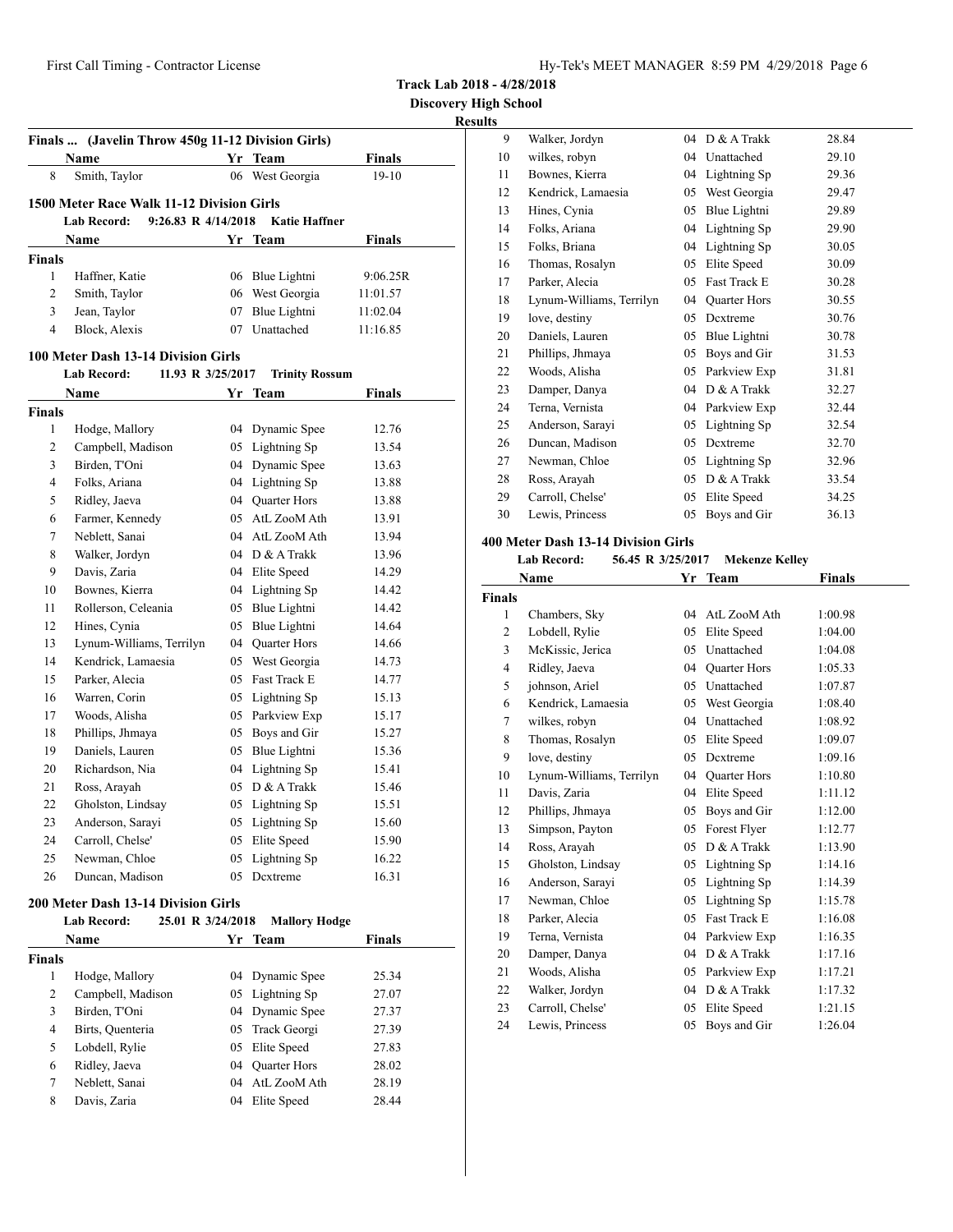**4x400 Meter Relay 13-14 Division Girls**

**Track Lab 2018 - 4/28/2018**

**Discovery High School**

# **Results**

|                | 800 Meter Run 13-14 Division Girls<br>Lab Record:<br>2:21.91 R 3/26/2016 |                   | <b>Nyah Hernandez</b>  |          |
|----------------|--------------------------------------------------------------------------|-------------------|------------------------|----------|
|                | Name                                                                     |                   | Yr Team                | Finals   |
| Finals         |                                                                          |                   |                        |          |
| 1              | Campbell, Madison                                                        |                   | 05 Lightning Sp        | 2:39.62  |
| 2              | McKissic, Jerica                                                         |                   | 05 Unattached          | 2:45.09  |
| 3              | Primm, Haley                                                             |                   | 05 Parkview Exp        | 2:50.21  |
| 4              | love, destiny                                                            |                   | 05 Dextreme            | 3:00.41  |
| 5              | Maurice, Nairobi                                                         |                   | 05 Iron Spikes         | 3:02.44  |
| 6              | Dennard, Alitza                                                          |                   | 05 Flash Athlet        | 3:04.45  |
| 7              | Gholston, Lindsay                                                        |                   | 05 Lightning Sp        | 3:04.61  |
| 8              | McDuffie, Alyssa                                                         |                   | 04 Parkview Exp        | 3:07.75  |
|                | 1500 Meter Run 13-14 Division Girls                                      |                   |                        |          |
|                | Lab Record:<br>4:47.89 R 3/26/2016                                       |                   | <b>Nyah Hernandez</b>  |          |
|                | Name                                                                     |                   | Yr Team                | Finals   |
| <b>Finals</b>  |                                                                          |                   |                        |          |
| 1              | Tarpley, Taylor                                                          |                   | 05 Ptc Flash           | 5:26.93  |
| 2              | DeChamplain, Ruth                                                        |                   | 05 Unattached          | 5:49.26  |
| 3              | Geaney, Emma                                                             |                   | 04 Parkview Exp        | 5:49.34  |
| 4              | Primm, Haley                                                             |                   | 05 Parkview Exp        | 5:49.37  |
| 5              | Dennard, Alitza                                                          |                   | 05 Flash Athlet        | 6:09.61  |
| 6              | McDuffie, Alyssa                                                         |                   | 04 Parkview Exp        | 6:10.50  |
| 7              | Harcourt, Rebecca                                                        |                   | 04 Parkview Exp        | 6:15.87  |
|                | <b>3000 Meter Run 13-14 Division Girls</b>                               |                   |                        |          |
|                | Lab Record: 11:11.05 R 4/7/2018                                          |                   | <b>Clara Heppner</b>   |          |
|                | <b>Name</b>                                                              | Yr                | Team                   | Finals   |
| <b>Finals</b>  |                                                                          |                   |                        |          |
| 1              | Tarpley, Taylor                                                          |                   | 05 Ptc Flash           | 11:13.63 |
| 2              | DeChamplain, Ruth                                                        |                   | 05 Unattached          | 11:45.86 |
| 3              | Harcourt, Rebecca                                                        |                   | 04 Parkview Exp        | 12:01.75 |
| 4              | Geaney, Emma                                                             |                   | 04 Parkview Exp        | 12:40.69 |
|                | 100 Meter Hurdles 13-14 Division Girls                                   |                   |                        |          |
|                | <b>Lab Record:</b>                                                       | 14.93 R 4/14/2018 | <b>Jasmine Harmon</b>  |          |
|                | Name                                                                     | Yr                | <b>Team</b>            | Finals   |
| Finals         |                                                                          |                   |                        |          |
| $\mathbf{1}$   | Farmer, Kennedy                                                          |                   | 05 AtL ZooM Ath        | 17.51    |
| $\overline{c}$ | Damper, Danya                                                            |                   | 04 D & A Trakk         | 19.20    |
| 3              | Terna, Vernista                                                          |                   | 04 Parkview Exp        | 19.76    |
| 4              | johnson, Ariel                                                           |                   | 05 Unattached          | 20.28    |
| 5              | Kendrick, Lamaesia                                                       |                   | 05 West Georgia        | 20.52    |
| 6              | Ross, Arayah                                                             | 05                | D & A Trakk            | 21.68    |
|                |                                                                          |                   |                        |          |
|                | 200 Meter Hurdles 13-14 Division Girls                                   |                   |                        |          |
|                | <b>Lab Record:</b>                                                       | 29.75 R 4/9/2016  | <b>Kimberly Harris</b> |          |
|                | Name                                                                     |                   | Yr Team                | Finals   |
|                |                                                                          |                   |                        |          |

1 johnson, Ariel 05 Unattached 33.50 2 Damper, Danya 04 D & A Trakk 35.60 3 Ross, Arayah 05 D & A Trakk 39.04

|        | Lab Record:<br>4:14.30 R 4/11/2015       |                 | <b>Star Track TC</b>   |                               |
|--------|------------------------------------------|-----------------|------------------------|-------------------------------|
|        | H Cooper, J Wilson, K Tolbert, T Brown   |                 |                        |                               |
|        | Team                                     |                 | Relay                  | <b>Finals</b>                 |
| Finals |                                          |                 |                        |                               |
| 1      | Elite Speed                              |                 | А                      | 5:10.32                       |
| 2      | Iron Spikes TC                           |                 | А                      | 5:32.65                       |
|        | High Jump 13-14 Division Girls           |                 |                        |                               |
|        | Lab Record:                              | 5-03 R 5/7/2016 | <b>Camille Trotman</b> |                               |
|        | Name                                     | Yr              | Team                   | Finals                        |
| Finals |                                          |                 |                        |                               |
| 1      | Hampton, Jasmine                         |                 | 05 Unattached          | 4-08.00                       |
| 2      | Kendrick, Lamaesia                       |                 | 05 West Georgia        | 4-04.00                       |
| 3      | Simpson, Payton                          |                 | 05 Forest Flyer        | J4-04.00                      |
| $---$  | Birts, Quenteria                         |                 | 05 Track Georgi        | NH                            |
|        |                                          |                 |                        |                               |
|        | <b>Long Jump 13-14 Division Girls</b>    |                 |                        |                               |
|        | Lab Record:<br>17-00 R 3/3/2018          |                 |                        | <b>Rasunek Tyler-Thompson</b> |
|        | Name                                     |                 | Yr Team                | <b>Finals</b>                 |
| Finals |                                          |                 |                        |                               |
| 1      | Birden, T'Oni                            |                 | 04 Dynamic Spee        | 14-10.00                      |
| 2      | Hampton, Jasmine                         |                 | 05 Unattached          | 14-06.00                      |
| 3      | Kendrick, Lamaesia                       |                 | 05 West Georgia        | 13-11.00                      |
| 4      | Thomas, Rosalyn                          |                 | 05 Elite Speed         | 13-04.00                      |
| 5      | Duncan, Madison                          |                 | 05 Dextreme            | 13-00.00                      |
| 6      | Rollerson, Celeania                      |                 | 05 Blue Lightni        | 12-04.00                      |
| 7      | love, destiny                            |                 | 05 Dextreme            | 12-00.50                      |
| 8      | Simpson, Payton                          |                 | 05 Forest Flyer        | 11-10.00                      |
| 9      | johnson, Ariel                           |                 | 05 Unattached          | 11-08.00                      |
|        |                                          |                 |                        |                               |
|        | Shot Put 13-14 Division Girls            |                 |                        |                               |
|        | Lab Record: 39-00.50 R 4/14/2018         |                 | <b>Kameryn Hannon</b>  |                               |
|        | Name                                     |                 | Yr Team                | Finals                        |
| Finals |                                          |                 |                        |                               |
| 1      | Hannon, Kameryn                          |                 | 05 Lightning Sp        | 37-05.00                      |
| 2      | Hampton, Jasmine                         |                 | 05 Unattached          | 31-05.00                      |
| 3      | Walker, Jordyn                           |                 | 04 D & A Trakk         | 30-03.00                      |
| 4      | Richardson, Nia                          |                 | 04 Lightning Sp        | 28-00.00                      |
|        | Discus Throw 1.0 kg 13-14 Division Girls |                 |                        |                               |
|        | <b>Lab Record:</b><br>103-02 R 3/28/2015 |                 | <b>Janae Profit</b>    |                               |
|        | Name                                     |                 | Yr Team                | <b>Finals</b>                 |
| Finals |                                          |                 |                        |                               |
| 1      | Hannon, Kameryn                          |                 | 05 Lightning Sp        | 89-09                         |
| 2      | Hampton, Jasmine                         |                 | 05 Unattached          | 64-02                         |
| 3      | Maurice, Nairobi                         | 05              | Iron Spikes            | 40-08                         |
|        |                                          |                 |                        |                               |
|        | Javelin Throw 600g 13-14 Division Girls  |                 |                        |                               |
|        | <b>Lab Record:</b><br>102-04 R 3/24/2018 |                 | <b>Jasmine Hampton</b> |                               |
|        | Name                                     |                 | Yr Team                | Finals                        |
| Finals |                                          |                 |                        |                               |
| 1      | Hampton, Jasmine                         | 05              | Unattached             | 105-11R                       |
| 2      | Rollerson, Celeania                      | 05              | Blue Lightni           | 48-05                         |
|        |                                          |                 |                        |                               |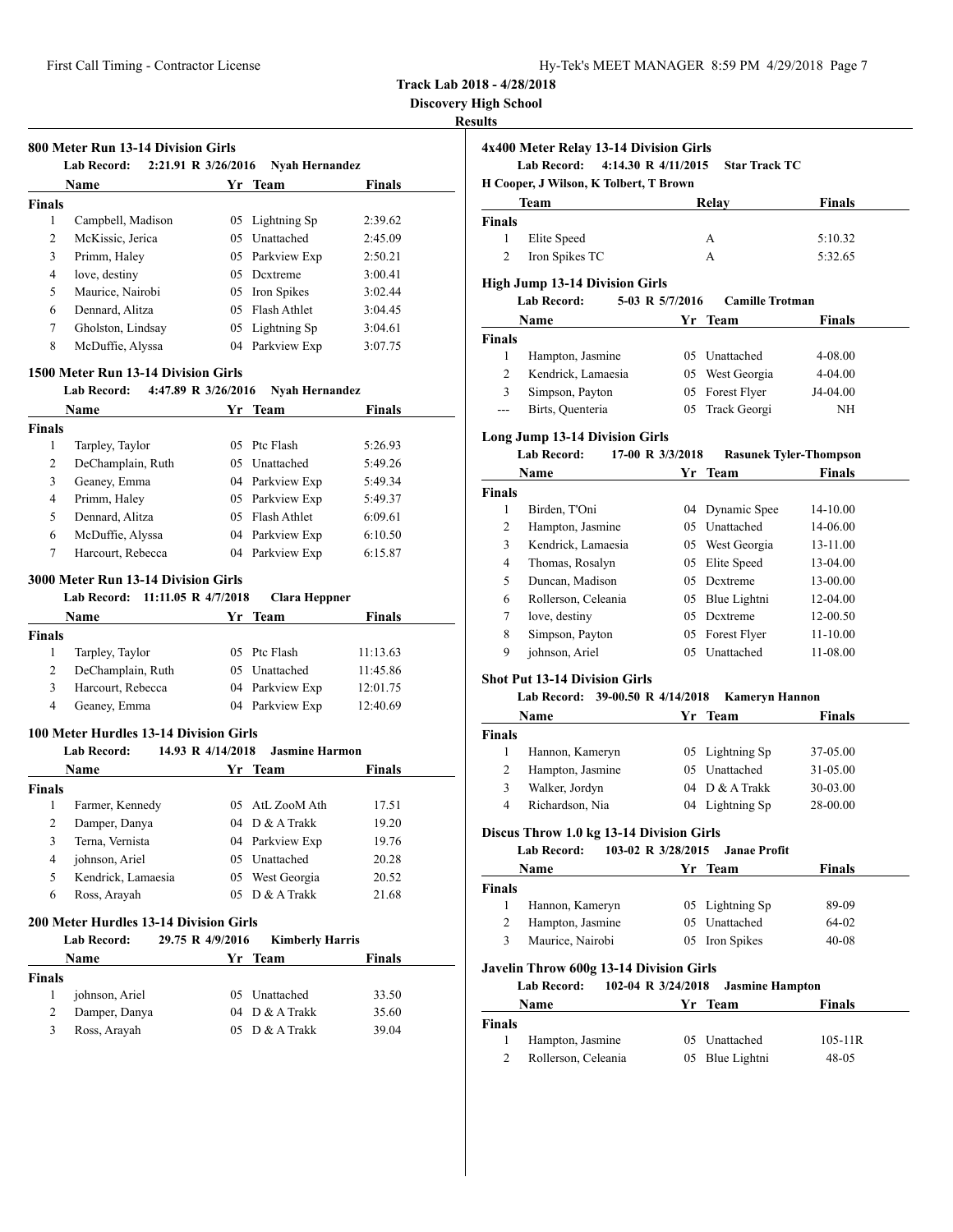**Discovery High School**

|                           | 100 Meter Dash 15-16 Division Girls<br><b>Lab Record:</b> | 12.05 R 3/25/2017   | <b>Trinity Price</b>   |               |  |
|---------------------------|-----------------------------------------------------------|---------------------|------------------------|---------------|--|
|                           |                                                           |                     |                        |               |  |
|                           | Name                                                      |                     | Yr Team                | <b>Finals</b> |  |
| Finals                    |                                                           |                     |                        |               |  |
| 1                         | Kelley, Mekenze                                           | 03                  | Boys and Gir           | 12.51         |  |
| 2                         | Mitchell, Sydney                                          | 02                  | Lightning Sp           | 13.68         |  |
| 3                         | Levingston, Sa'Niya                                       | 03                  | Blue Lightni           | 13.72         |  |
| 4                         | Bradford, Tyanna                                          |                     | 03 Blue Lightni        | 14.33         |  |
| 5                         | Anthony, Jasmine                                          |                     | 03 Parkview Exp        | 15.14         |  |
| 6                         | Leatham, Ellie                                            | 03                  | Parkview Exp           | 15.25         |  |
| 7                         | Dodson, Lauren                                            |                     | 03 Parkview Exp        | 15.60         |  |
|                           | 200 Meter Dash 15-16 Division Girls<br><b>Lab Record:</b> | 24.76 R 4/15/2017   | <b>Trinity Price</b>   |               |  |
|                           | Name                                                      | Yr                  | Team                   | <b>Finals</b> |  |
| Finals                    |                                                           |                     |                        |               |  |
| 1                         | Kelley, Mekenze                                           | 03                  | Boys and Gir           | 25.90         |  |
| 2                         | Fuller, Tamiia                                            | 03                  | Jackrabbit T           | 26.85         |  |
| 3                         | Levingston, Sa'Niya                                       | 03                  | Blue Lightni           | 29.53         |  |
| 4                         | Bradford, Tyanna                                          |                     | 03 Blue Lightni        | 30.16         |  |
| 5                         | Haynes, Keliy                                             | 03                  | Blue Lightni           | 31.30         |  |
| 6                         | Anthony, Jasmine                                          | 03                  | Parkview Exp           | 31.69         |  |
| 7                         | Leatham, Ellie                                            | 03                  | Parkview Exp           | 31.84         |  |
| 8                         | Dodson, Lauren                                            | 03                  | Parkview Exp           | 31.95         |  |
|                           |                                                           |                     |                        |               |  |
|                           | 400 Meter Dash 15-16 Division Girls                       |                     |                        |               |  |
|                           | <b>Lab Record:</b>                                        | 56.76 R 3/25/2017   | <b>Trinity Price</b>   |               |  |
|                           | Name                                                      |                     | Yr Team                | <b>Finals</b> |  |
| Finals                    |                                                           |                     |                        |               |  |
| 1                         | Kelley, Mekenze                                           | 03                  | Boys and Gir           | 58.89         |  |
| 2                         | Fuller, Tamiia                                            | 03                  | Jackrabbit T           | 1:03.79       |  |
| 3                         | Mitchell, Sydney                                          |                     | 02 Lightning Sp        | 1:06.89       |  |
| 4                         | Leatham, Ellie                                            | 03                  | Parkview Exp           | 1:13.30       |  |
| 5                         | Woods, Zoi                                                | 03                  | Elite Speed            | 1:13.70       |  |
| 6                         | Johnson, Mecca                                            | 03                  | Adrenaline R           | 1:15.31       |  |
| 7                         | Dodson, Lauren                                            | 03                  | Parkview Exp           | 1:16.03       |  |
| 8                         | Anthony, Jasmine                                          | 03                  | Parkview Exp           | 1:22.35       |  |
|                           | 800 Meter Run 15-16 Division Girls                        |                     |                        |               |  |
|                           | <b>Lab Record:</b>                                        | 2:30.34 R 4/29/2017 | <b>Alexia Allen</b>    |               |  |
|                           | Name                                                      | Yr                  | <b>Team</b>            | Finals        |  |
| <b>Finals</b>             |                                                           |                     |                        |               |  |
| $\mathbf{1}$              | Kelley, Mekenze                                           |                     | 03 Boys and Gir        | 2:41.39       |  |
| 2                         | Davenport, Shyelle                                        | 03                  | <b>Brook Squad</b>     | 2:42.43       |  |
| 3                         | Woods, Zoi                                                | 03                  | Elite Speed            | 2:55.57       |  |
| 4                         | Johnson, Mecca                                            | 03                  | Adrenaline R           | 3:17.27       |  |
|                           | 1500 Meter Run 15-16 Division Girls                       |                     |                        |               |  |
|                           | <b>Lab Record:</b>                                        | 5:00.84 R 3/26/2016 | <b>Grace Ellsworth</b> |               |  |
| Name<br>Yr Team<br>Finals |                                                           |                     |                        |               |  |
| Finals                    |                                                           |                     |                        |               |  |
| 1                         | Dudley, Mikayla                                           | 02                  | Jackrabbit T           | 6:06.98       |  |
| 2                         | Johnson, Mecca                                            | 03                  | Adrenaline R           | 6:58.05       |  |
|                           |                                                           |                     |                        |               |  |

|                     | 4x100 Meter Relay 15-16 Division Girls                                                                                                                                                                                              |    |                          |               |
|---------------------|-------------------------------------------------------------------------------------------------------------------------------------------------------------------------------------------------------------------------------------|----|--------------------------|---------------|
|                     | Lab Record: 49.24 R 4/14/2018 Jackrabbit Track                                                                                                                                                                                      |    |                          |               |
| <b>T</b> Fuller     |                                                                                                                                                                                                                                     |    |                          |               |
|                     | <b>Team</b>                                                                                                                                                                                                                         |    | <b>Relay</b>             | <b>Finals</b> |
| <b>Finals</b>       |                                                                                                                                                                                                                                     |    |                          |               |
|                     | 1 Parkview Exp                                                                                                                                                                                                                      |    | А                        | 59.95         |
|                     | <b>Long Jump 15-16 Division Girls</b>                                                                                                                                                                                               |    |                          |               |
|                     | Lab Record: 16-01 R 3/5/2016 Samaria Allen                                                                                                                                                                                          |    |                          |               |
|                     | Name Yr Team Finals                                                                                                                                                                                                                 |    |                          |               |
| <b>Finals</b>       |                                                                                                                                                                                                                                     |    |                          |               |
|                     | 1 Gray, Amber                                                                                                                                                                                                                       |    | 03 Georgia Elit 14-06.00 |               |
| 2                   | Bradford, Tyanna 03 Blue Lightni 12-11.00                                                                                                                                                                                           |    |                          |               |
|                     | <b>Shot Put 15-16 Division Girls</b>                                                                                                                                                                                                |    |                          |               |
|                     | Lab Record: 35-01 R 4/16/2016 Tiondra Grant                                                                                                                                                                                         |    |                          |               |
|                     | Name <b>Solution Strategy</b> Pinals <b>Strategy</b> Pinals                                                                                                                                                                         |    |                          |               |
| Finals              |                                                                                                                                                                                                                                     |    |                          |               |
| 1                   | Wilson, Coriana                                                                                                                                                                                                                     |    | 03 Throw-360 31-11.25    |               |
| 2                   | Anthony, Jasmine 03 Parkview Exp 22-04.50                                                                                                                                                                                           |    |                          |               |
|                     |                                                                                                                                                                                                                                     |    |                          |               |
|                     | Discus Throw 1.0 kg 15-16 Division Girls                                                                                                                                                                                            |    |                          |               |
|                     | Lab Record: 113-05 R 4/9/2016 Tiondra Grant                                                                                                                                                                                         |    |                          |               |
|                     | Name Yr Team                                                                                                                                                                                                                        |    |                          | Finals        |
| Finals<br>$1 \quad$ |                                                                                                                                                                                                                                     |    | 03 Throw-360             |               |
|                     | Wilson, Coriana                                                                                                                                                                                                                     |    |                          | 96-02         |
|                     | Javelin Throw 600g 15-16 Division Girls                                                                                                                                                                                             |    |                          |               |
|                     | Lab Record: 71-07 R 4/9/2016 Tiondra Grant                                                                                                                                                                                          |    |                          |               |
|                     | <b>Name Solution School School School School School School School School School School School School School School School School School School School School School School School School School School School School School </b>    |    |                          |               |
| Finals              |                                                                                                                                                                                                                                     |    |                          |               |
|                     | 1 Levingston, Sa'Niya 03 Blue Lightni 46-10                                                                                                                                                                                         |    |                          |               |
|                     | 1500 Meter Race Walk 15-16 Division Girls                                                                                                                                                                                           |    |                          |               |
|                     | Lab Record: 11:00.80 R 4/8/2017 Valyncia Baxter                                                                                                                                                                                     |    |                          |               |
|                     | Name <b>Solution Strip Property</b> Property Property Property Property Property Property Property Property Property Property Property Property Property Property Property Property Property Property Property Property Property Pr |    |                          |               |
| <b>Finals</b>       |                                                                                                                                                                                                                                     |    |                          |               |
| 1                   | Davenport, Shyelle 03 Brook Squad 10:48.94R                                                                                                                                                                                         |    |                          |               |
|                     |                                                                                                                                                                                                                                     |    |                          |               |
|                     | 400 Meter Hurdles 17-18 Division Girls<br>Lab Record: 59.84 R 4/29/2017 Victoria Bennett                                                                                                                                            |    |                          |               |
|                     |                                                                                                                                                                                                                                     |    |                          |               |
|                     | <u>Yr Team</u><br><b>Name</b>                                                                                                                                                                                                       |    |                          | <b>Finals</b> |
| Finals<br>1         | D'Alesio, Danielle                                                                                                                                                                                                                  |    | 00 Ouarter Hors          |               |
|                     |                                                                                                                                                                                                                                     |    |                          | 1:18.74       |
|                     | 100 Meter Dash 6 & Under Girls                                                                                                                                                                                                      |    |                          |               |
|                     | 17.31 R 4/15/2017<br><b>Lab Record:</b>                                                                                                                                                                                             |    | <b>Carrington Harris</b> |               |
|                     | Name                                                                                                                                                                                                                                |    | Yr Team                  | Finals        |
| <b>Finals</b>       |                                                                                                                                                                                                                                     |    |                          |               |
| 1                   | Jones, Chloe                                                                                                                                                                                                                        | 12 | Boys and Gir             | 18.57         |
| 2                   | Dorsey, Cameron                                                                                                                                                                                                                     | 12 | Forest Flyer             | 19.71         |
| 3                   | Calloway, Zo«                                                                                                                                                                                                                       | 12 | Boys and Gir             | 20.02         |
| 4                   | Scott, Noel                                                                                                                                                                                                                         |    | 13 Greer Allsta          | 20.10         |
| 5                   | Mashburn-Trotty, Cayla                                                                                                                                                                                                              |    | 12 Forest Flyer          | 20.28         |
| 6                   | Baker, Hannah                                                                                                                                                                                                                       |    | 12 Jackrabbit T          | 20.59         |
| 7                   | jackson, london                                                                                                                                                                                                                     |    | 12 Dcxtreme              | 21.35         |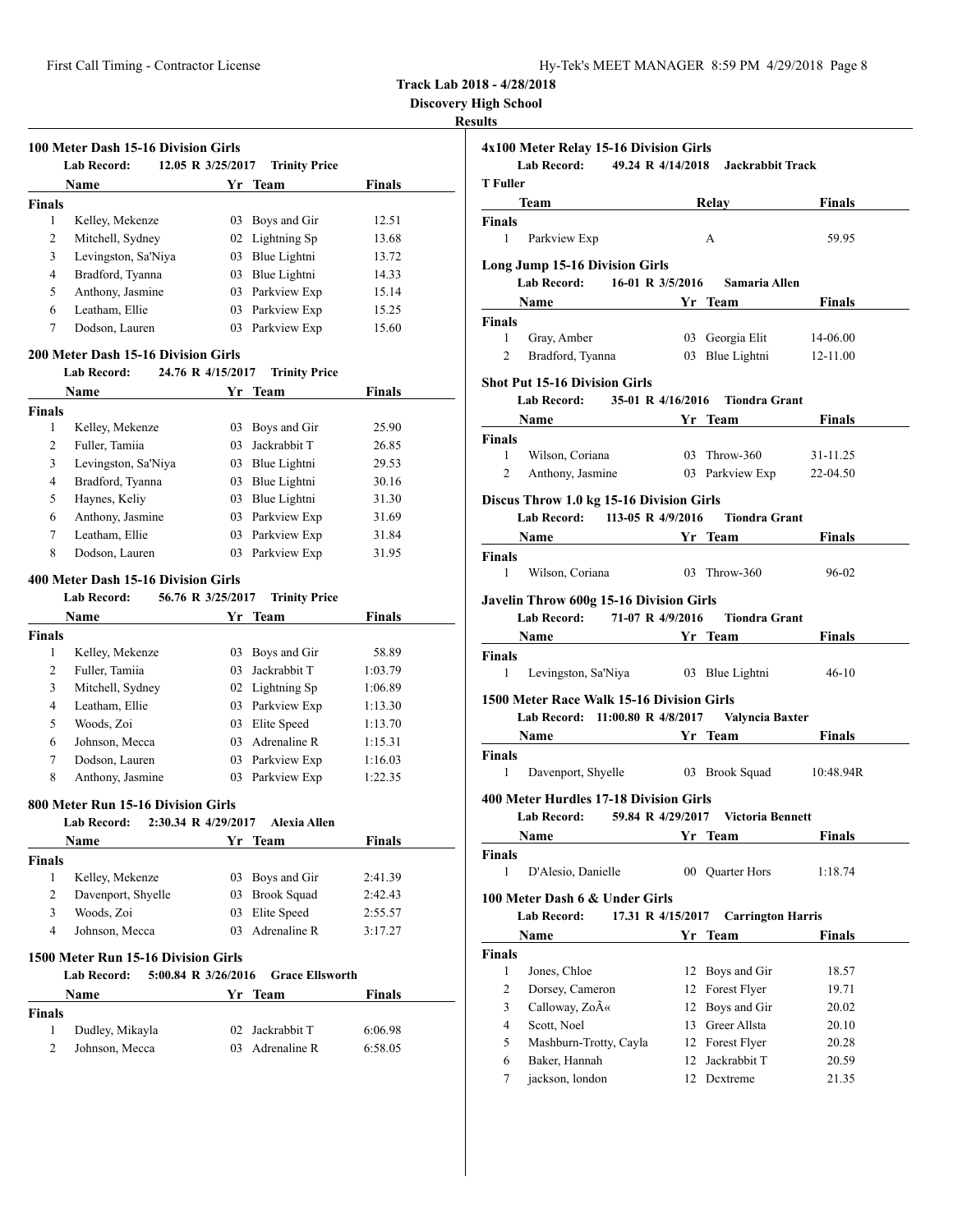**Discovery High School**

|                                     | Finals  (100 Meter Dash 6 & Under Girls)    |    |                          |               |
|-------------------------------------|---------------------------------------------|----|--------------------------|---------------|
|                                     | <b>Name</b>                                 |    | Yr Team                  | <b>Finals</b> |
| 8                                   | Montgomery, Zoe                             | 13 | Alabama Heat             | 22.41         |
| 9                                   | Smith, McKenna                              |    | 14 West Georgia          | 27.82         |
|                                     | 200 Meter Dash 6 & Under Girls              |    |                          |               |
|                                     | Lab Record:<br>37.47 R 4/15/2017            |    | <b>Carrington Harris</b> |               |
|                                     | Name                                        |    | Yr Team                  | Finals        |
| Finals                              |                                             |    |                          |               |
| 1                                   | Jones, Chloe                                | 12 | Boys and Gir             | 39.34         |
| 2                                   | Calloway, ZoA«                              |    | 12 Boys and Gir          | 41.47         |
| 3                                   | Dorsey, Cameron                             |    | 12 Forest Flyer          | 43.19         |
| $\overline{4}$                      | Baker, Hannah                               |    | 12 Jackrabbit T          | 43.52         |
| 5                                   | Mashburn-Trotty, Cayla                      |    | 12 Forest Flyer          | 43.68         |
| 6                                   | Abdurahman, Sundus                          |    | 12 Lightning Sp          | 44.70         |
| 7                                   | Scott, Noel                                 |    | 13 Greer Allsta          | 46.11         |
| 8                                   | Montgomery, Zoe                             | 13 | Alabama Heat             | 47.75         |
| 9                                   | jackson, london                             |    | 12 Dextreme              | 48.81         |
|                                     | 400 Meter Dash 6 & Under Girls              |    |                          |               |
|                                     | <b>Lab Record:</b><br>1:23.28 R $4/15/2017$ |    | <b>Carrington Harris</b> |               |
|                                     | Name                                        |    | Yr Team                  | Finals        |
| <b>Finals</b>                       |                                             |    |                          |               |
| 1                                   | Jones, Chloe                                | 12 | Boys and Gir             | 1:34.96       |
| 2                                   | Calloway, ZoA«                              | 12 | Boys and Gir             | 1:36.21       |
| 3                                   | Montgomery, Zoe                             | 13 | Alabama Heat             | 1:43.38       |
| $\overline{4}$                      | Abdurahman, Sundus                          |    | 12 Lightning Sp          | 1:52.62       |
|                                     |                                             |    |                          |               |
|                                     | Long Jump 6 & Under Girls                   |    |                          |               |
|                                     | <b>Lab Record:</b><br>7-09.50 R 5/7/2016    |    | <b>Sincere McGinty</b>   |               |
|                                     | Name                                        |    | Yr Team                  | <b>Finals</b> |
| Finals                              |                                             |    |                          |               |
| 1                                   | Scott, Noel                                 |    | 13 Greer Allsta          | 5-02.00       |
| 2                                   | hampton, jordyn                             |    | 12 Unattached            | 5-00.00       |
| 3                                   | Dorsey, Cameron                             |    | 12 Forest Flyer          | 4-07.50       |
| $\overline{4}$                      | Smith, McKenna                              |    | 14 West Georgia          | 4-03.50       |
|                                     | Shot Put 6 & Under Girls                    |    |                          |               |
|                                     | Lab Record:<br>11-10 R 4/15/2017            |    | <b>Leerah Green</b>      |               |
|                                     | Name                                        |    | Yr Team                  | Finals        |
| Finals                              |                                             |    |                          |               |
| 1                                   | Smith, McKenna                              |    | 14 West Georgia          | 5-02.00       |
|                                     |                                             |    |                          |               |
|                                     | Javelin Throw 300g 6 & Under Girls          |    |                          |               |
|                                     | <b>Lab Record:</b><br>24-01 R 4/9/2016      |    | <b>Morgan Colquitt</b>   |               |
|                                     |                                             |    |                          |               |
|                                     | Name                                        |    | Yr Team                  | <b>Finals</b> |
|                                     |                                             |    |                          |               |
| 1                                   | Smith, McKenna                              |    | 14 West Georgia          | $7 - 03$      |
| 2                                   | hampton, jordyn                             |    | 12 Unattached            | 4-11          |
|                                     | 100 Meter Dash 17-18 Division Women         |    |                          |               |
|                                     | <b>Lab Record:</b><br>11.92 R 4/15/2017     |    | T'Aja Cameron            |               |
|                                     | Name                                        |    | Yr Team                  | <b>Finals</b> |
|                                     |                                             |    |                          |               |
| $\mathbf{1}$                        | Barr, Aasiyah                               |    | 00 Un-attached           | 12.48         |
| <b>Finals</b><br><b>Finals</b><br>2 | D'Alesio, Danielle                          |    | 00 Quarter Hors          | 13.77         |
| 3                                   | Raymond, Nacarriah                          |    | 00 Iron Spikes           | 13.87         |

|               | 200 Meter Dash 17-18 Division Women              |                   |                                            |               |
|---------------|--------------------------------------------------|-------------------|--------------------------------------------|---------------|
|               | Lab Record: 24.91 R 4/7/2018                     |                   | Kaleb McDonald                             |               |
|               | Name Yr Team                                     |                   |                                            | <b>Finals</b> |
| Finals        |                                                  |                   |                                            |               |
|               | 1<br>Barr, Aasiyah                               |                   | 00 Un-attached                             | 25.70         |
|               | 400 Meter Dash 17-18 Division Women              |                   |                                            |               |
|               | Lab Record: 59.92 R 3/5/2016                     |                   | Zuri Sweeney                               |               |
|               | Name Yr Team Finals                              |                   |                                            |               |
| <b>Finals</b> |                                                  |                   |                                            |               |
| $\mathbf{1}$  | D'Alesio, Danielle 00 Quarter Hors               |                   |                                            | 1:05.42       |
|               | <b>High Jump 17-18 Division Women</b>            |                   |                                            |               |
|               | <b>Lab Record:</b>                               |                   | 4-04 R 3/17/2018 Kayla Hayes               |               |
|               | Lab Record: 4-04 R 4/16/2016 Brittany Floyd      |                   |                                            |               |
|               | Name Yr Team                                     |                   |                                            | <b>Finals</b> |
| <b>Finals</b> |                                                  |                   |                                            |               |
| 1             |                                                  |                   | Raymond, Nacarriah 00 Iron Spikes          | $3-02.00$     |
|               |                                                  |                   |                                            |               |
|               | <b>Long Jump 17-18 Division Women</b>            |                   |                                            |               |
|               | Lab Record: 18-01 R 4/16/2016 Brittany Floyd     |                   |                                            |               |
|               | Name Yr Team Finals                              |                   |                                            |               |
| Finals        |                                                  |                   |                                            |               |
|               | 1<br>Lee, Khalia                                 |                   | 01 Georgia Elit 15-06.00                   |               |
| $\mathbf{2}$  |                                                  |                   | Raymond, Nacarriah 00 Iron Spikes 15-02.00 |               |
|               | <b>Shot Put 17-18 Division Women</b>             |                   |                                            |               |
|               | Lab Record: 35-10.50 R 4/14/2018 Levonis Davis   |                   |                                            |               |
|               | Name Yr Team                                     |                   |                                            | Finals        |
| Finals        |                                                  |                   |                                            |               |
| 1             |                                                  |                   | Raymond, Nacarriah 00 Iron Spikes 20-03.00 |               |
|               |                                                  |                   |                                            |               |
|               | Discus Throw 1.0 kg 17-18 Division Women         |                   |                                            |               |
|               | Lab Record: 103-11 R 3/18/2017 Essence Tornabene |                   |                                            |               |
|               | Name Yr Team                                     |                   |                                            | <b>Finals</b> |
| <b>Finals</b> |                                                  |                   |                                            |               |
| 1             |                                                  |                   | Raymond, Nacarriah 00 Iron Spikes          | 88-01         |
|               | <b>Javelin Throw 600g 17-18 Division Women</b>   |                   |                                            |               |
|               | Lab Record: 99-04 R 3/24/2018 Jamie Gray         |                   |                                            |               |
|               |                                                  |                   |                                            |               |
|               | Name Yr Team                                     |                   |                                            | Finals        |
|               | <b>Finals</b>                                    |                   |                                            |               |
| 1             | Raymond, Nacarriah                               |                   | 00 Iron Spikes                             | 44-08         |
|               | <b>100 Meter Dash Masters Women</b>              |                   |                                            |               |
|               | <b>Lab Record:</b>                               | 12.80 R 4/15/2017 | <b>LaTisha Moulds</b>                      |               |
|               | Name                                             |                   | Yr Team                                    | Finals        |
| Finals        |                                                  |                   |                                            |               |
| 1             | Taylor, Kendra                                   |                   | 78 Unattached                              | 14.52         |
|               |                                                  |                   |                                            |               |
|               | 100 Meter Dash 7-8 Division Boys                 |                   |                                            |               |
|               | <b>Lab Record:</b>                               | 14.20 R 4/14/2018 | <b>Jaxson Patterson</b>                    |               |
|               | Name                                             |                   | Yr Team                                    | Finals        |
| Finals        |                                                  |                   |                                            |               |
| 1             | Walker Jr, Rodney                                |                   | 11 Georgia Thor                            | 15.35         |
| 2             | Ward, Alijah                                     |                   | 10 Elite Speed                             | 15.46         |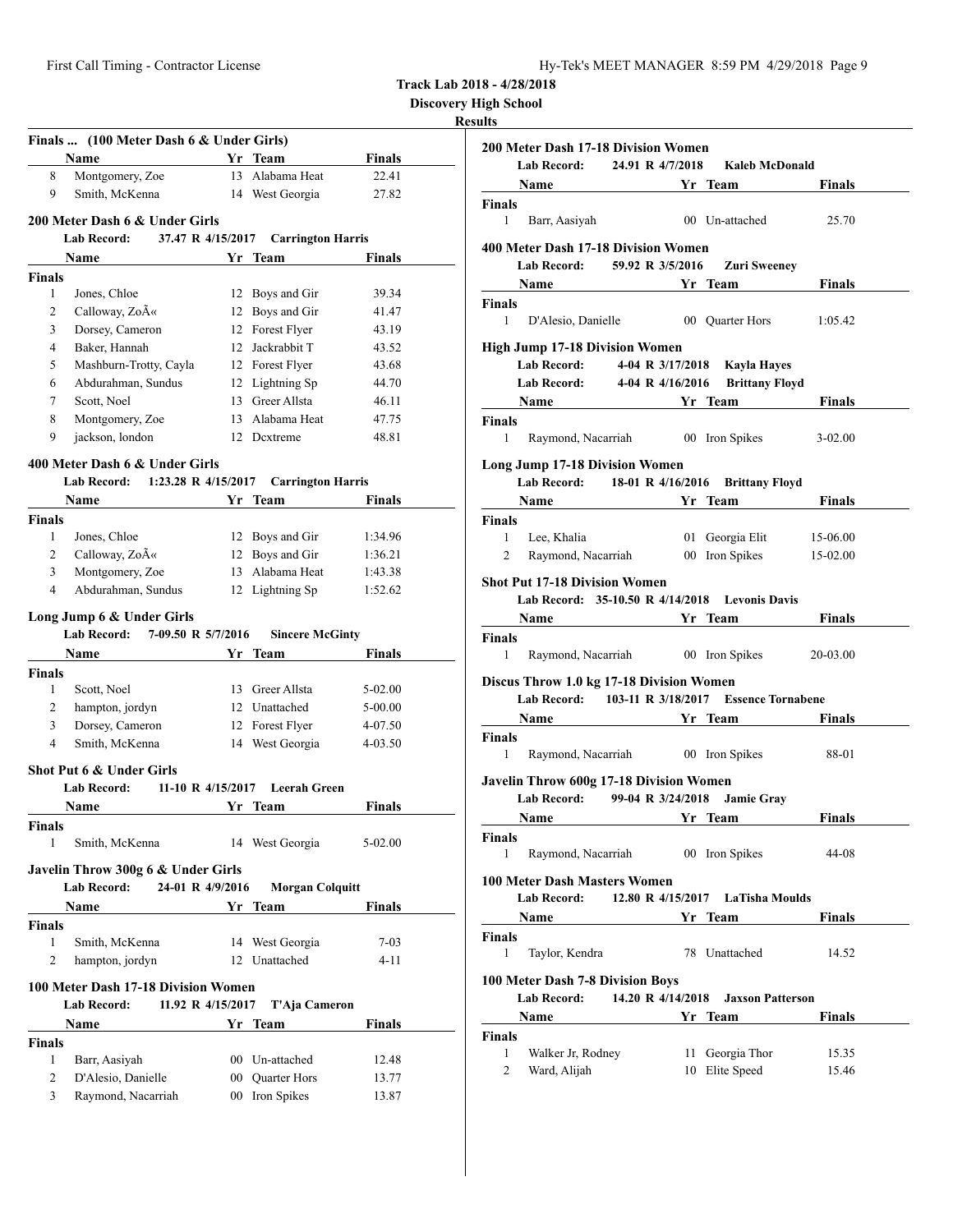**Track Lab 2018 - 4/28/2018**

**Discovery High School Results**

| Finals  (100 Meter Dash 7-8 Division Boys) |                      |    |                     |        |  |
|--------------------------------------------|----------------------|----|---------------------|--------|--|
|                                            | <b>Name</b>          | Yr | <b>Team</b>         | Finals |  |
| 3                                          | Bernard, Michael     | 11 | Blue Lightni        | 16.04  |  |
| $\overline{4}$                             | Tamplin, Amari       | 10 | Adrenaline R        | 16.11  |  |
| 5                                          | Williamson, Dominic  |    | 10 Lightning Sp     | 16.30  |  |
| 6                                          | Farrish, Da'Ryi      |    | 10 West Georgia     | 16.34  |  |
| 7                                          | Hinton, King         | 11 | West Georgia        | 16.49  |  |
| 8                                          | Hare, Tre'von        | 10 | <b>Empower Trac</b> | 16.56  |  |
| 9                                          | Fitzgerald, Kaejean  | 10 | Elite Speed         | 16.66  |  |
| 10                                         | Morris II, Dashaun   | 11 | Georgia Thor        | 16.86  |  |
| 11                                         | brown, aland         | 10 | Dextreme            | 16.87  |  |
| 12                                         | Curry Jr., Julian    | 10 | Gadsden Burn        | 16.95  |  |
| 13                                         | Hudson, Dylan        | 10 | Georgia Thor        | 16.98  |  |
| 14                                         | Strickland, Tyme     | 11 | Elite Speed         | 17.03  |  |
| 15                                         | Hill III, Daniel     | 11 | West Georgia        | 17.05  |  |
| 16                                         | Green, Carlos        | 10 | Elite Speed         | 17.57  |  |
| 17                                         | Irby, Giovanni       | 10 | West Georgia        | 17.62  |  |
| 18                                         | James, Breylan       | 10 | <b>Empower Trac</b> | 17.81  |  |
| 19                                         | Henderson, Tyler     | 10 | Elite Speed         | 17.82  |  |
| 20                                         | Damper, Darren       |    | 10 D & A Trakk      | 17.97  |  |
| 21                                         | Taylor, Corde'       | 10 | Elite Speed         | 18.03  |  |
| 22                                         | Niles, Daniel        | 11 | Jackrabbit T        | 18.33  |  |
| 23                                         | Faustima, Kristopher | 10 | Lightning Sp        | 18.87  |  |
| 24                                         | Smith, Amari         | 11 | Boys and Gir        | 18.89  |  |
| 25                                         | Stephens, Dyson      | 11 | Dynamic Spee        | 19.10  |  |
| 26                                         | jones, cameron       | 11 | Dextreme            | 19.73  |  |
| 27                                         | Burden, William      | 10 | Quarter Hors        | 19.75  |  |
| 28                                         | Mahone, Tyrese       | 11 | West Georgia        | 19.75  |  |
| 29                                         | Colvin, Anthony      | 11 | $D & A$ Trakk       | 19.78  |  |
| 30                                         | Thomas, Lorenzo      | 10 | Quarter Hors        | 20.24  |  |
| 31                                         | Rutlesge, Amanii     | 10 | Gadsden Burn        | 20.38  |  |
| 32                                         | Carroll, Logan       | 11 | Elite Speed         | 21.68  |  |
| 33                                         | McMullin, Ronin      | 11 | Parkview Exp        | 21.74  |  |
| 34                                         | Lewandowski, Michael | 10 | West Georgia        | 23.28  |  |

#### **200 Meter Dash 7-8 Division Boys**

|                | <b>Lab Record:</b>  | 29.48 R 3/24/2018 | <b>Jaxson Patterson</b> |        |
|----------------|---------------------|-------------------|-------------------------|--------|
|                | Name                | Yr                | <b>Team</b>             | Finals |
| Finals         |                     |                   |                         |        |
| 1              | Ward, Alijah        | 10                | Elite Speed             | 31.67  |
| 2              | Tamplin, Amari      | 10                | Adrenaline R            | 33.20  |
| 3              | jones, jayden       | 10                | Dextreme                | 33.28  |
| $\overline{4}$ | Williamson, Dominic | 10                | Lightning Sp            | 33.35  |
| 5              | brown, aland        | 10                | Dextreme                | 33.50  |
| 6              | Farrish, Da'Ryi     | 10                | West Georgia            | 33.99  |
| 7              | Bernard, Michael    | 11                | Blue Lightni            | 34.48  |
| 8              | Williams, Michael   | 10                | Blue Lightni            | 34.63  |
| 9              | Hill III, Daniel    | 11                | West Georgia            | 35.52  |
| 10             | Curry Jr., Julian   | 10                | Gadsden Burn            | 35.58  |
| 11             | Damper, Darren      | 10                | D & A Trakk             | 35.71  |
| 12             | Strickland, Tyme    | 11                | Elite Speed             | 37.04  |
| 13             | Fitzgerald, Kaejean | 10                | Elite Speed             | 37.72  |
| 14             | Irby, Giovanni      | 10                | West Georgia            | 38.11  |
| 15             | Niles, Daniel       | 11                | Jackrabbit T            | 39.03  |
| 16             | Green, Carlos       | 10                | Elite Speed             | 39.08  |
| 17             | Henderson, Tyler    | 10                | Elite Speed             | 39.21  |

| 18 | Taylor, Corde'   |    | 10 Elite Speed  | 39.53 |
|----|------------------|----|-----------------|-------|
| 19 | Smith, Amari     |    | 11 Boys and Gir | 41.22 |
| 20 | Stephens, Dyson  |    | 11 Dynamic Spee | 41.89 |
| 21 | Thomas, Lorenzo  |    | 10 Ouarter Hors | 42.37 |
| 22 | Mahone, Tyrese   |    | 11 West Georgia | 43.60 |
| 23 | Burden, William  |    | 10 Ouarter Hors | 43.72 |
| 24 | Rutlesge, Amanii |    | 10 Gadsden Burn | 44.92 |
| 25 | jones, cameron   | 11 | Dextreme        | 45.88 |
| 26 | Carroll, Logan   | 11 | Elite Speed     | 57.21 |
|    |                  |    |                 |       |

### **400 Meter Dash 7-8 Division Boys**

| Lab Record: | $1:10.08$ R $4/7/2018$ | <b>Jaxson Patterson</b> |
|-------------|------------------------|-------------------------|
|             |                        |                         |

|        | Name                | Yr | <b>Team</b>         | <b>Finals</b> |  |
|--------|---------------------|----|---------------------|---------------|--|
| Finals |                     |    |                     |               |  |
| 1      | Tamplin, Amari      | 10 | Adrenaline R        | 1:14.45       |  |
| 2      | jones, jayden       | 10 | Dextreme            | 1:16.34       |  |
| 3      | brown, aland        | 10 | Dextreme            | 1:18.00       |  |
| 4      | Bent, Dmani         | 10 | Georgia Thor        | 1:18.14       |  |
| 5      | Farrish, Da'Ryi     | 10 | West Georgia        | 1:19.63       |  |
| 6      | Williamson, Dominic | 10 | Lightning Sp        | 1:19.97       |  |
| 7      | Damper, Darren      | 10 | D & A Trakk         | 1:20.53       |  |
| 8      | Hare, Tre'von       | 10 | <b>Empower Trac</b> | 1:23.34       |  |
| 9      | Curry Jr., Julian   | 10 | Gadsden Burn        | 1:30.47       |  |
| 10     | Guidry, Kasyn       | 11 | Unattached          | 1:32.45       |  |
| 11     | Burden, William     | 10 | Quarter Hors        | 1:33.75       |  |
| 12     | Whiteside, Jehlei   | 10 | Gadsden Burn        | 1:35.21       |  |
| 13     | Colvin, Anthony     | 11 | D & A Trakk         | 1:36.81       |  |
| 14     | Thomas, Lorenzo     | 10 | <b>Quarter Hors</b> | 1:38.19       |  |
| 15     | Rutlesge, Amanii    | 10 | Gadsden Burn        | 1:42.56       |  |
| 16     | Henderson, Tyler    | 10 | Elite Speed         | 1:46.42       |  |
| 17     | Mahone, Tyrese      | 11 | West Georgia        | 1:48.27       |  |
| 18     | jones, cameron      | 11 | Dextreme            | 1:54.35       |  |
| 19     | Carroll, Logan      | 11 | Elite Speed         | 2:02.58       |  |

### **800 Meter Run 7-8 Division Boys**

#### **Lab Record: 2:48.88 R 3/24/2018 Marcus Webb**

|        | Name              | Yr. | Team             | <b>Finals</b> |  |
|--------|-------------------|-----|------------------|---------------|--|
| Finals |                   |     |                  |               |  |
|        | Hinton, King      | 11. | West Georgia     | 3:00.33       |  |
| 2      | jones, jayden     | 10  | Dextreme         | 3:04.77       |  |
| 3      | Damper, Darren    |     | 10 $D & A$ Trakk | 3:15.89       |  |
| 4      | Guidry, Kasyn     |     | 11 Unattached    | 3:15.94       |  |
| 5      | Colvin, Anthony   | 11. | $D & A$ Trakk    | 3:26.93       |  |
| 6      | Whiteside, Jehlei | 10  | Gadsden Burn     | 3:56.09       |  |
|        | Rutlesge, Amanii  | 10  | Gadsden Burn     | 4:02.55       |  |

#### **1500 Meter Run 7-8 Division Boys**

**Lab Record: 5:48.50 R 4/7/2018 Marcus Webb**

|               | Name               |     | Yr Team         | <b>Finals</b> |  |
|---------------|--------------------|-----|-----------------|---------------|--|
| <b>Finals</b> |                    |     |                 |               |  |
|               | Thompson, Oliver   |     | 10 Ptc Flash    | 5:59.43       |  |
| 2             | Hinton, King       |     | 11 West Georgia | 6:03.18       |  |
| 3             | Guidry, Kasyn      | 11. | Unattached      | 6:33.60       |  |
| 4             | Colvin, Anthony    |     | D & A Trakk     | 6:35.98       |  |
| 5             | Williams, La Costa |     | West Georgia    | 6:59.12       |  |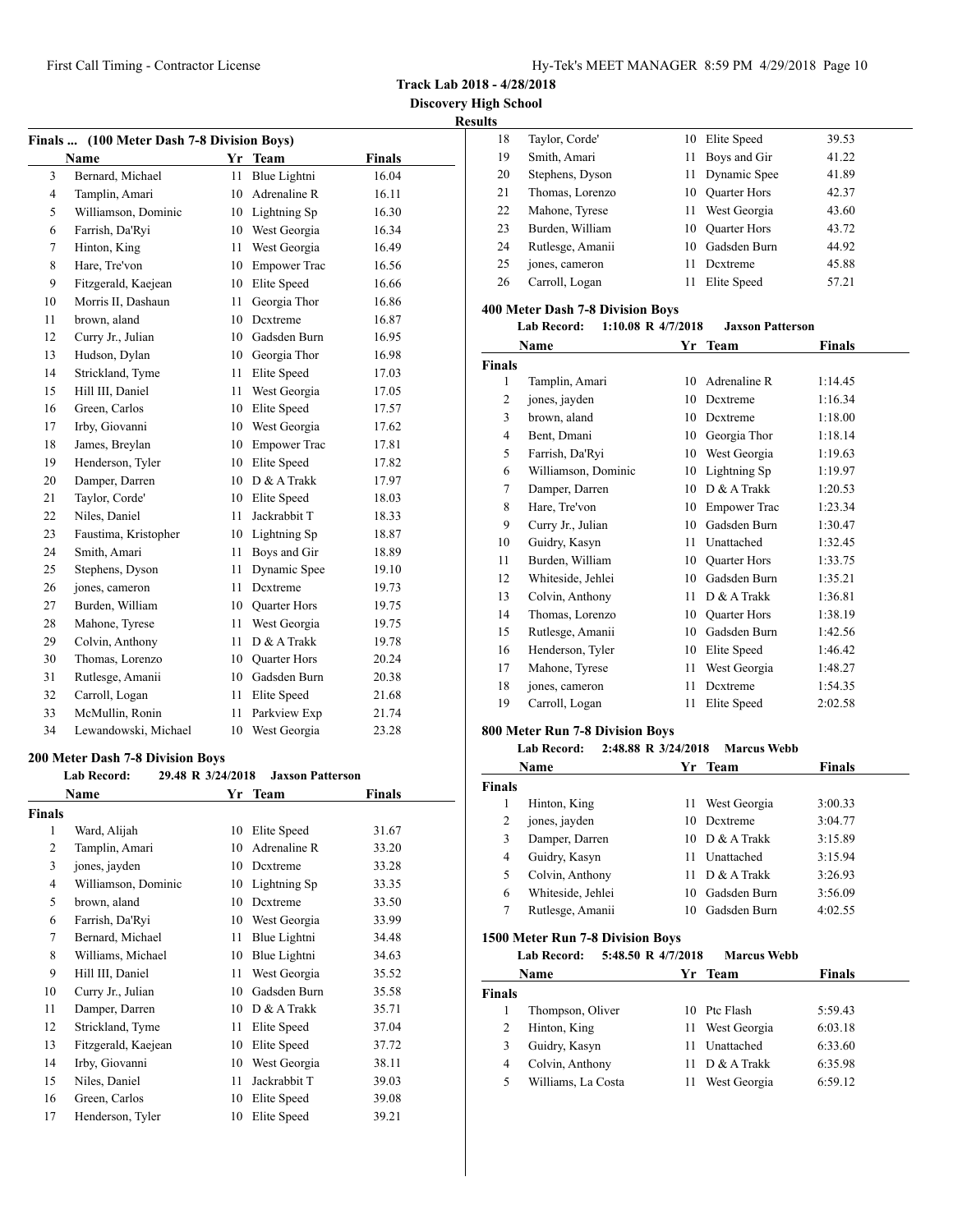| Hy-Tek's MEET MANAGER  8:59 PM  4/29/2018  Page 11 |  |  |  |
|----------------------------------------------------|--|--|--|
|----------------------------------------------------|--|--|--|

**Discovery High School**

# **Results**

|                     | 3000 Meter Run 7-8 Division Boys<br>Lab Record: 12:07.56 R 3/24/2018 |          | <b>Oliver Thompson</b>       |                      |
|---------------------|----------------------------------------------------------------------|----------|------------------------------|----------------------|
|                     | Name                                                                 |          | Yr Team                      | Finals               |
| <b>Finals</b>       |                                                                      |          |                              |                      |
| 1                   | Thompson, Oliver                                                     |          | 10 Ptc Flash                 | 12:43.78             |
| 2                   | Williams, La Costa                                                   |          | 11 West Georgia              | 12:54.89             |
|                     | 4x100 Meter Relay 7-8 Division Boys                                  |          |                              |                      |
|                     | 1:03.10 R 4/14/2018<br><b>Lab Record:</b>                            |          | <b>Smyrna Elite TC</b>       |                      |
|                     | K Toland, L Earvin Jr, L Leath, M Ramseur                            |          |                              |                      |
|                     | Team                                                                 |          | Relay                        | Finals               |
| <b>Finals</b>       |                                                                      |          |                              |                      |
| 1                   | Georgia Thoroughbreds                                                |          | A                            | 1:02.76R             |
| 2                   | West Georgia Jets                                                    |          | A                            | 1:06.12              |
|                     | 4x400 Meter Relay 7-8 Division Boys                                  |          |                              |                      |
|                     | <b>Lab Record:</b><br>5:10.18 R 4/14/2018                            |          | <b>Jackrabbit Track</b>      |                      |
|                     | A Opore, J Patterson, M Webb, Q Jacobs                               |          |                              |                      |
|                     | Team                                                                 |          | Relav                        | Finals               |
| <b>Finals</b>       |                                                                      |          |                              |                      |
| 1                   | West Georgia Jets                                                    |          | A                            | 5:58.63              |
|                     | <b>Long Jump 7-8 Division Boys</b>                                   |          |                              |                      |
|                     | <b>Lab Record:</b><br>12-08 R 4/14/2018                              |          | <b>Aiden Opore</b>           |                      |
|                     | Name                                                                 |          | Yr Team                      | Finals               |
| <b>Finals</b>       |                                                                      |          |                              |                      |
| 1                   | Williamson, Dominic                                                  |          | 10 Lightning Sp              | 12-01.00             |
| 2                   | Bernard, Michael                                                     |          | 11 Blue Lightni              | 11-09.50             |
| 3                   | Walker Jr, Rodney                                                    |          | 11 Georgia Thor              | 10-04.50             |
| 3                   | Hudson, Dylan                                                        |          | 10 Georgia Thor              | 10-04.50             |
| 5                   | Hill III, Daniel                                                     |          | 11 West Georgia              | 9-08.00              |
| 6                   | Hinton, King                                                         |          | 11 West Georgia              | 9-00.50              |
| 7                   | Niles, Daniel                                                        | 11 -     | Jackrabbit T                 | 7-05.00              |
| 8                   | Lewandowski, Michael                                                 |          | 10 West Georgia              | 4-08.50              |
|                     | <b>Shot Put 7-8 Division Boys</b>                                    |          |                              |                      |
|                     | <b>Lab Record:</b><br>22-01 R 3/26/2016                              |          | <b>Sean Steele</b>           |                      |
|                     | Name                                                                 |          | Yr Team                      | <b>Finals</b>        |
| <b>Finals</b>       |                                                                      |          |                              |                      |
| $\mathbf{1}$        | Hinton, King                                                         | 11       | West Georgia                 | 15-08.00             |
| $\boldsymbol{2}$    | Curry Jr., Julian                                                    | 10       | Gadsden Burn                 | 15-07.00             |
| 3                   | Irby, Giovanni                                                       |          | 10 West Georgia              | 12-09.00             |
| $\overline{4}$<br>5 | Mahone, Tyrese<br>Williams, La Costa                                 | 11       | West Georgia<br>West Georgia | 12-06.00<br>11-04.00 |
|                     |                                                                      | 11       | Parkview Exp                 |                      |
|                     | McMullin, Ronin                                                      | 11       | Gadsden Burn                 | 8-06.00<br>7-06.00   |
| 6                   |                                                                      |          |                              |                      |
| 7                   | Rutlesge, Amanii                                                     | 10       |                              |                      |
|                     | <b>Javelin Throw 300g 7-8 Division Boys</b>                          |          |                              |                      |
|                     | <b>Lab Record:</b><br>54-08 R 4/29/2017                              |          | <b>Jayden Juniors</b>        |                      |
|                     | Name                                                                 |          | Yr Team                      | <b>Finals</b>        |
|                     |                                                                      |          |                              |                      |
| 1                   | Hinton, King                                                         | 11       | West Georgia                 | 44-06                |
| <b>Finals</b><br>2  | Irby, Giovanni                                                       | 10       | West Georgia                 | 30-03                |
| $\overline{c}$<br>4 | Mahone, Tyrese<br>Niles, Daniel                                      | 11<br>11 | West Georgia<br>Jackrabbit T | $30-03$<br>25-04     |

| 6              | Stephens, Dyson                         | 11 | Dynamic Spee           | 18-00  |  |
|----------------|-----------------------------------------|----|------------------------|--------|--|
| 7              | Lewandowski, Michael                    | 10 | West Georgia           | 14-05  |  |
|                | 100 Meter Dash 9-10 Division Boys       |    |                        |        |  |
|                | <b>Lab Record:</b><br>13.01 R 4/15/2017 |    | <b>Chandler Jordan</b> |        |  |
|                | Name                                    |    | Yr Team                | Finals |  |
| <b>Finals</b>  |                                         |    |                        |        |  |
| 1              | Sanford, Tyson                          | 08 | AtL ZooM Ath           | 13.52  |  |
| $\overline{c}$ | Mcshan, Mckinley                        | 08 | Lightning Sp           | 13.96  |  |
| 3              | Gordon, Asante                          | 08 | Elite Speed            | 14.11  |  |
| 4              | Long, Kingsley                          |    | 08 West Georgia        | 14.15  |  |
| 5              | Long, Kingston                          |    | 08 West Georgia        | 14.20  |  |
| 6              | Braker, Jaleel                          |    | 09 AtL ZooM Ath        | 14.31  |  |
| 7              | Leach, Marcus                           |    | 08 West Georgia        | 14.73  |  |
| 8              | Reed, Lorenzo                           | 08 | D & A Trakk            | 14.87  |  |
| 9              | Walker, Jervon                          |    | 08 D & A Trakk         | 14.94  |  |
| 10             | Gardner, Noah                           | 09 | Unattached             | 14.96  |  |
| 11             | Jones, Daylen                           | 08 | Track Georgi           | 15.00  |  |
| 12             | Crawford, Wesley                        | 08 | Greer Allsta           | 15.14  |  |
| 13             | Newton Jr., Patrick                     |    | 09 West Georgia        | 15.17  |  |
| 14             | Lobdell, Kingston                       | 08 | Elite Speed            | 15.32  |  |
| 15             | Williams, Torren                        | 08 | Dextreme               | 15.43  |  |
| 16             | Fitzgerald, Karan                       | 08 | Elite Speed            | 15.47  |  |
| 17             | Butler, Xavier                          | 08 | Lightning Sp           | 15.50  |  |
| 18             | Sylvestre, Kayden                       | 09 | Lightning Sp           | 15.73  |  |
| 19             | Worrell, Elijah                         | 09 | Parkview Exp           | 15.75  |  |
| 20             | Williams, Chase                         | 08 | Lightning Sp           | 15.81  |  |
| 21             | Brown, Mar'Kel                          | 08 | West Georgia           | 16.18  |  |
| 22             | Lowe, david                             | 09 | AtL ZooM Ath           | 16.23  |  |
| 23             | Smith, Andrew                           |    | 08 West Georgia        | 16.31  |  |
| 24             | Mitchell, Caleb                         | 08 | Lightning Sp           | 16.51  |  |
| 25             | Burns, Carter                           | 08 | Jackrabbit T           | 16.58  |  |
| 26             | Jones, Jebrelon                         | 08 | Gadsden Burn           | 16.87  |  |
| 27             | Washington, Sire                        | 09 | Boys and Gir           | 17.70  |  |
| 28             | Ghaffari, Ilias                         | 08 | Parkview Exp           | 17.84  |  |
| 29             | Pruitt, Jude                            | 08 | AtL ZooM Ath           | 18.01  |  |
| 30             | Casanova, Giancarlo                     | 08 | Parkview Exp           | 18.12  |  |
| 31             | Cruz, Sixto                             | 08 | Parkview Exp           | 18.37  |  |
| 32             | Swain, Niegle                           | 09 | Gadsden Burn           | 18.43  |  |
|                | $0.00 M + D + 0.10 D$<br>D              |    |                        |        |  |

# **200 Meter Dash 9-10 Division Boys**

#### **Lab Record: 27.43 R 4/15/2017 Chandler Jordan**

|               | Name                | Yr | <b>Team</b>   | <b>Finals</b> |
|---------------|---------------------|----|---------------|---------------|
| <b>Finals</b> |                     |    |               |               |
| 1             | Sanford, Tyson      | 08 | AtL ZooM Ath  | 27.63         |
| 2             | Thomas, Rhari       | 08 | Elite Speed   | 28.30         |
| 3             | Mcshan, Mckinley    | 08 | Lightning Sp  | 28.37         |
| 4             | Long, Kingsley      | 08 | West Georgia  | 28.80         |
| 5             | Long, Kingston      | 08 | West Georgia  | 29.49         |
| 6             | Braker, Jaleel      | 09 | AtL ZooM Ath  | 29.97         |
| 7             | Gordon, Asante      | 08 | Elite Speed   | 30.08         |
| 8             | Walker, Jervon      | 08 | $D & A$ Trakk | 30.46         |
| 9             | Crawford, Wesley    | 08 | Greer Allsta  | 30.59         |
| 10            | Reed, Lorenzo       | 08 | $D$ & A Trakk | 30.68         |
| 11            | Hill, Tristen       | 09 | AtL ZooM Ath  | 30.93         |
| 12            | Newton Jr., Patrick | 09 | West Georgia  | 31.05         |
|               |                     |    |               |               |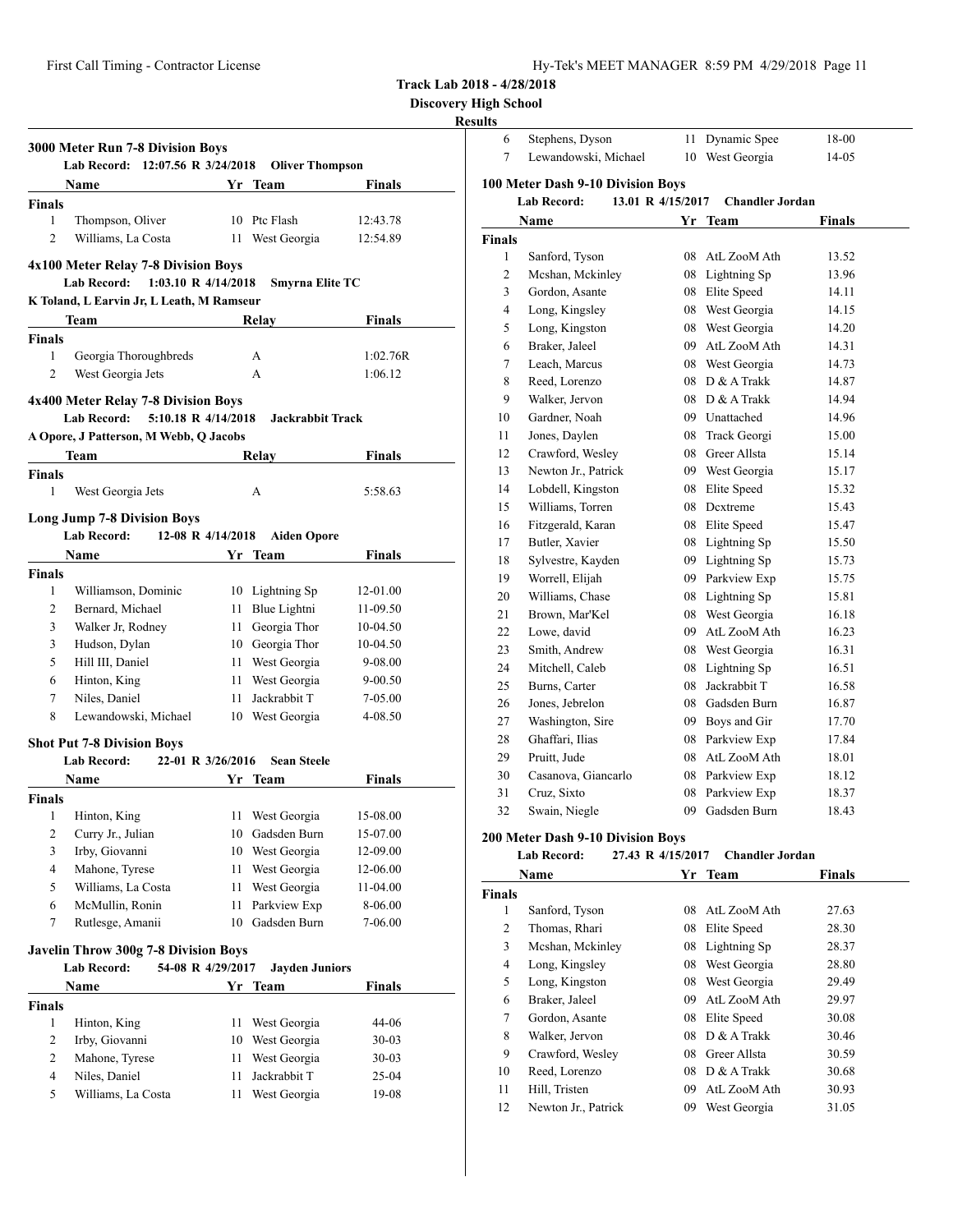**Discovery High School**

#### **Results**

|    | Finals  (200 Meter Dash 9-10 Division Boys) |    |              |        |
|----|---------------------------------------------|----|--------------|--------|
|    | Name                                        | Yr | Team         | Finals |
| 13 | Wynn, Jedidah                               | 08 | Gadsden Burn | 32.05  |
| 14 | Williams, Chase                             | 08 | Lightning Sp | 32.26  |
| 15 | Fitzgerald, Karan                           | 08 | Elite Speed  | 32.44  |
| 16 | Gardner, Noah                               | 09 | Unattached   | 33.23  |
| 17 | Williams, Torren                            | 08 | Dextreme     | 33.24  |
| 18 | Lowe, david                                 | 09 | AtL ZooM Ath | 33.43  |
| 19 | Hughley, Korrelle                           | 09 | Iron Spikes  | 33.56  |
| 20 | Sylvestre, Kayden                           | 09 | Lightning Sp | 33.59  |
| 21 | Burns, Carter                               | 08 | Jackrabbit T | 34.29  |
| 22 | Butler, Xavier                              | 08 | Lightning Sp | 34.90  |
| 23 | Mitchell, Caleb                             | 08 | Lightning Sp | 34.97  |
| 24 | Jones, Jebrelon                             | 08 | Gadsden Burn | 35.37  |
| 25 | Brown, Mar'Kel                              | 08 | West Georgia | 36.03  |
| 26 | Bowe, Chase                                 | 09 | Elite Speed  | 37.07  |
| 27 | Jones, Rajan                                | 09 | Lightning Sp | 37.36  |
| 28 | Washington, Sire                            | 09 | Boys and Gir | 37.91  |
| 29 | Ghaffari, Ilias                             | 08 | Parkview Exp | 38.61  |
| 30 | Pruitt, Jude                                | 08 | AtL ZooM Ath | 38.83  |

# **400 Meter Dash 9-10 Division Boys**

| <b>Lab Record:</b> | 1:02.62 R $3/25/2017$<br>Sidi Njie |               |
|--------------------|------------------------------------|---------------|
| <b>Name</b>        | Yr Team                            | <b>Finals</b> |

| <b>Finals</b>  |                   |    |                     |         |
|----------------|-------------------|----|---------------------|---------|
| $\mathbf{1}$   | Mcshan, Mckinley  | 08 | Lightning Sp        | 1:04.06 |
| 2              | Guidry, Cayden    | 08 | Unattached          | 1:05.97 |
| 3              | Braker, Jaleel    | 09 | AtL ZooM Ath        | 1:09.97 |
| $\overline{4}$ | Taylor, Ashton    | 08 | Elite Speed         | 1:10.33 |
| 5              | Hill, Tristen     | 09 | AtL ZooM Ath        | 1:11.27 |
| 6              | Crawford, Wesley  | 08 | Greer Allsta        | 1:12.15 |
| 7              | Smith, Aj         | 08 | Georgia Thor        | 1:13.08 |
| 8              | Prescott, Zion    | 09 | Boys and Gir        | 1:13.92 |
| 9              | Reed, Lorenzo     | 08 | D & A Trakk         | 1:14.07 |
| 10             | Stowe, Dwayne     | 08 | Quarter Hors        | 1:14.31 |
| 11             | Schreane, Keshawn | 08 | West Georgia        | 1:14.66 |
| 12             | Whiteside, Jamari | 09 | Gadsden Burn        | 1:16.21 |
| 13             | Wynn, Jedidah     | 08 | Gadsden Burn        | 1:16.87 |
| 14             | Butler, matthew   | 08 | Lightning Sp        | 1:17.12 |
| 15             | Jones, Daylen     | 08 | Track Georgi        | 1:17.51 |
| 16             | Williams, Chase   | 08 | Lightning Sp        | 1:17.60 |
| 17             | Dudley, Leon      | 09 | Jackrabbit T        | 1:17.85 |
| 18             | Butler, Jaidon    | 09 | Gadsden Burn        | 1:17.98 |
| 19             | Lowe, david       | 09 | AtL ZooM Ath        | 1:18.02 |
| 20             | Sylvestre, Kayden | 09 | Lightning Sp        | 1:18.05 |
| 21             | Mitchell, Caleb   | 08 | Lightning Sp        | 1:18.32 |
| 22             | Frazier, Robert   | 09 | Gadsden Burn        | 1:19.00 |
| 23             | Walker, Jervon    | 08 | D & A Trakk         | 1:19.92 |
| 24             | Jones, Rajan      | 09 | Lightning Sp        | 1:23.40 |
| 25             | Bowe, Chase       | 09 | Elite Speed         | 1:24.28 |
| 26             | fortune, Isaiah   | 09 | <b>Quarter Hors</b> | 1:25.25 |
| 27             | Ghaffari, Ilias   | 08 | Parkview Exp        | 1:30.13 |
| 28             | Washington, Sire  | 09 | Boys and Gir        | 1:36.56 |
|                |                   |    |                     |         |

|                | 800 Meter Run 9-10 Division Boys<br><b>Lab Record:</b> | 2:23.80 R 4/30/2016 | <b>Jaiden Patterson</b> |               |
|----------------|--------------------------------------------------------|---------------------|-------------------------|---------------|
|                | Name                                                   | Yr                  | <b>Team</b>             | <b>Finals</b> |
| <b>Finals</b>  |                                                        |                     |                         |               |
| 1              | Guidry, Cayden                                         | 08                  | Unattached              | 2:34.22       |
| 2              | Williamson, Justin                                     | 09                  | Blue Lightni            | 2:43.23       |
| 3              | Thomas, Rhari                                          | 08                  | Elite Speed             | 2:45.51       |
| $\overline{4}$ | Taylor, Ashton                                         | 08                  | Elite Speed             | 2:46.90       |
| 5              | Smith, Aj                                              | 08                  | Georgia Thor            | 2:48.74       |
| 6              | Stowe, Dwayne                                          | 08                  | Quarter Hors            | 2:48.77       |
| 7              | Whiteside, Jamari                                      | 09                  | Gadsden Burn            | 2:48.87       |
| 8              | Frazier, Robert                                        | 09                  | Gadsden Burn            | 2:55.08       |
| 9              | Worrell, Elijah                                        | 09                  | Parkview Exp            | 2:56.55       |
| 10             | Harrison, Blake                                        | 09                  | AtL ZooM Ath            | 2:56.75       |
| 11             | Butler, matthew                                        | 08                  | Lightning Sp            | 2:56.83       |
| 12             | Butler, Jaidon                                         | 09                  | Gadsden Burn            | 2:59.92       |
| 13             | Prescott, Zion                                         | 09                  | Boys and Gir            | 3:00.42       |
| 14             | Dudley, Leon                                           | 09                  | Jackrabbit T            | 3:05.12       |
| 15             | Jones, Rajan                                           | 09                  | Lightning Sp            | 3:06.20       |
| 16             | fortune, Isaiah                                        | 09                  | <b>Quarter Hors</b>     | 3:18.59       |
| 17             | Christian, Miguel                                      | 09                  | West Georgia            | 3:21.76       |

#### **1500 Meter Run 9-10 Division Boys**

#### **Lab Record: 5:06.26 R 5/7/2016 William Davis**

|                | Name            |     | Yr Team             | <b>Finals</b> |  |
|----------------|-----------------|-----|---------------------|---------------|--|
| <b>Finals</b>  |                 |     |                     |               |  |
| 1              | Guidry, Cayden  | 08. | <b>Unattached</b>   | 5:35.33       |  |
| $\overline{c}$ | Stowe, Dwayne   | 08  | <b>Quarter Hors</b> | 5:46.92       |  |
| 3              | Dudley, Leon    | 09. | Jackrabbit T        | 6:01.99       |  |
| 4              | Frazier, Robert | 09  | Gadsden Burn        | 6:03.29       |  |
| 5              | Harrison, Blake | 09  | AtL ZooM Ath        | 6:18.68       |  |
| 6              | Prescott, Zion  | 09  | Boys and Gir        | 6:22.04       |  |
| 7              | fortune, Isaiah | 09  | <b>Quarter Hors</b> | 6:29.25       |  |
| 8              | Jones, Hunter   | 08  | Ptc Flash           | 6:57.51       |  |

#### **3000 Meter Run 9-10 Division Boys**

#### **Lab Record: 11:07.35 R 3/24/2018 Samuel Comsudes**

|               | Name             | Yr Team      | <b>Finals</b> |  |
|---------------|------------------|--------------|---------------|--|
| <b>Finals</b> |                  |              |               |  |
|               | Davidson, Landon | 09 Ptc Flash | 13:54.67      |  |
| 2             | Jones, Hunter    | 08 Ptc Flash | 14:05.71      |  |

#### **4x100 Meter Relay 9-10 Division Boys**

#### **Lab Record: 54.49 R 5/7/2016 Drive Phase, Inc.**

**C Richardson, J Blankenship, T Whatley, Z Green**

|               | Team              | Relay | Finals  |
|---------------|-------------------|-------|---------|
| <b>Finals</b> |                   |       |         |
|               | West Georgia Jets | А     | 57.65   |
| $\mathcal{P}$ | Gadsden Burners   | А     | 1:03.69 |
| 3             | West Georgia Jets | в     | 1:04.14 |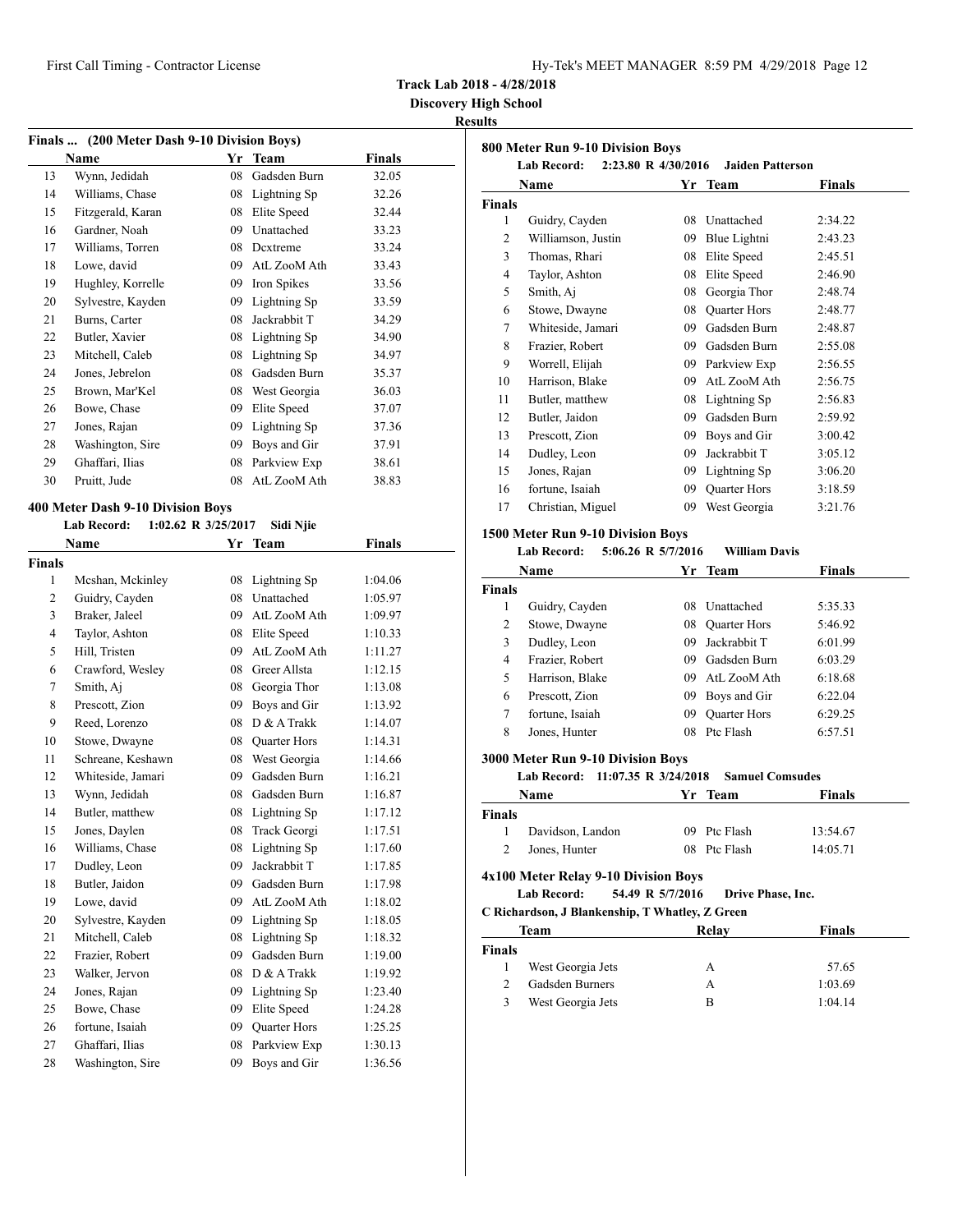**Track Lab 2018 - 4/28/2018**

**Discovery High School**

#### **Results**

| $\sim$ |                     |     |                 |          |
|--------|---------------------|-----|-----------------|----------|
|        | Swain, Niegle       | 09. | Gadsden Burn    | 19-03.00 |
| 3      | Worrell, Elijah     |     | 09 Parkview Exp | 18-02.00 |
| 4      | Casanova, Giancarlo |     | 08 Parkview Exp | 13-05.00 |
|        | Cruz, Sixto         |     | 08 Parkview Exp | 12-09.50 |
| 6      | Butler, Jaidon      | 09. | Gadsden Burn    | 11-07.00 |
|        | Hughley, Korrelle   | 09. | Iron Spikes     | 11-06.50 |

#### **Javelin Throw 300g 9-10 Division Boys**

#### **Lab Record: 88-10 R 3/5/2016 Jared Lockhart**

|               | Name                |    | Team         | <b>Finals</b> |  |
|---------------|---------------------|----|--------------|---------------|--|
| <b>Finals</b> |                     |    |              |               |  |
| 1             | Leach, Marcus       | 08 | West Georgia | 67-07         |  |
| 2             | Smith, Andrew       | 08 | West Georgia | 52-07         |  |
| 3             | Block, Samuel       | 09 | Unattached   | 48-07         |  |
| 4             | Swain, Niegle       | 09 | Gadsden Burn | $43-03$       |  |
| 5             | Newton Jr., Patrick | 09 | West Georgia | $42 - 10$     |  |
| 6             | Christian, Miguel   | 09 | West Georgia | $41-08$       |  |
| 7             | Hughley, Korrelle   | 09 | Iron Spikes  | 38-02         |  |
| 8             | Butler, Jaidon      | 09 | Gadsden Burn | $32-03$       |  |
| 9             | Washington, Sire    | 09 | Boys and Gir | 31-07         |  |
|               |                     |    |              |               |  |

#### **1500 Meter Race Walk 9-10 Division Boys**

#### **Lab Record: 10:21.42 R 5/7/2016 Austin Dezwart**

| <b>Name</b>   | Yr<br>Team | <b>Finals</b> |
|---------------|------------|---------------|
| <b>Finals</b> |            |               |

|  | Christian, Miguel | 09 West Georgia | 10:48.99 |
|--|-------------------|-----------------|----------|
|--|-------------------|-----------------|----------|

#### **100 Meter Dash 11-12 Division Boys**

**Lab Record: 12.54 R 4/29/2018 De'Andre Ruffin**

|                | Name                   | Yr | Team          | <b>Finals</b> |  |
|----------------|------------------------|----|---------------|---------------|--|
| Finals         |                        |    |               |               |  |
| 1              | Colbert, Jeremiah      | 06 | AtL ZooM Ath  | 12.65         |  |
| $\overline{2}$ | Kelley, Quindario      | 06 | West Georgia  | 12.86         |  |
| 3              | Walker, Boden          | 07 | Forest Flyer  | 13.47         |  |
| 4              | Guy, Dannon            | 06 | AtL ZooM Ath  | 13.58         |  |
| 5              | Baker, Justin          | 06 | Jackrabbit T  | 13.61         |  |
| 6              | Brown, Andrew          | 06 | $D$ & A Trakk | 13.65         |  |
| 7              | Smith, Rashad          | 07 | Forest Flyer  | 13.72         |  |
| 8              | Whidbee, Jayden        | 07 | Unattached    | 13.81         |  |
| 9              | Williams, Blake        | 07 | Unattached    | 13.94         |  |
| 10             | Strother, Cole         | 07 | Blue Lightni  | 14.05         |  |
| 11             | Smith, Zsewaun         | 07 | Forest Flyer  | 14.27         |  |
| 12             | Carter, Remington      | 07 | Lightning Sp  | 14.32         |  |
| 13             | Smiley, William        | 07 | Forest Flyer  | 14.44         |  |
| 14             | fuller, kameron        | 06 | Dextreme      | 14.60         |  |
| 15             | Henley, A'Jani         | 06 | West Georgia  | 14.63         |  |
| 16             | Cooper, Christian      | 07 | Jackrabbit T  | 14.99         |  |
| 17             | Williams, Caleb        | 07 | Blue Lightni  | 15.09         |  |
| 18             | Manning, Zachary       | 06 | Elite Speed   | 15.13         |  |
| 19             | Benson, Cayden         | 07 | Parkview Exp  | 15.29         |  |
| 20             | Minor, Jireh           | 07 | Blue Lightni  | 15.30         |  |
| 21             | McGee, Jayden          | 07 | Parkview Exp  | 15.46         |  |
| 22             | Holland, Rakim         | 07 | Fast Track E  | 15.49         |  |
| 23             | Ragan, Anthony         | 07 | Blue Lightni  | 15.50         |  |
| 24             | Gassant, Malik Patrick | 06 | Unattached    | 15.65         |  |
| 25             | Jones Jr., Jonathan    | 07 | AtL ZooM Ath  | 15.72         |  |
|                |                        |    |               |               |  |

|               | 4x400 Meter Relay 9-10 Division Boys<br>Lab Record: 4:20.19 R 5/7/2016<br>Jackrabbit Track & Field Clini<br>C Gaffney, D Williams, J Patterson, W Davis |       |               |  |  |  |  |
|---------------|---------------------------------------------------------------------------------------------------------------------------------------------------------|-------|---------------|--|--|--|--|
|               | Team                                                                                                                                                    | Relay | <b>Finals</b> |  |  |  |  |
| <b>Finals</b> |                                                                                                                                                         |       |               |  |  |  |  |
|               | Elite Speed                                                                                                                                             | A     | 5:02.22       |  |  |  |  |
| 2             | West Georgia Jets                                                                                                                                       | A     | 5:11.73       |  |  |  |  |
| $\mathbf{3}$  | Gadsden Burners                                                                                                                                         | A     | 5:20.29       |  |  |  |  |
| 4             | Parkview Exp                                                                                                                                            | А     | 5:45.34       |  |  |  |  |

#### **High Jump 9-10 Division Boys**

|                | <b>Lab Record:</b> | 4-06 R 3/5/2016 | <b>Kevin Thomas</b> |               |  |
|----------------|--------------------|-----------------|---------------------|---------------|--|
|                | Name               |                 | Yr Team             | <b>Finals</b> |  |
| <b>Finals</b>  |                    |                 |                     |               |  |
| 1              | Wynn, Jedidah      | 08              | Gadsden Burn        | $3 - 10.00$   |  |
| 2              | Leach, Marcus      | 08              | West Georgia        | $3-04.00$     |  |
| 3              | Christian, Miguel  | 09              | West Georgia        | $3 - 02.00$   |  |
| $---$          | Smith, Andrew      | 08              | West Georgia        | NΗ            |  |
| ---            | Schreane, Keshawn  | 08              | West Georgia        | NΗ            |  |
| $\overline{a}$ | Beasley, Nehemiah  | 08              | Greer Allsta        | NΗ            |  |
| $---$          | Whiteside, Jamari  | 09              | Gadsden Burn        | NH            |  |
| ---            | Brown, Mar'Kel     | 08              | West Georgia        | NH            |  |
|                |                    |                 |                     |               |  |

#### **Long Jump 9-10 Division Boys**

**Finals**

#### **Lab Record: 14-07.50 R 4/30/2016 Devin Williams**

|                | Name                               |                   | Team                | <b>Finals</b> |
|----------------|------------------------------------|-------------------|---------------------|---------------|
| <b>Finals</b>  |                                    |                   |                     |               |
| 1              | Long, Kingsley                     | 08                | West Georgia        | 14-00.00      |
| $\overline{2}$ | Long, Kingston                     | 08                | West Georgia        | 12-09.00      |
| 3              | Smith, Aj                          | 08                | Georgia Thor        | $11 - 10.50$  |
| $\overline{4}$ | Whiteside, Jamari                  | 09                | Gadsden Burn        | 11-08.50      |
| 5              | Sanford, Tyson                     | 08                | AtL ZooM Ath        | 11-08.00      |
| 6              | Gardner, Noah                      | 09                | Unattached          | 11-05.50      |
| 6              | Newton Jr., Patrick                | 09                | West Georgia        | 11-05.50      |
| 8              | Crawford, Wesley                   | 08                | Greer Allsta        | 11-03.50      |
| 9              | Farrish, Daryian                   | 08                | West Georgia        | 11-01.50      |
| 10             | Leach, Marcus                      | 08                | West Georgia        | 11-01.00      |
| 11             | Walker, Jervon                     | 08                | D & A Trakk         | $10-10.00$    |
| 12             | Smart, Jerold                      | 08                | Parkview Exp        | 10-07.00      |
| 13             | Reed, Lorenzo                      | 08                | D & A Trakk         | 10-00.00      |
| 14             | Jones, Rajan                       | 09                | Lightning Sp        | 9-08.50       |
| 15             | Stowe, Dwayne                      | 08                | <b>Ouarter Hors</b> | 9-08.00       |
| 16             | Brown, Mar'Kel                     | 08                | West Georgia        | 9-07.00       |
| 17             | Christian, Miguel                  | 09                | West Georgia        | $9 - 06.00$   |
| 18             | Wynn, Jedidah                      | 08                | Gadsden Burn        | $9 - 04.00$   |
| 19             | Smith, Andrew                      | 08                | West Georgia        | 8-10.00       |
| 20             | Washington, Sire                   | 09                | Boys and Gir        | 8-08.00       |
| 21             | Jones, Jebrelon                    | 08                | Gadsden Burn        | 7-08.50       |
| 22             | Hughley, Korrelle                  | 09                | Iron Spikes         | $6 - 11.00$   |
|                | <b>Shot Put 9-10 Division Boys</b> |                   |                     |               |
|                | <b>Lab Record:</b>                 | 28-10 R 3/19/2016 | <b>Tahir Hines</b>  |               |

**Name Yr Team Finals**

Smith, Andrew 08 West Georgia 21-03.50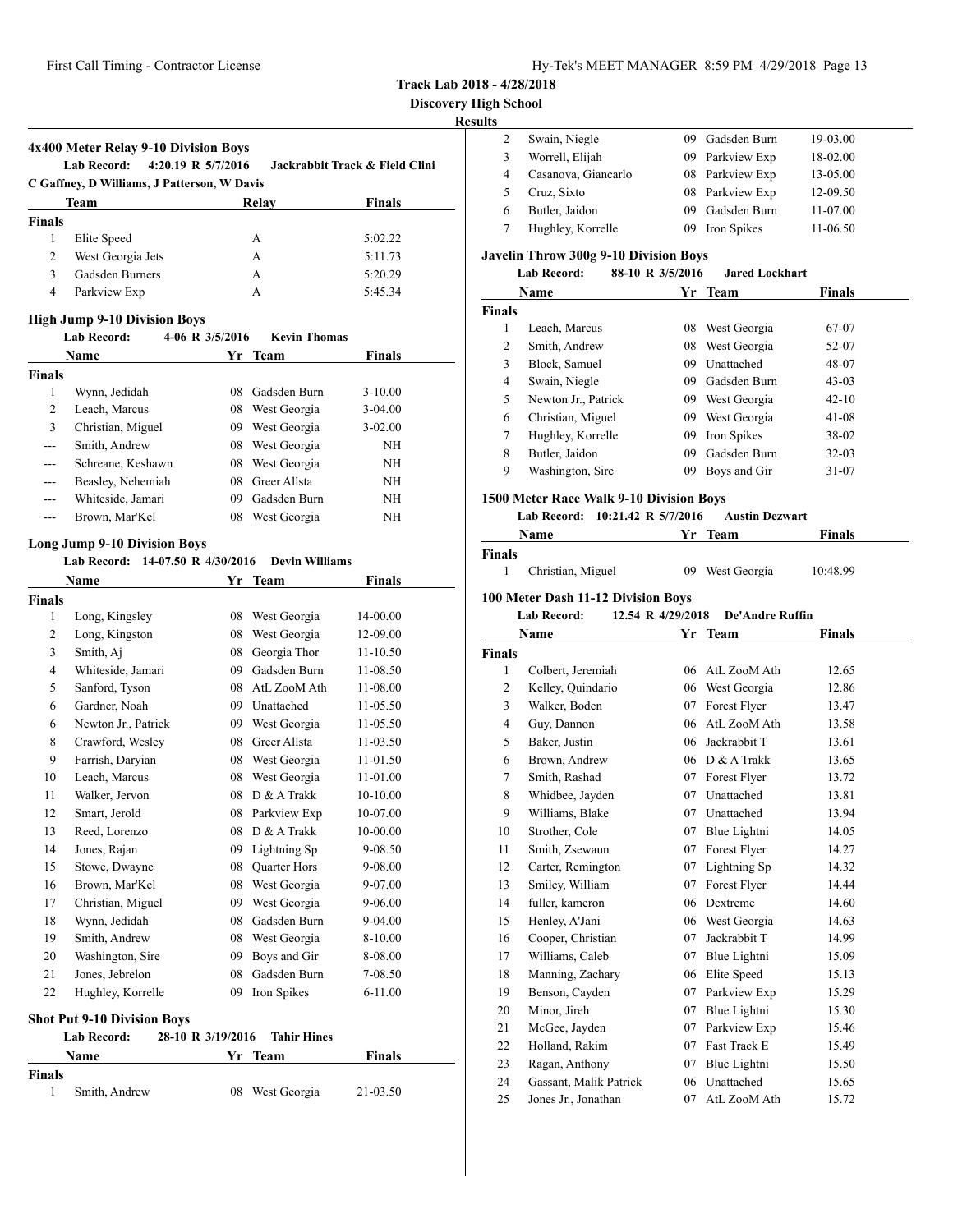**Track Lab 2018 - 4/28/2018**

**Discovery High School Results**

|                | Finals  (100 Meter Dash 11-12 Division Boys) |    |                    |        |
|----------------|----------------------------------------------|----|--------------------|--------|
|                | Name                                         |    | Yr Team            | Finals |
| 26             | Aiken, Brandon                               | 07 | Jackrabbit T       | 16.44  |
| 27             | Payne, Gabriel                               |    | 07 AtL ZooM Ath    | 16.50  |
| 28             | Curlutu, Jr., William                        |    | 06 Parkview Exp    | 16.65  |
| 29             | Shears, Quincy                               |    | 07 Augusta Flye    | 17.03  |
| 30             | Stephens, Eric                               |    | 07 Dynamic Spee    | 17.28  |
|                | <b>200 Meter Dash 11-12 Division Boys</b>    |    |                    |        |
|                | <b>Lab Record:</b><br>26.04 R 3/5/2016       |    | <b>Isaiah Bond</b> |        |
|                | <b>Name</b>                                  |    | Yr Team            | Finals |
| <b>Finals</b>  |                                              |    |                    |        |
| 1              | Colbert, Jeremiah                            |    | 06 AtL ZooM Ath    | 25.97R |
| 2              | Kelley, Quindario                            |    | 06 West Georgia    | 27.03  |
| 3              | Smith, Rashad                                |    | 07 Forest Flyer    | 27.39  |
| $\overline{4}$ | Braker, Jaiden                               |    | 06 AtL ZooM Ath    | 27.55  |
| 5              | Strother, Cole                               |    | 07 Blue Lightni    | 27.80  |
| 6              | Whidbee, Jayden                              |    | 07 Unattached      | 27.81  |
| 7              | Walker, Boden                                |    | 07 Forest Flyer    | 28.05  |
| 8              | Guy, Dannon                                  |    | 06 AtL ZooM Ath    | 28.11  |
| 9              | Baker, Justin                                |    | 06 Jackrabbit T    | 28.18  |
| 10             | Brown, Andrew                                |    | 06 D & A Trakk     | 28.20  |
| 11             | Sloan El, Devan                              |    | 06 Parkview Exp    | 28.40  |
| 12             | Smiley, William                              |    | 07 Forest Flyer    | 28.46  |
| 13             | Frett, Talen                                 |    | 07 Track Georgi    | 28.80  |
| 14             | Williams, Blake                              |    | 07 Unattached      | 29.03  |
| 15             | Smith, Zsewaun                               |    | 07 Forest Flyer    | 29.13  |
| 16             | Henley, A'Jani                               |    | 06 West Georgia    | 29.93  |
| 17             | Williams Jr., Farrnell                       |    | 07 Elite Speed     | 30.33  |
| 18             | Carter, Remington                            |    | 07 Lightning Sp    | 30.67  |
| 19             | Cooper, Christian                            |    | 07 Jackrabbit T    | 30.77  |
| 20             | Manning, Zachary                             |    | 06 Elite Speed     | 31.08  |
| 21             | Braimah, Zion                                |    | 07 Elite Speed     | 31.48  |
| 22             | Holland, Rakim                               |    | 07 Fast Track E    | 31.56  |
| 23             | Jarrett, Shane                               |    | 07 Ouarter Hors    | 31.59  |
| 24             | Williams, Caleb                              |    | 07 Blue Lightni    | 31.77  |
| 25             | Benson, Cayden                               |    | 07 Parkview Exp    | 32.09  |
| 26             | fuller, kameron                              |    | 06 Dextreme        | 32.37  |
| 27             | McGee, Jayden                                |    | 07 Parkview Exp    | 33.72  |
| 28             | Minor, Jireh                                 |    | 07 Blue Lightni    | 34.04  |
| 29             | Gassant, Malik Patrick                       |    | 06 Unattached      | 34.54  |
| 30             | Curlutu, Jr., William                        |    | 06 Parkview Exp    | 35.66  |
| 31             | Stephens, Eric                               |    | 07 Dynamic Spee    | 36.93  |
| 32             | Dukes, Yanous                                | 07 | Elite Speed        | 37.01  |

#### **400 Meter Dash 11-12 Division Boys**

|                | <b>Lab Record:</b> | 58.49 R 5/7/2016 | <b>Isaiah Bond</b> |         |
|----------------|--------------------|------------------|--------------------|---------|
|                | Name               |                  | Yr Team            | Finals  |
| <b>Finals</b>  |                    |                  |                    |         |
| 1              | Davis, William     |                  | 06 AtL ZooM Ath    | 1:01.53 |
| $\overline{2}$ | Brown, Andrew      |                  | 06 D & A Trakk     | 1:02.26 |
| 3              | Smith, Rashad      |                  | 07 Forest Flyer    | 1:02.60 |
| 4              | Kelley, Quindario  |                  | 06 West Georgia    | 1:02.73 |
| 5              | Braker, Jaiden     |                  | 06 AtL ZooM Ath    | 1:03.54 |
| 6              | Strother, Cole     | 07               | Blue Lightni       | 1:05.33 |
| 7              | Guy, Dannon        |                  | 06 AtL ZooM Ath    | 1:06.96 |

| 8  | Smiley, William        | 07 | Forest Flyer        | 1:07.84 |
|----|------------------------|----|---------------------|---------|
| 9  | Frett, Talen           | 07 | Track Georgi        | 1:08.20 |
| 10 | Jarrett, Shane         | 07 | <b>Quarter Hors</b> | 1:09.27 |
| 11 | Williams Jr., Farrnell | 07 | Elite Speed         | 1:09.68 |
| 12 | Brown, MarQuale        | 07 | West Georgia        | 1:09.79 |
| 13 | Breedlove, Tyler       | 07 | Forest Flyer        | 1:09.92 |
| 14 | Sloan El, Devan        | 06 | Parkview Exp        | 1:09.99 |
| 15 | Burns, Matthews        | 07 | Jackrabbit T        | 1:10.97 |
| 16 | Brown, Jordan          | 06 | D & A Trakk         | 1:10.98 |
| 17 | Niles, Jacob           | 07 | Jackrabbit T        | 1:11.82 |
| 18 | Holland, Rakim         | 07 | Fast Track E        | 1:12.54 |
| 19 | Braimah, Zion          | 07 | Elite Speed         | 1:13.00 |
| 20 | Frederick, Hughan      | 07 | AtL ZooM Ath        | 1:13.87 |
| 21 | James, Timothy         | 07 | Unattached          | 1:16.29 |
| 22 | McGee, Jayden          | 07 | Parkview Exp        | 1:18.20 |
| 23 | Benson, Cayden         | 07 | Parkview Exp        | 1:19.43 |
| 24 | Manning, Zachary       | 06 | Elite Speed         | 1:20.90 |
| 25 | Dukes, Yanous          | 07 | Elite Speed         | 1:28.30 |

# **800 Meter Run 11-12 Division Boys**

# **Lab Record: 2:24.90 R 3/24/2018 William Davis**

|        | Name             |    | Team<br>Yr.         | <b>Finals</b> |  |
|--------|------------------|----|---------------------|---------------|--|
| Finals |                  |    |                     |               |  |
|        | Rodgers, Donovan |    | 06 Blue Lightni     | 2:35.31       |  |
| 2      | Brown, Jordan    |    | 06 D & A Trakk      | 2:39.34       |  |
| 3      | Jarrett, Shane   | 07 | <b>Quarter Hors</b> | 2:40.78       |  |
| 4      | Brown, MarQuale  | 07 | West Georgia        | 2:41.10       |  |
| 5      | Niles, Jacob     | 07 | Jackrabbit T        | 2:47.15       |  |
| 6      | Hudson, Colin    | 07 | Blue Lightni        | 2:54.41       |  |
|        | Shears, Quincy   | 07 | Augusta Flye        | 3:49.23       |  |

# **1500 Meter Run 11-12 Division Boys**

# **Lab Record: 4:58.22 R 3/3/2018 William Davis**

| Name          |                      | Уr | <b>Team</b>      | <b>Finals</b> |  |
|---------------|----------------------|----|------------------|---------------|--|
| <b>Finals</b> |                      |    |                  |               |  |
|               | Brown, Jordan        |    | $06$ D & A Trakk | 5:37.78       |  |
| 2             | Niles, Jacob         | 07 | Jackrabbit T     | 5:45.57       |  |
| 3             | DeChamplain, Stephen | 07 | Unattached       | 5:51.07       |  |
| 4             | Jackson, Aiden       | 07 | Ptc Flash        | 6:28.04       |  |
|               | Robinson, Eric       | 07 | Augusta Flye     | 6:35.92       |  |

# **3000 Meter Run 11-12 Division Boys**

|  |  |  |  | Lab Record: 10:39.37 R 4/14/2018 Corbin Squires |
|--|--|--|--|-------------------------------------------------|
|--|--|--|--|-------------------------------------------------|

|               | Name                 |    | Yr Team         | <b>Finals</b> |
|---------------|----------------------|----|-----------------|---------------|
| <b>Finals</b> |                      |    |                 |               |
|               | Thompson, Clark      | 07 | Ptc Flash       | 11:30.36      |
| 2             | Will, Brandon        |    | 06 Ptc Flash    | 12:39.77      |
| 3             | Hudson, Colin        |    | 07 Blue Lightni | 13:11.65      |
| 4             | DeChamplain, Stephen | 07 | Unattached      | 13:11.66      |
| 5             | Jackson, Aiden       | 07 | Ptc Flash       | 13:13.93      |
| 6             | Hudson, Quinn        | 07 | Ptc Flash       | 13:18.68      |
|               |                      |    |                 |               |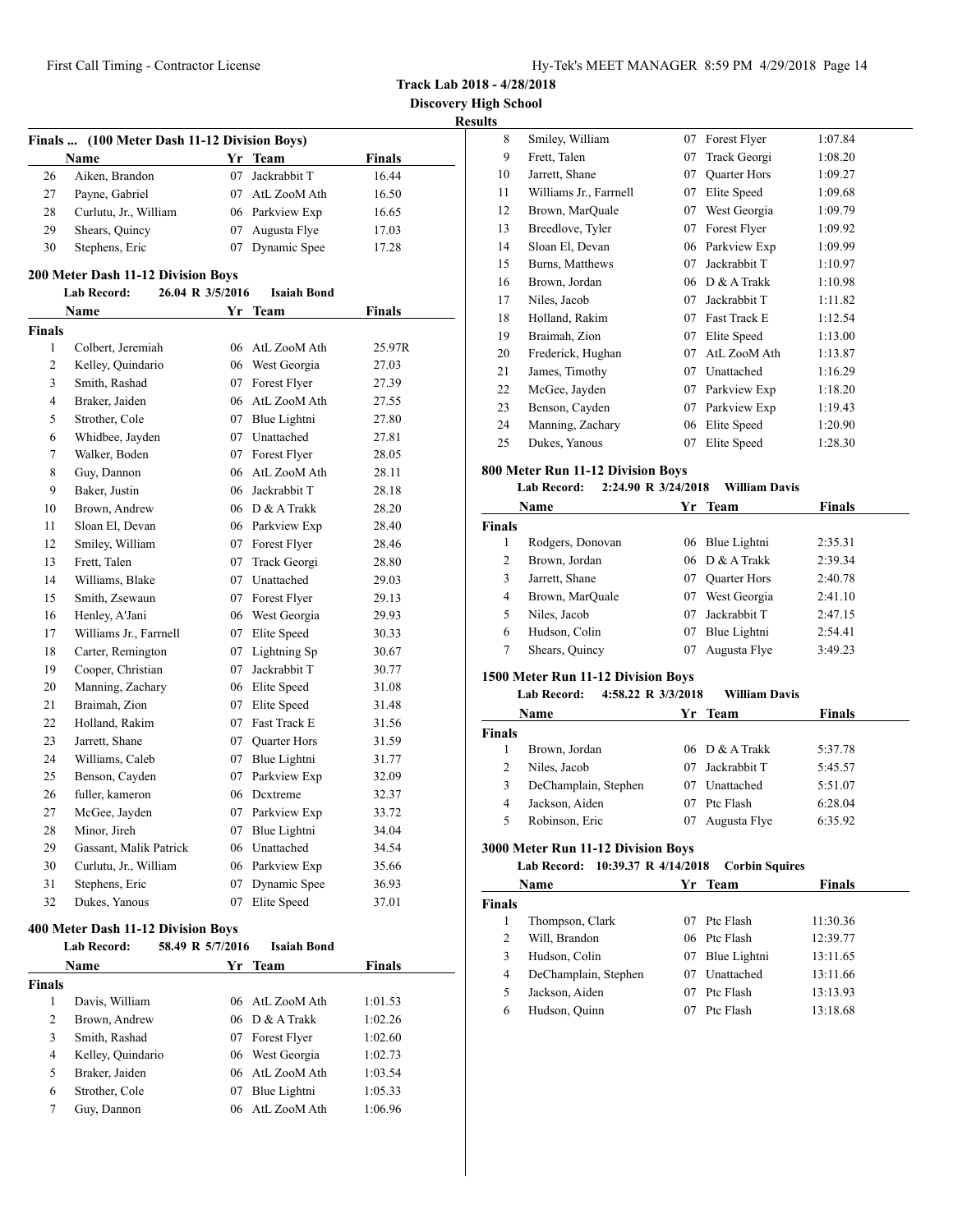**Track Lab 2018 - 4/28/2018**

# **Discovery High School**

#### **Res**

| 80 Meter Hurdles 11-12 Division Boys<br><b>Lab Record:</b><br>13.46 R 4/14/2018<br>Jeremiah Wilkinson |                                                                                                                                   |    |                              |               |  |  |  |
|-------------------------------------------------------------------------------------------------------|-----------------------------------------------------------------------------------------------------------------------------------|----|------------------------------|---------------|--|--|--|
|                                                                                                       | Name                                                                                                                              |    | Yr Team                      | Finals        |  |  |  |
| <b>Finals</b>                                                                                         |                                                                                                                                   |    |                              |               |  |  |  |
| 1                                                                                                     | Brown, Andrew                                                                                                                     |    | $06$ D & A Trakk             | 13.42R        |  |  |  |
| 2                                                                                                     | Braker, Jaiden                                                                                                                    |    | 06 AtL ZooM Ath              | 13.53         |  |  |  |
| 3                                                                                                     | Sloan El, Devan                                                                                                                   |    | 06 Parkview Exp              | 15.47         |  |  |  |
| 4                                                                                                     | Williams, Blake                                                                                                                   |    | 07 Unattached                | 16.06         |  |  |  |
| 5                                                                                                     | Brown, Jordan                                                                                                                     |    | 06 D & A Trakk               | 16.60         |  |  |  |
| 6                                                                                                     | James, Timothy                                                                                                                    |    | 07 Unattached                | 18.15         |  |  |  |
| 7                                                                                                     | Robinson, Eric                                                                                                                    |    | 07 Augusta Flye              | 21.44         |  |  |  |
| 4x100 Meter Relay 11-12 Division Boys<br>51.76 R 4/29/2017<br><b>Jackrabbit Track Club</b>            |                                                                                                                                   |    |                              |               |  |  |  |
|                                                                                                       | <b>Lab Record:</b><br>C Gaffney, E Pearson, J Patterson, M Carter                                                                 |    |                              |               |  |  |  |
|                                                                                                       | Team                                                                                                                              |    | Relay                        | Finals        |  |  |  |
| <b>Finals</b>                                                                                         |                                                                                                                                   |    |                              |               |  |  |  |
| 1                                                                                                     | Forest Flyer                                                                                                                      |    | А                            | 53.31         |  |  |  |
| 2                                                                                                     | Parkview Exp                                                                                                                      |    | А                            | 1:06.10       |  |  |  |
|                                                                                                       |                                                                                                                                   |    |                              |               |  |  |  |
|                                                                                                       | 4x400 Meter Relay 11-12 Division Boys<br><b>Lab Record:</b><br>4:09.49 R 4/15/2017<br>C Gaffney, E Pearson, J Patterson, M Carter |    | <b>Jackrabbit Track Club</b> |               |  |  |  |
|                                                                                                       | Team                                                                                                                              |    | Relay                        | <b>Finals</b> |  |  |  |
| <b>Finals</b>                                                                                         |                                                                                                                                   |    |                              |               |  |  |  |
| 1                                                                                                     | Forest Flyer                                                                                                                      |    | A                            | 4:37.74       |  |  |  |
| 2                                                                                                     | Elite Speed                                                                                                                       |    | A                            | 5:25.85       |  |  |  |
|                                                                                                       | <b>High Jump 11-12 Division Boys</b><br>5-00 R 3/5/2016<br><b>Lab Record:</b>                                                     |    | <b>Dylan Faulkner</b>        |               |  |  |  |
|                                                                                                       | Name                                                                                                                              | Yr | Team                         | <b>Finals</b> |  |  |  |
| Finals                                                                                                |                                                                                                                                   |    |                              |               |  |  |  |
| 1                                                                                                     | Brown, Jordan                                                                                                                     |    | 06 D & A Trakk               | 4-00.00       |  |  |  |
| 1                                                                                                     | Kelley, Quindario                                                                                                                 |    | 06 West Georgia              | 4-00.00       |  |  |  |
| 3                                                                                                     | Brown, MarQuale                                                                                                                   |    | 07 West Georgia              | $3-10.00$     |  |  |  |
| 3                                                                                                     | Henley, A'Jani                                                                                                                    |    | 06 West Georgia              | $3-10.00$     |  |  |  |
| 5                                                                                                     | James, Timothy                                                                                                                    |    | 07 Unattached                | 3-06.00       |  |  |  |
| ---                                                                                                   | Robinson, Eric                                                                                                                    |    | 07 Augusta Flye              | NΗ            |  |  |  |
| ---                                                                                                   | Shears, Quincy                                                                                                                    |    | 07 Augusta Flye              | NΗ            |  |  |  |
|                                                                                                       | Walker, Montavius                                                                                                                 |    | 06 Augusta Flye              | NH            |  |  |  |
|                                                                                                       | <b>Long Jump 11-12 Division Boys</b><br>16-09 R 4/15/2017<br><b>Lab Record:</b>                                                   |    | <b>Jalon Kilgore</b>         |               |  |  |  |
|                                                                                                       | Name                                                                                                                              | Yr | <b>Team</b>                  | Finals        |  |  |  |
| <b>Finals</b>                                                                                         |                                                                                                                                   |    |                              |               |  |  |  |
| 1                                                                                                     | Brown, Andrew                                                                                                                     | 06 | D & A Trakk                  | 15-06.00      |  |  |  |
| $\mathbf{2}$                                                                                          | Kelley, Quindario                                                                                                                 | 06 | West Georgia                 | 14-05.50      |  |  |  |
| 3                                                                                                     | Whidbee, Jayden                                                                                                                   | 07 | Unattached                   | 13-09.50      |  |  |  |
| 4                                                                                                     | Jarrett, Shane                                                                                                                    | 07 | <b>Ouarter Hors</b>          | 13-07.50      |  |  |  |
| 5                                                                                                     | Strother, Cole                                                                                                                    | 07 | Blue Lightni                 | 13-00.00      |  |  |  |
| 6                                                                                                     | Henley, A'Jani                                                                                                                    |    | West Georgia                 |               |  |  |  |
|                                                                                                       |                                                                                                                                   | 06 | Fast Track E                 | 12-08.00      |  |  |  |
| 7                                                                                                     | Holland, Rakim                                                                                                                    | 07 |                              | 12-06.00      |  |  |  |
| 8                                                                                                     | Gassant, Malik Patrick                                                                                                            | 06 | Unattached                   | 10-08.50      |  |  |  |
| 9                                                                                                     | Shears, Quincy                                                                                                                    | 07 | Augusta Flye                 | $9 - 06.00$   |  |  |  |
|                                                                                                       | Robinson, Eric                                                                                                                    | 07 | Augusta Flye                 | $9 - 05.00$   |  |  |  |
| 10                                                                                                    |                                                                                                                                   |    |                              |               |  |  |  |
| 11                                                                                                    | Minor, Jireh                                                                                                                      | 07 | Blue Lightni                 | $9 - 00.00$   |  |  |  |

| ults                               |                                               |                   |                       |                               |  |
|------------------------------------|-----------------------------------------------|-------------------|-----------------------|-------------------------------|--|
| 12                                 | Walker, Montavius                             |                   | 06 Augusta Flye       | 8-05.00                       |  |
|                                    | <b>Shot Put 11-12 Division Boys</b>           |                   |                       |                               |  |
|                                    | 37-01 R 3/5/2016<br>Lab Record:               |                   | <b>Dylan Faulkner</b> |                               |  |
|                                    | Name                                          |                   | Yr Team               | Finals                        |  |
| Finals                             |                                               |                   |                       |                               |  |
| 1                                  | Aiken, Brandon                                | 07                | Jackrabbit T          | 23-10.00                      |  |
| 2                                  | Pepe, Frankie                                 |                   | 06 Blue Lightni       | 19-04.00                      |  |
| 3                                  | Dukes, Yanous                                 | 07                | Elite Speed           | 18-09.50                      |  |
| 4                                  | Payne, Gabriel                                | 07                | AtL ZooM Ath          | 15-01.00                      |  |
| 5                                  | Robinson, Eric                                |                   | 07 Augusta Flye       | 13-07.00                      |  |
|                                    | Discus Throw 1.0 kg 11-12 Division Boys       |                   |                       |                               |  |
|                                    | <b>Lab Record:</b><br>97-06 R 3/28/2015       |                   | <b>Adam Watkins</b>   |                               |  |
|                                    | Name                                          | Yr                | <b>Team</b>           | Finals                        |  |
| <b>Finals</b>                      |                                               |                   |                       |                               |  |
| 1                                  | Aiken, Brandon                                |                   | 07 Jackrabbit T       | 45-07                         |  |
| 2                                  | Shears, Quincy                                |                   | 07 Augusta Flye       | 35-09                         |  |
| 3                                  | Pepe, Frankie                                 |                   | 06 Blue Lightni       | 35-07                         |  |
| 4                                  | Robinson, Eric                                | 07                | Augusta Flye          | 26-11                         |  |
| 5                                  | Walker, Montavius                             |                   | 06 Augusta Flye       | 26-06                         |  |
|                                    | <b>Javelin Throw 450g 11-12 Division Boys</b> |                   |                       |                               |  |
|                                    | <b>Lab Record:</b><br>117-09 R 4/30/2016      |                   |                       | <b>Ezekiel Durham-Campbel</b> |  |
|                                    | Name                                          |                   | Yr Team               | <b>Finals</b>                 |  |
| Finals                             |                                               |                   |                       |                               |  |
| 1                                  | Pepe, Frankie                                 |                   | 06 Blue Lightni       | 64-03                         |  |
| 2                                  | Frederick, Hughan                             |                   | 07 AtL ZooM Ath       | 62-06                         |  |
| 3                                  | Williams, Caleb                               |                   | 07 Blue Lightni       | 44-06                         |  |
| 4                                  | Robinson, Eric                                |                   | 07 Augusta Flye       | 43-06                         |  |
| 5                                  | Shears, Quincy                                |                   | 07 Augusta Flye       | 38-07                         |  |
| 6                                  | Aiken, Brandon                                |                   | 07 Jackrabbit T       | 36-03                         |  |
| 7                                  | Walker, Montavius                             |                   | 06 Augusta Flye       | 34-05                         |  |
| 8                                  | Minor, Jireh                                  | 07                | Blue Lightni          | 33-11                         |  |
| 9                                  | Payne, Gabriel                                | 07                | AtL ZooM Ath          | 22-05                         |  |
|                                    | 1500 Meter Race Walk 11-12 Division Boys      |                   |                       |                               |  |
|                                    | 9:02.96 R 5/7/2016<br><b>Lab Record:</b>      |                   | Joshua Sleight        |                               |  |
|                                    | Name                                          |                   | Yr Team               | Finals                        |  |
| Finals                             |                                               |                   |                       |                               |  |
| 1                                  | Stephens, Eric                                |                   | 07 Dynamic Spee       | 11:01.96                      |  |
| 100 Meter Dash 13-14 Division Boys |                                               |                   |                       |                               |  |
|                                    | Lab Record:                                   | 11.34 R 3/24/2018 | <b>Emory Floyd</b>    |                               |  |
|                                    | Name                                          | Yr                | Team                  | Finals                        |  |
| <b>Finals</b>                      |                                               |                   |                       |                               |  |
| 1                                  | Floyd, Emory                                  | 04                | Boys and Gir          | 11.63                         |  |
| 2                                  | Afolayan, Jordan                              | 04                | Boys and Gir          | 12.08                         |  |
| 3                                  | Farrow, Zacquon                               | 04                | West Georgia          | 12.08                         |  |
| 4                                  | Morgan, Joshua                                | 04                | Forest Flyer          | 12.15                         |  |
| 5                                  | Young, Eric                                   | 04                | Unattached            | 12.15                         |  |
| 6                                  | Talbert, Canaan                               | 04                | Augusta Flye          | 12.32                         |  |
| 7                                  | davis, antonio                                | 04                | Georgia Thor          | 12.41                         |  |
| 8                                  | Kormalos, Georgios                            | 04                | AtL ZooM Ath          | 12.49                         |  |

9 Robbins, Kenneth 05 AtL ZooM Ath 12.61 10 Brown, Brandon 05 AtL ZooM Ath 12.66 11 Wheeler, Jahvauni 04 Forest Flyer 12.72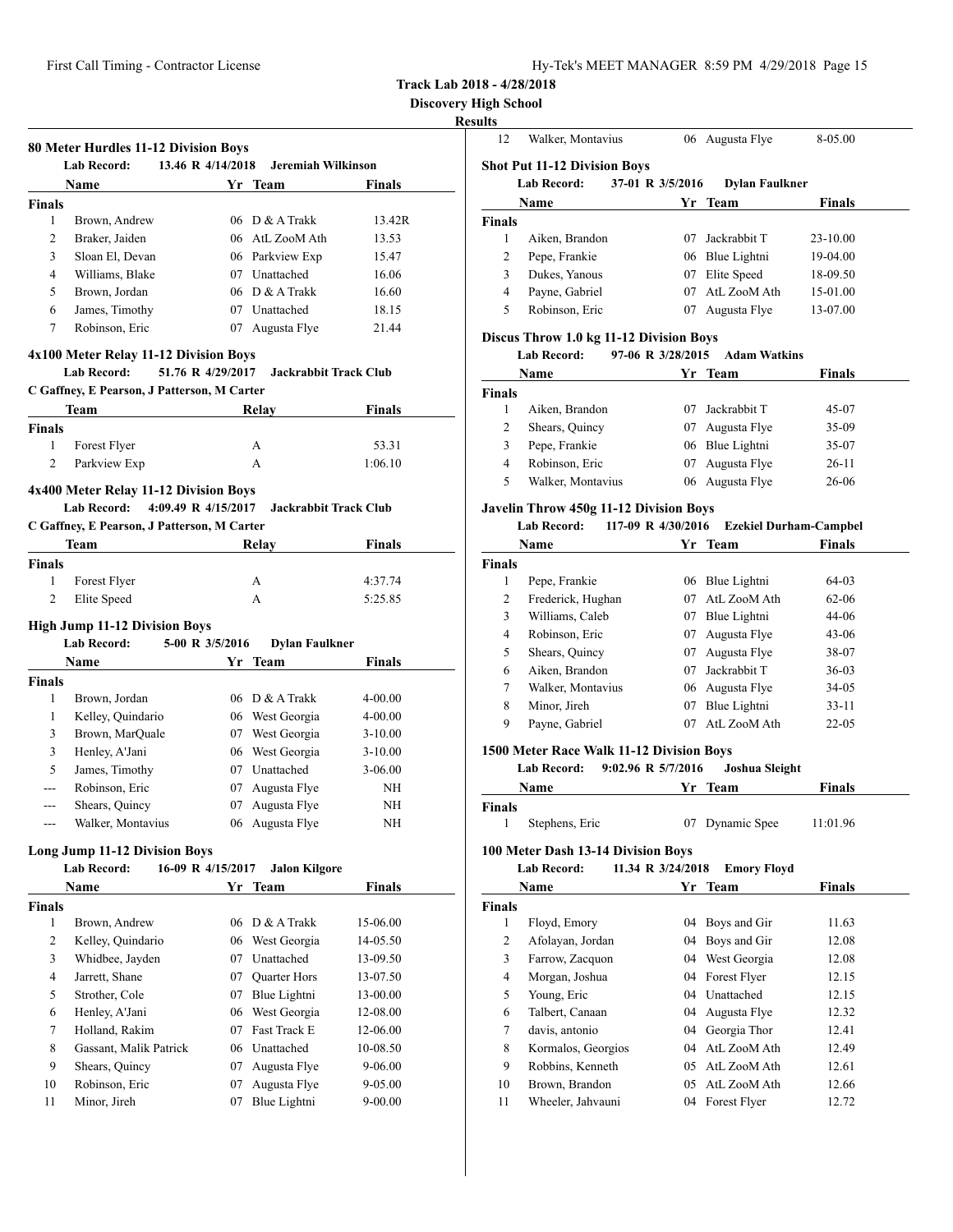| Hy-Tek's MEET MANAGER 8:59 PM 4/29/2018 Page 16 |
|-------------------------------------------------|
|-------------------------------------------------|

**Track Lab 2018 - 4/28/2018**

**Discovery High School Results**

|                | Finals  (100 Meter Dash 13-14 Division Boys) |                   |                    |        |
|----------------|----------------------------------------------|-------------------|--------------------|--------|
|                | <b>Name</b>                                  |                   | Yr Team            | Finals |
| 12             | Rollerson, Joshua                            |                   | 04 Blue Lightni    | 12.73  |
| 13             | Carter, Jaylan                               |                   | 04 West Georgia    | 12.84  |
| 14             | Arnold, Jace                                 |                   | 04 Boys and Gir    | 12.88  |
| 15             | Oliver, Klark                                |                   | 04 Parkview Exp    | 12.93  |
| 16             | Crum, Joshua                                 |                   | 05 Lightning Sp    | 12.95  |
| 17             | Singleton, Jr., Eric                         |                   | 05 Unattached      | 13.03  |
| 18             | Moss, Brandon                                | 05                | Jackrabbit T       | 13.11  |
| 19             | Newton, Trey                                 |                   | 05 Atomic Agili    | 13.16  |
| 20             | Turner II. Todd                              |                   | 05 Empower Trac    | 13.30  |
| 21             | Coleman, Jace                                |                   | 05 Lightning Sp    | 13.34  |
| 22             | Henderson, Collin                            |                   | 05 Elite Speed     | 13.35  |
| 23             | Watkins, Arrington                           | 05                | Forest Flyer       | 13.40  |
| 24             | Starkes, Braylen                             |                   | 05 Gadsden Burn    | 13.43  |
| 25             | Curtis, Terrence                             |                   | 05 Parkview Exp    | 13.45  |
| 26             | Sy Savane, Abdoul                            |                   | 05 Parkview Exp    | 13.46  |
| 27             | Potts, Kaden                                 |                   | 05 Quarter Hors    | 13.46  |
| 28             | Jacques, Marquis                             |                   | 04 Lightning Sp    | 13.65  |
| 29             | Thomas, Aiden                                |                   | 05 Quarter Hors    | 13.65  |
| 30             | Hollis, Damerion                             |                   | 05 Gadsden Burn    | 13.70  |
| 31             | Fonteneaux, Cameron                          |                   | 04 West Georgia    | 13.80  |
| 32             | Shakespeare, Caleb                           |                   | 05 Elite Speed     | 13.96  |
| 33             | Lockhart, Derrick                            |                   | 05 West Georgia    | 13.96  |
| 34             | Heard, Malaki                                |                   | 05 West Georgia    | 14.10  |
| 35             | Jackson, Jayden                              |                   | 05 Unattached      | 14.11  |
| 36             | Fagite, Femi                                 |                   | 05 Lightning Sp    | 14.29  |
| 37             | Clay, Patrick                                |                   | 04 Elite Speed     | 14.54  |
| 38             | Needham, Alexander                           |                   | 04 Boys and Gir    | 14.55  |
| 39             | Slaughter, Quinton                           |                   | 05 Lightning Sp    | 14.63  |
| 40             | Simmons, Ethan                               |                   | 05 Parkview Exp    | 15.87  |
| 41             | Mitchell, Vaughn                             | 05                | Lightning Sp       | 16.22  |
| 42             | Burden, Christopher                          |                   | 05 Quarter Hors    | 16.87  |
|                |                                              |                   |                    |        |
|                | 200 Meter Dash 13-14 Division Boys           |                   |                    |        |
|                | <b>Lab Record:</b>                           | 22.90 R 3/24/2018 | <b>Emory Floyd</b> |        |
|                | Name                                         |                   | Yr Team            | Finals |
| <b>Finals</b>  |                                              |                   |                    |        |
| 1              | Floyd, Emory                                 | 04                | Boys and Gir       | 23.85  |
| 2              | Morgan, Joshua                               | 04                | Forest Flyer       | 24.52  |
| 3              | Farrow, Zacquon                              | 04                | West Georgia       | 24.62  |
| $\overline{4}$ | Robbins, Kenneth                             | 05                | AtL ZooM Ath       | 25.15  |
| 5              | Young, Eric                                  |                   | 04 Unattached      | 25.37  |
| 6              | Robinson, Sean                               | 04                | Lightning Sp       | 25.49  |
| $\tau$         | Kormalos, Georgios                           | 04                | AtL ZooM Ath       | 25.51  |
| 8              | Crum, Joshua                                 | 05                | Lightning Sp       | 25.63  |
| 9              | Rollerson, Joshua                            | 04                | Blue Lightni       | 25.65  |
| 10             | Kennebrew, Samuel                            | 04                | Forest Flyer       | 25.72  |
| 11             | Willis, Xavier                               | 05                | East Cobb Ch       | 25.90  |
| 12             | Brown, Brandon                               | 05                | AtL ZooM Ath       | 25.91  |
| 13             | Oliver, Klark                                | 04                | Parkview Exp       | 25.98  |
| 14             | Arnold, Jace                                 | 04                | Boys and Gir       | 26.10  |
| 15             | Jarrett, Shawn                               | 05                | Quarter Hors       | 26.16  |
| 16             | davis, antonio                               | 04                | Georgia Thor       | 26.61  |
| 17             | Taylor, Xzaviah                              | 04                | Elite Speed        | 26.88  |
| 18             | Moss, Brandon                                | 05                | Jackrabbit T       | 27.35  |

| ĽS |                     |    |                     |       |
|----|---------------------|----|---------------------|-------|
| 19 | Coleman, Jace       | 05 | Lightning Sp        | 27.46 |
| 20 | Thomas, Aiden       | 05 | <b>Quarter Hors</b> | 28.15 |
| 21 | Starkes, Braylen    | 05 | Gadsden Burn        | 28.19 |
| 22 | Newton, Trey        | 05 | Atomic Agili        | 28.37 |
| 23 | Felix, Ronald       | 05 | <b>Quarter Hors</b> | 28.88 |
| 24 | Potts, Kaden        | 05 | Quarter Hors        | 28.89 |
| 25 | Fonteneaux, Cameron | 04 | West Georgia        | 29.32 |
| 26 | Curtis, Terrence    | 05 | Parkview Exp        | 29.51 |
| 27 | Fagite, Femi        | 05 | Lightning Sp        | 29.52 |
| 28 | Henderson, Collin   | 05 | Elite Speed         | 29.66 |
| 29 | Clay, Patrick       | 04 | Elite Speed         | 30.53 |
| 30 | Needham, Alexander  | 04 | Boys and Gir        | 31.05 |
| 31 | Hollis, Damerion    | 05 | Gadsden Burn        | 31.10 |
| 32 | Shakespeare, Caleb  | 05 | Elite Speed         | 32.04 |
| 33 | Mitchell, Vaughn    | 05 | Lightning Sp        | 33.99 |
| 34 | Burden, Christopher | 05 | <b>Quarter Hors</b> | 36.41 |

# **400 Meter Dash 13-14 Division Boys**

# **Lab Record: 51.96 R 3/17/2018 Emory Floyd**

|                | Name                 | Yr | Team                | <b>Finals</b> |
|----------------|----------------------|----|---------------------|---------------|
| Finals         |                      |    |                     |               |
| $\mathbf{1}$   | Floyd, Emory         | 04 | Boys and Gir        | 54.39         |
| $\overline{c}$ | Young, Eric          | 04 | Unattached          | 55.42         |
| 3              | Afolayan, Jordan     | 04 | Boys and Gir        | 56.17         |
| 4              | Pugh, Kody           | 04 | AtL ZooM Ath        | 56.41         |
| 5              | Rollerson, Joshua    | 04 | Blue Lightni        | 57.04         |
| 6              | Jarrett, Shawn       | 05 | <b>Quarter Hors</b> | 57.55         |
| 7              | Breedlove, Tarance   | 04 | Forest Flyer        | 58.33         |
| 8              | Hodge, Ian           | 05 | Dynamic Spee        | 58.73         |
| 9              | Willis, Xavier       | 05 | East Cobb Ch        | 58.82         |
| 10             | Taylor, Isaiah       | 04 | Elite Speed         | 59.26         |
| 11             | Anderson, Austin     | 05 | AtL ZooM Ath        | 59.34         |
| 12             | Kennebrew, Samuel    | 04 | Forest Flyer        | 59.43         |
| 13             | Singleton, Jr., Eric | 05 | Unattached          | 59.50         |
| 14             | Wright-Goss, Chris   | 04 | AtL ZooM Ath        | 1:00.62       |
| 15             | Rolley, Cameron      | 05 | Gadsden Burn        | 1:01.00       |
| 16             | Oliver, Klark        | 04 | Parkview Exp        | 1:01.07       |
| 17             | Felix, Ronald        | 05 | Quarter Hors        | 1:02.31       |
| 18             | Thomas, Aiden        | 05 | <b>Quarter Hors</b> | 1:02.83       |
| 19             | Butler, Jacoreyan    | 04 | Gadsden Burn        | 1:02.94       |
| 20             | Elahee, Christian    | 05 | Unattached          | 1:04.21       |
| 21             | Newton, Trey         | 05 | Atomic Agili        | 1:04.24       |
| 22             | Crum, Joshua         | 05 | Lightning Sp        | 1:04.66       |
| 23             | Jacques, Marquis     | 04 | Lightning Sp        | 1:05.30       |
| 24             | Watkins, Arrington   | 05 | Forest Flyer        | 1:05.41       |
| 25             | Boyd, Jordan         | 05 | Dextreme            | 1:06.10       |
| 26             | Sy Savane, Abdoul    | 05 | Parkview Exp        | 1:07.02       |
| 27             | Clay, Patrick        | 04 | Elite Speed         | 1:07.09       |
| 28             | Potts, Kaden         | 05 | Quarter Hors        | 1:07.78       |
| 29             | Tucker, Jacoby       | 05 | Gadsden Burn        | 1:09.49       |
| 30             | Henderson, Collin    | 05 | Elite Speed         | 1:11.53       |
| 31             | Curtis, Terrence     | 05 | Parkview Exp        | 1:12.90       |
| 32             | Simmons, Ethan       | 05 | Parkview Exp        | 1:13.93       |
| 33             | Shakespeare, Caleb   | 05 | Elite Speed         | 1:18.56       |
| 34             | Mitchell, Vaughn     | 05 | Lightning Sp        | 1:19.58       |
| 35             | Burden, Christopher  | 05 | <b>Ouarter Hors</b> | 1:21.31       |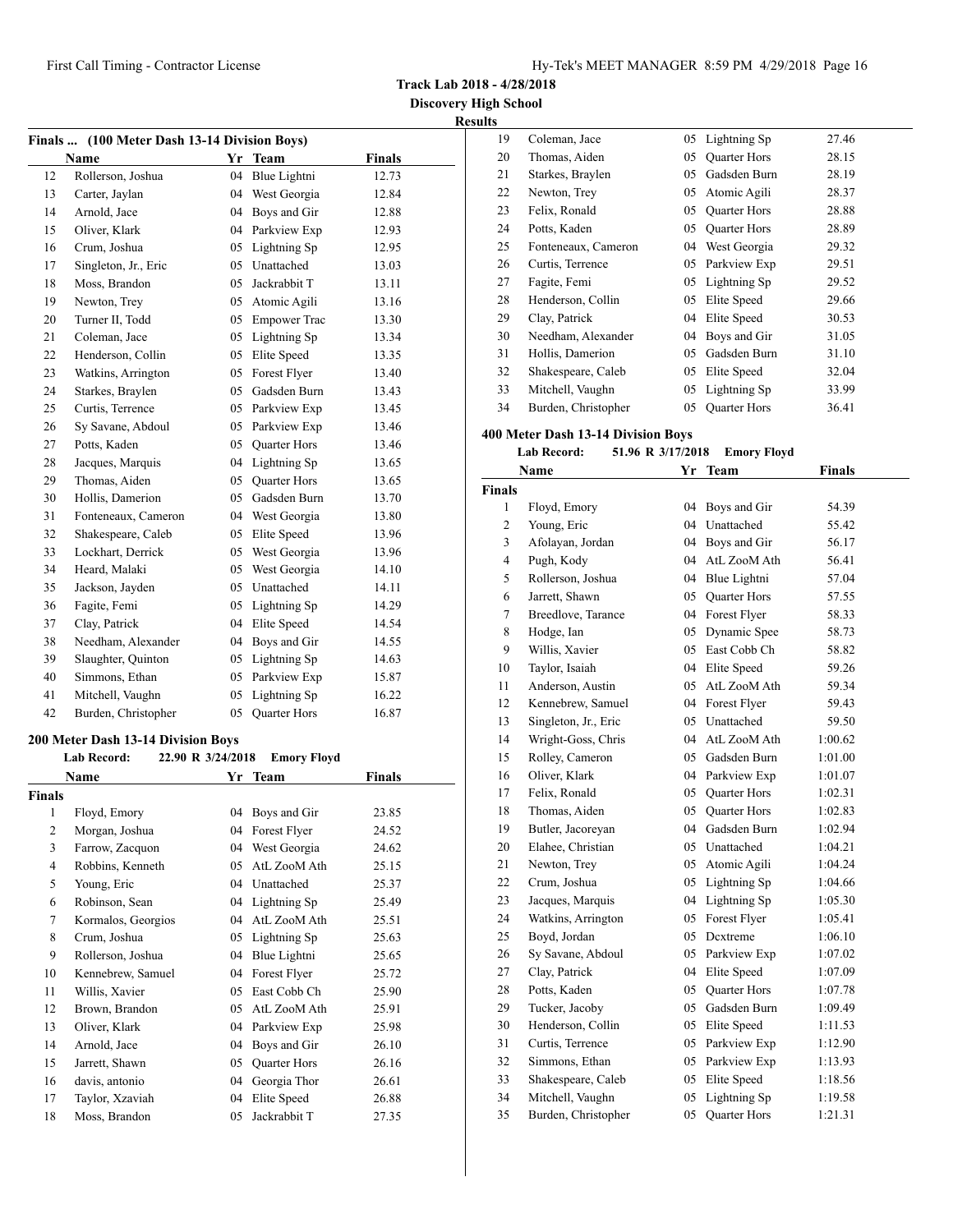**Lab Record: 2:05.68 R 3/3/2018 Saxon Brown**

**Name Yr** Team **Finals** 

**800 Meter Run 13-14 Division Boys**

**Track Lab 2018 - 4/28/2018**

**Discovery High School**

#### **Results**

# **4x100 Meter Relay 13-14 Division Boys**

**Lab Record: 47.59 R 3/26/2016 Parkview Express Track Club C Brown, K WILLIAMS, M Thompson, R Hamrick**

|               | Team              | Relay | <b>Finals</b> |
|---------------|-------------------|-------|---------------|
| <b>Finals</b> |                   |       |               |
|               | Forest Flyer      | А     | 48.42         |
| 2             | Parkview Exp      | А     | 51.69         |
| 3             | Gadsden Burners   | А     | 51.86         |
| 4             | West Georgia Jets | А     | 51.87         |

# **4x400 Meter Relay 13-14 Division Boys**

**Lab Record: 3:46.93 R 4/16/2016 Westside Middle School A Andrews, S Cook, R King**

| Team          |                 | Relay | <b>Finals</b> |  |
|---------------|-----------------|-------|---------------|--|
| <b>Finals</b> |                 |       |               |  |
|               | Forest Flyer    | А     | 4:02.26       |  |
|               | Gadsden Burners | А     | 4:34.31       |  |
| 3             | Elite Speed     | А     | 4:37.56       |  |

#### **High Jump 13-14 Division Boys**

|               | <b>Lab Record:</b> | 5-08 R 5/7/2016 | <b>Samontrea Townsend</b> |               |
|---------------|--------------------|-----------------|---------------------------|---------------|
|               | Name               |                 | Yr Team                   | <b>Finals</b> |
| <b>Finals</b> |                    |                 |                           |               |
|               | Hodge, Ian         |                 | 05 Dynamic Spee           | 5-04.00       |
| 2             | Farrow, Zacquon    | 04              | West Georgia              | 4-06.00       |
| 3             | Starkes, Braylen   | 05              | Gadsden Burn              | 4-04.00       |
| 4             | Butler, Jacoreyan  | 04              | Gadsden Burn              | $3-10.00$     |
| 5             | Tucker, Jacoby     | 05              | Gadsden Burn              | $J3-10.00$    |
|               | Elahee, Christian  | 05              | Unattached                | ΝH            |

#### **Long Jump 13-14 Division Boys**

#### **Lab Record: 22-02.50 R 3/24/2018 Zacquon Farrow**

|               | Name                                   | Yr | Team         | <b>Finals</b> |
|---------------|----------------------------------------|----|--------------|---------------|
| <b>Finals</b> |                                        |    |              |               |
| 1             | Farrow, Zacquon                        | 04 | West Georgia | 17-07.00      |
| 2             | Willis, Xavier                         | 05 | East Cobb Ch | 17-06.50      |
| 3             | Moore, Brian                           | 04 | Georgia Elit | 16-10.00      |
| 4             | Kormalos, Georgios                     | 04 | AtL ZooM Ath | 16-07.00      |
| 5             | davis, antonio                         | 04 | Georgia Thor | 16-06.00      |
| 6             | Brown, Brandon                         | 05 | AtL ZooM Ath | 16-02.00      |
| 7             | Newton, Trey                           | 05 | Atomic Agili | 15-05.00      |
| 8             | Watkins, Arrington                     | 05 | Forest Flyer | 14-10.00      |
| 9             | Heard, Malaki                          | 05 | West Georgia | 14-02.50      |
| 10            | Oliver, Klark                          | 04 | Parkview Exp | 14-02.00      |
| 11            | Lockhart, Derrick                      | 05 | West Georgia | 13-02.50      |
| 12            | Tucker, Jacoby                         | 05 | Gadsden Burn | 12-04.00      |
|               | <b>Triple Jump 13-14 Division Boys</b> |    |              |               |

# **Lab Record: 39-06.50 R 5/7/2016 Jaden Carter Name Yr Team Finals**

| <b>Finals</b> |              |                 |          |
|---------------|--------------|-----------------|----------|
|               | Newton, Trey | 05 Atomic Agili | 33-03.00 |

| <b>Finals</b>       |                                                 |    |                                  |                |  |
|---------------------|-------------------------------------------------|----|----------------------------------|----------------|--|
| 1                   | Wright-Goss, Chris                              |    | 04 AtL ZooM Ath                  | 2:25.39        |  |
| 2                   | Butler, Jacoreyan                               |    | 04 Gadsden Burn                  | 2:29.36        |  |
| 3                   | Anderson, Austin                                |    | 05 AtL ZooM Ath                  | 2:29.39        |  |
| $\overline{4}$      | Felix, Ronald                                   |    | 05 Ouarter Hors                  | 2:32.42        |  |
| 5                   | Fagite, Femi                                    |    | 05 Lightning Sp                  | 2:36.86        |  |
| 6                   | Rolley, Cameron                                 |    | 05 Gadsden Burn                  | 2:40.01        |  |
| $\tau$              | Holcomb, Jack                                   |    | 05 Parkview Exp                  | 2:43.16        |  |
| 8                   | Jacques, Marquis                                |    | 04 Lightning Sp                  | 2:43.47        |  |
| 9                   | Tucker, Jacoby                                  | 05 | Gadsden Burn                     | 2:50.84        |  |
| 10                  | Boyd, Jordan                                    |    | 05 Dextreme                      | 2:56.92        |  |
|                     | 1500 Meter Run 13-14 Division Boys              |    |                                  |                |  |
|                     | <b>Lab Record:</b><br>4:34.92 R 3/24/2018       |    | <b>Evan Owens</b>                |                |  |
|                     | <b>Name</b>                                     | Yr | <b>Team</b>                      | Finals         |  |
| <b>Finals</b>       |                                                 |    |                                  |                |  |
| 1                   | Talbert, Canaan                                 |    | 04 Augusta Flye                  | 5:35.57        |  |
| 2                   | Rolley, Cameron                                 |    | 05 Gadsden Burn                  | 5:36.27        |  |
| 3                   | Holcomb, Jack                                   |    | 05 Parkview Exp                  | 5:39.44        |  |
| $\overline{4}$      | Slaughter, Quinton                              |    | 05 Lightning Sp                  | 6:03.00        |  |
| 5                   | Wellons, Kody                                   |    | 04 Ptc Flash                     | 6:15.63        |  |
|                     | 3000 Meter Run 13-14 Division Boys              |    |                                  |                |  |
|                     |                                                 |    |                                  |                |  |
|                     |                                                 |    | <b>Saxon Brown</b>               |                |  |
|                     | Lab Record: 10:19.16 R 4/14/2018<br><b>Name</b> |    |                                  |                |  |
| <b>Finals</b>       |                                                 |    | Yr Team                          | <b>Finals</b>  |  |
| 1                   | Holcomb, Jack                                   |    | 05 Parkview Exp                  | 12:21.01       |  |
| $\overline{c}$      | Wellons, Kody                                   |    | 04 Ptc Flash                     | 14:20.10       |  |
|                     |                                                 |    |                                  |                |  |
|                     | 100 Meter Hurdles 13-14 Division Boys           |    |                                  |                |  |
|                     | <b>Lab Record:</b><br>14.22 R 3/25/2017         |    | <b>Malik Mixon</b>               |                |  |
|                     | Name                                            |    | Yr Team                          | <b>Finals</b>  |  |
| <b>Finals</b>       |                                                 |    |                                  |                |  |
| 1<br>$\overline{2}$ | Williams, Makai                                 |    | 04 AtL ZooM Ath                  | 15.96          |  |
|                     | Jarrett, Shawn                                  |    | 05 Quarter Hors                  | 18.24          |  |
|                     | <b>200 Meter Hurdles 13-14 Division Boys</b>    |    |                                  |                |  |
|                     | 27.86 R 4/7/2018<br><b>Lab Record:</b>          |    | <b>Mir Aiken</b>                 |                |  |
|                     | <b>Name</b>                                     |    | Yr Team                          | Finals         |  |
| <b>Finals</b>       |                                                 |    |                                  |                |  |
| 1                   | Williams, Makai                                 |    | 04 AtL ZooM Ath                  | 28.26          |  |
| $\overline{2}$      | Taylor, Isaiah                                  |    | 04 Elite Speed                   | 29.19          |  |
| 3                   | Taylor, Xzaviah                                 |    | 04 Elite Speed                   | 29.22          |  |
| $\overline{4}$      | Jarrett, Shawn                                  |    | 05 Quarter Hors                  | 29.33          |  |
| 5                   | Hodge, Ian                                      |    | 05 Dynamic Spee                  | 30.82          |  |
| 6<br>7              | Rolley, Cameron<br>Elahee, Christian            |    | 05 Gadsden Burn<br>05 Unattached | 30.84<br>34.71 |  |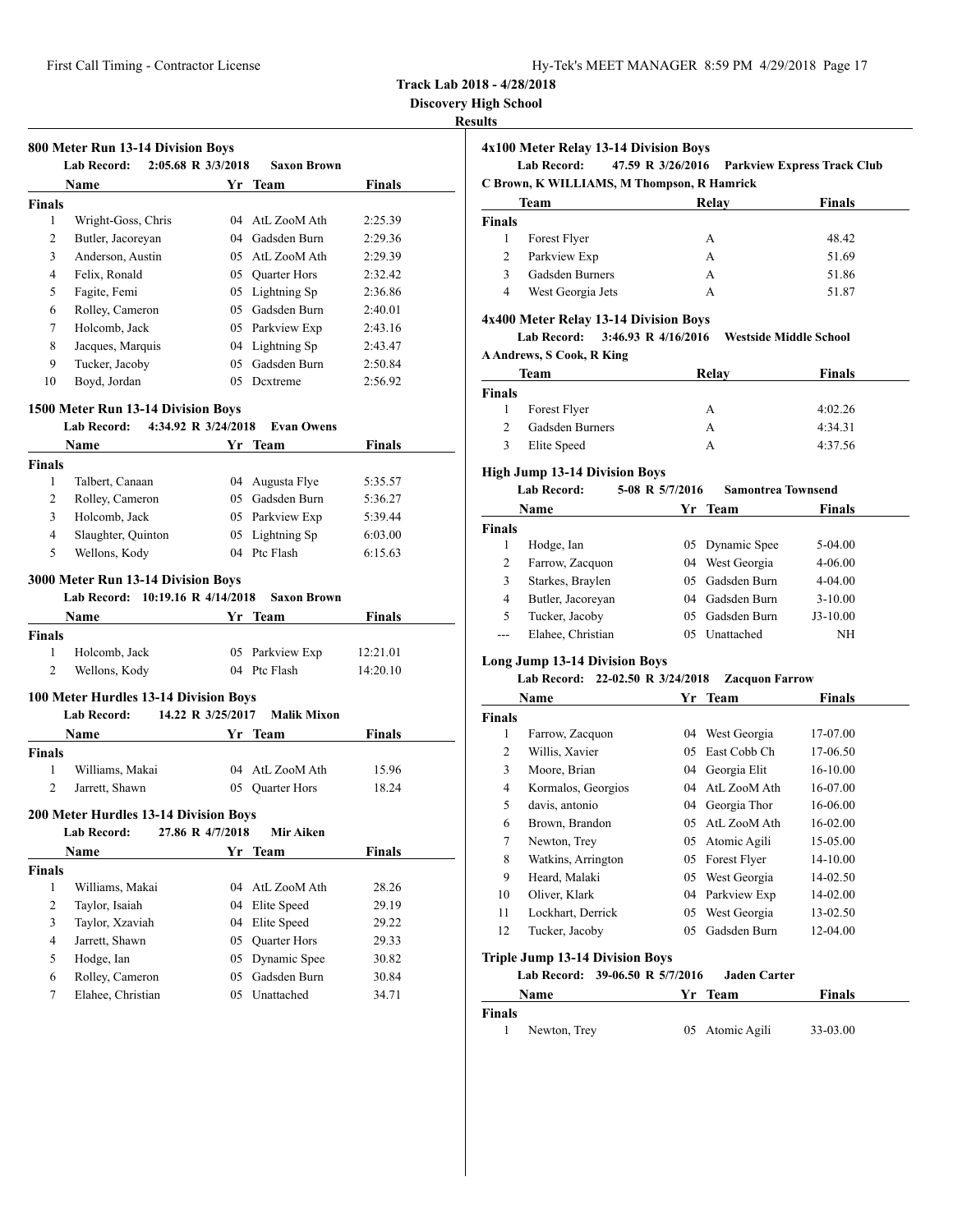**Discovery High School**

#### **Results**

| <b>Shot Put 13-14 Division Boys</b><br>47-10.50 R 4/15/2017<br><b>Adam Watkins</b><br><b>Lab Record:</b> |                     |    |                     |               |  |  |  |
|----------------------------------------------------------------------------------------------------------|---------------------|----|---------------------|---------------|--|--|--|
|                                                                                                          | Name                |    | Yr Team             | <b>Finals</b> |  |  |  |
| <b>Finals</b>                                                                                            |                     |    |                     |               |  |  |  |
| 1                                                                                                        | Jackson, Jayden     | 05 | Unattached          | 36-08.00      |  |  |  |
| 2                                                                                                        | Jemison, Corneal    |    | 05 Gadsden Burn     | 29-05.50      |  |  |  |
| 3                                                                                                        | Raymond, Louis      | 05 | Iron Spikes         | 28-07.00      |  |  |  |
| 4                                                                                                        | Hardy, Yeshua       |    | $04$ Throw-360      | 27-11.00      |  |  |  |
| 5                                                                                                        | Needham, Alexander  | 04 | Boys and Gir        | 26-00.00      |  |  |  |
| 6                                                                                                        | Butler-Paige, Ethan | 05 | <b>Unattached</b>   | $24 - 10.00$  |  |  |  |
| 6                                                                                                        | Burden, Christopher | 05 | <b>Quarter Hors</b> | 24-10.00      |  |  |  |
| 8                                                                                                        | Hollis, Damerion    | 05 | Gadsden Burn        | 20-05.50      |  |  |  |
| 9                                                                                                        | Elahee, Christian   | 05 | Unattached          | 18-02.00      |  |  |  |

#### **Discus Throw 1.0 kg 13-14 Division Boys**

#### **Lab Record: 135-11 R 4/15/2017 Adam Watkins**

| Hardy, Yeshua | 04                                                                                                                                           | Throw-360    | 94-09                                                                            |
|---------------|----------------------------------------------------------------------------------------------------------------------------------------------|--------------|----------------------------------------------------------------------------------|
|               |                                                                                                                                              |              | 83-07                                                                            |
|               | 05.                                                                                                                                          |              | 79-07                                                                            |
|               |                                                                                                                                              |              | 78-00                                                                            |
|               |                                                                                                                                              |              | $72-00$                                                                          |
|               | 05                                                                                                                                           |              | 67-06                                                                            |
|               | 05                                                                                                                                           | Gadsden Burn | 59-08                                                                            |
|               | 05                                                                                                                                           | Gadsden Burn | 43-09                                                                            |
|               | Kormalos, Georgios<br>Jackson, Jayden<br>Needham, Alexander<br>Butler-Paige, Ethan<br>Raymond, Louis<br>Jemison, Corneal<br>Hollis, Damerion |              | 04 AtL ZooM Ath<br>Unattached<br>04 Boys and Gir<br>05 Unattached<br>Iron Spikes |

# **Javelin Throw 600g 13-14 Division Boys**

#### **Lab Record: 145-00 R 4/29/2017 Josiah Quinn**

|        | <b>Name</b>         | Yr Team         | <b>Finals</b> |  |
|--------|---------------------|-----------------|---------------|--|
| Finals |                     |                 |               |  |
|        | Jackson, Jayden     | 05 Unattached   | 88-05         |  |
| 2      | Jemison, Corneal    | 05 Gadsden Burn | 79-04         |  |
| 3      | Needham, Alexander  | 04 Boys and Gir | $71-05$       |  |
| 4      | Butler-Paige, Ethan | 05 Unattached   | $67-10$       |  |
| 5      | Raymond, Louis      | 05 Iron Spikes  | $63 - 00$     |  |
| 6      | Hollis, Damerion    | 05 Gadsden Burn | 58-09         |  |

#### **100 Meter Dash 15-16 Division Boys**

# **Lab Record: 10.96 R 3/24/2018 Samuel Lindsey**

| <b>Name</b>   |                      |    | Yr Team      | <b>Finals</b> |  |
|---------------|----------------------|----|--------------|---------------|--|
| <b>Finals</b> |                      |    |              |               |  |
| 1             | Fountain, Rashun     | 03 | Elite Speed  | 11.68         |  |
| 1             | White, Derrick       | 03 | Elite Speed  | 11.68         |  |
| 3             | Shears, Quann        | 02 | Unattached   | 11.78         |  |
| 4             | Joseph, Justus       | 03 | Unattached   | 11.84         |  |
| 5             | Gordon, Omari        | 03 | Elite Speed  | 12.07         |  |
| 5             | Scott, Curtis        | 03 | Dynamic Spee | 12.07         |  |
| 7             | Fairnot, Dario       | 03 | Elite Speed  | 12.24         |  |
| 8             | Fitzgerald, KaDarius | 02 | Elite Speed  | 12.48         |  |
| 9             | Banahene, Benedict   | 02 | Jackrabbit T | 12.49         |  |
| 10            | Raymond, Nykolis     | 02 | Iron Spikes  | 12.58         |  |
| 11            | Day, Tyler           | 03 | Parkview Exp | 12.62         |  |
| 12            | Byers, Larry         | 03 | Parkview Exp | 13.56         |  |
|               |                      |    |              |               |  |

|               | 21.89 R 4/14/2018<br><b>Lab Record:</b><br><b>Samuel Lindsey</b> |    |              |        |  |  |
|---------------|------------------------------------------------------------------|----|--------------|--------|--|--|
|               | Name                                                             |    | Yr Team      | Finals |  |  |
| <b>Finals</b> |                                                                  |    |              |        |  |  |
| 1             | Gizzi, Michael                                                   | 03 | Blue Lightni | 22.99  |  |  |
| 2             | Fountain, Rashun                                                 | 03 | Elite Speed  | 23.11  |  |  |
| 3             | Johnson, Jaylon                                                  | 02 | Boys and Gir | 24.21  |  |  |
| 4             | Turner, Keshun                                                   | 03 | Lightning Sp | 24.32  |  |  |
| 5             | Gordon, Omari                                                    | 03 | Elite Speed  | 24.34  |  |  |
| 6             | White, Derrick                                                   | 03 | Elite Speed  | 24.51  |  |  |
| 7             | Scott, Curtis                                                    | 03 | Dynamic Spee | 24.66  |  |  |
| 8             | Pitts, Jaquavius                                                 | 03 | Lightning Sp | 25.31  |  |  |
| 9             | Day, Tyler                                                       | 03 | Parkview Exp | 25.87  |  |  |
| 10            | Fairnot, Dario                                                   | 03 | Elite Speed  | 26.07  |  |  |
| 11            | Burden, Chuntney                                                 | 02 | Quarter Hors | 26.60  |  |  |
| 12            | Banahene, Benedict                                               | 02 | Jackrabbit T | 26.98  |  |  |
| 13            | Fitzgerald, KaDarius                                             | 02 | Elite Speed  | 27.23  |  |  |
| 14            | Byers, Larry                                                     | 03 | Parkview Exp | 28.38  |  |  |

#### **400 Meter Dash 15-16 Division Boys**

#### **Lab Record: 51.23 R 4/14/2018 Samuel Lindsey**

|        | Name               | Yr | <b>Team</b>         | Finals  |
|--------|--------------------|----|---------------------|---------|
| Finals |                    |    |                     |         |
| 1      | Gizzi, Michael     | 03 | Blue Lightni        | 51.77   |
| 2      | Scott, Curtis      | 03 | Dynamic Spee        | 54.15   |
| 3      | Johnson, Jaylon    | 02 | Boys and Gir        | 54.43   |
| 4      | White, Derrick     | 03 | Elite Speed         | 55.11   |
| 5      | Fountain, Rashun   | 03 | Elite Speed         | 55.23   |
| 6      | Pitts, Jaquavius   | 03 | Lightning Sp        | 55.52   |
| 7      | Turner, Keshun     | 03 | Lightning Sp        | 55.79   |
| 8      | Elahee, Donovan    | 03 | Unattached          | 56.28   |
| 9      | Johnson, Titus     | 03 | Unattached          | 56.60   |
| 10     | Shears, Quann      | 02 | Unattached          | 57.17   |
| 11     | Burden, Chuntney   | 02 | <b>Quarter Hors</b> | 59.92   |
| 12     | Gordon, Omari      | 03 | Elite Speed         | 1:00.89 |
| 13     | Hacket, Jordan     | 02 | Jackrabbit T        | 1:01.60 |
| 14     | Fairnot, Dario     | 03 | Elite Speed         | 1:02.17 |
| 15     | Byers, Larry       | 03 | Parkview Exp        | 1:04.54 |
| 16     | Banahene, Benedict | 02 | Jackrabbit T        | 1:04.83 |

# **800 Meter Run 15-16 Division Boys**

|               | <b>Lab Record:</b> | 2:08.22 R 5/7/2016 | <b>Justyn Seivright</b> |         |
|---------------|--------------------|--------------------|-------------------------|---------|
|               | Name               | Yr                 | Team                    | Finals  |
| <b>Finals</b> |                    |                    |                         |         |
|               | Payne, Christian   | $03 -$             | AtL ZooM Ath            | 2:24.88 |
| 2             | Hall, Caden        |                    | 03 Parkview Exp         | 2:25.83 |
| 3             | Johnson, Titus     | 03                 | Unattached              | 2:28.29 |
| 4             | Taylor, Jackson    | 03                 | Elite Speed             | 2:30.93 |
| 5             | Camarillo, Roberto |                    | 03 Parkview Exp         | 2:34.44 |
| 6             | Hacket, Jordan     | 02.                | Jackrabbit T            | 2:38.76 |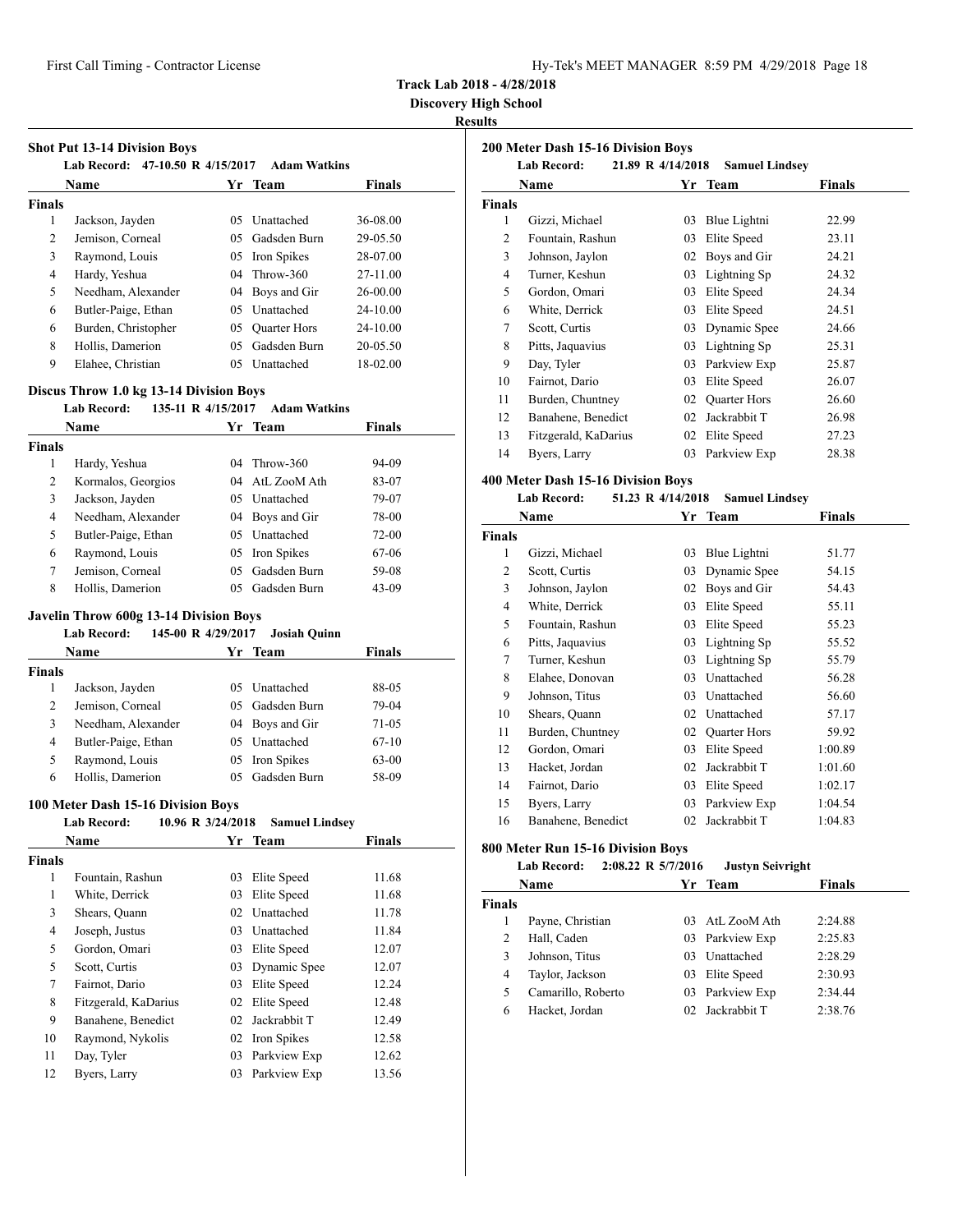**Discovery High School**

|                | 1500 Meter Run 15-16 Division Boys                                                    |                 |                              |               |
|----------------|---------------------------------------------------------------------------------------|-----------------|------------------------------|---------------|
|                | Lab Record: 4:31.86 R 5/7/2016                                                        |                 | <b>Jonathan Schulz</b>       |               |
|                | Name                                                                                  |                 | Yr Team                      | Finals        |
| Finals         |                                                                                       |                 |                              |               |
| 1              | DeChamplain, David                                                                    |                 | 02 Unattached                | 4:32.59       |
| 2              | Hall, Caden                                                                           |                 | 03 Parkview Exp              | 4:52.02       |
| 3              | Payne, Christian                                                                      |                 | 03 AtL ZooM Ath              | 4:52.96       |
| 4              | Camarillo, Roberto                                                                    |                 | 03 Parkview Exp              | 5:10.21       |
| 5              | Hacket, Jordan                                                                        |                 | 02 Jackrabbit T              | 5:12.77       |
| 6              | Johnson, Titus                                                                        |                 | 03 Unattached                | 5:27.79       |
|                | 3000 Meter Run 15-16 Division Boys                                                    |                 |                              |               |
|                | 9:47.45 R 4/29/2017<br><b>Lab Record:</b>                                             |                 | David DeChamplain            |               |
|                | Name<br><u>1986 - Yr Team ann an t-</u>                                               |                 |                              | <b>Finals</b> |
| <b>Finals</b>  |                                                                                       |                 |                              |               |
| 1              | DeChamplain, David                                                                    |                 | 02 Unattached                | 9:57.16       |
| 2              | Hall, Caden                                                                           |                 | 03 Parkview Exp              | 10:24.59      |
| 3              | Camarillo, Roberto                                                                    |                 | 03 Parkview Exp              | 11:26.00      |
| 4              | Taylor, Jackson                                                                       |                 | 03 Elite Speed               | 11:33.94      |
|                | 110 Meter Hurdles 15-16 Division Boys                                                 |                 |                              |               |
|                | <b>Lab Record:</b><br>14.70 R 4/15/2017                                               |                 | <b>Austin Wood</b>           |               |
|                | <b>Name</b><br><b>Example 2 Second Yr</b> Team                                        |                 |                              | <b>Finals</b> |
| Finals         |                                                                                       |                 |                              |               |
| 1              | Shears, Quann                                                                         |                 | 02 Unattached                | 16.94         |
| 2              | Burden, Chuntney                                                                      |                 | 02 Quarter Hors              | 19.49         |
| 3              | Day, Tyler                                                                            |                 | 03 Parkview Exp              | 19.52         |
|                | 400 Meter Hurdles 15-16 Division Boys<br><b>Lab Record:</b><br>$1:02.79$ R $4/7/2018$ |                 | <b>Malik Mixon</b>           |               |
|                | Name Yr Team                                                                          |                 |                              | <b>Finals</b> |
| <b>Finals</b>  |                                                                                       |                 |                              |               |
| 1              | Mixon, Malik                                                                          |                 | 03 Unattached                | 1:01.10R      |
| $\overline{2}$ | Burden, Chuntney                                                                      |                 | 02 Quarter Hors              | 1:10.62       |
| 3              | Elahee, Donovan                                                                       |                 | 03 Unattached                | 1:12.73       |
|                | 4x100 Meter Relay 15-16 Division Boys                                                 |                 |                              |               |
|                | <b>Lab Record:</b><br>45.15 R 4/15/2017                                               |                 | <b>Intensity Athletics</b>   |               |
|                | D Danner, E Pitts II, E Reynolds, S Lindsey                                           |                 |                              |               |
|                | <b>Team</b>                                                                           |                 | Relay                        | Finals        |
| <b>Finals</b>  |                                                                                       |                 |                              |               |
| 1              | Parkview Exp                                                                          |                 | А                            | 57.43         |
|                | 4x400 Meter Relay 15-16 Division Boys                                                 |                 |                              |               |
|                | 3:52.77 R 4/15/2017<br><b>Lab Record:</b>                                             |                 | <b>Jackrabbit Track Club</b> |               |
|                | D Cook, M Patterson, T Williams, W Harrison                                           |                 |                              |               |
|                | Team                                                                                  |                 | Relay                        | <b>Finals</b> |
| <b>Finals</b>  |                                                                                       |                 |                              |               |
| $\mathbf{1}$   | Elite Speed                                                                           |                 | А                            | 4:05.00       |
|                | <b>High Jump 15-16 Division Boys</b>                                                  |                 |                              |               |
|                | <b>Lab Record:</b>                                                                    | 5-06 R 4/7/2018 | <b>Quann Shears</b>          |               |
|                | <b>Lab Record:</b><br>5-06.50 R 4/14/2018                                             |                 | <b>John Catherman</b>        |               |
|                | Name                                                                                  |                 | Yr Team                      | Finals        |
| Finals<br>1    | Shears, Quann                                                                         |                 | 02 Unattached                | 5-06.00R      |
|                |                                                                                       |                 |                              |               |

|                         | <b>Long Jump 15-16 Division Boys</b>                                              |    |                           |               |
|-------------------------|-----------------------------------------------------------------------------------|----|---------------------------|---------------|
|                         | <b>Lab Record:</b><br>21-00 R 5/7/2016                                            |    | <b>Freddie Allen</b>      |               |
|                         | Name                                                                              |    | Yr Team                   | <b>Finals</b> |
| <b>Finals</b>           |                                                                                   |    |                           |               |
| 1                       | Carter, Jaden                                                                     |    | 02 Georgia Elit           | 20-03.00      |
| 2                       | Morozov, Mark                                                                     |    | 03 Unattached             | 19-06.50      |
| 3                       | Shears, Quann                                                                     |    | 02 Unattached             | 19-01.00      |
| 4                       | Donti, Sai Nishchal                                                               |    | 03 Unattached             | 17-10.00      |
| 5                       | Raymond, Nykolis                                                                  |    | 02 Iron Spikes            | 15-03.50      |
| 6                       | Banahene, Benedict                                                                |    | 02 Jackrabbit T           | 12-07.00      |
|                         | <b>Triple Jump 15-16 Division Boys</b><br><b>Lab Record:</b><br>40-04 R 5/7/2016  |    | <b>Tredarius Lassiter</b> |               |
|                         | Name                                                                              |    |                           | Finals        |
| <b>Finals</b>           |                                                                                   |    | Yr Team                   |               |
| 1                       | Morozov, Mark                                                                     |    | 03 Unattached             | 38-04.75      |
|                         | <b>Shot Put 15-16 Division Boys</b>                                               |    |                           |               |
|                         | 41-09 R 3/25/2017<br>Lab Record:                                                  |    | <b>Kendall Raymond</b>    |               |
|                         | Name                                                                              |    | Yr Team                   | Finals        |
| <b>Finals</b>           |                                                                                   |    |                           |               |
| 1                       | Brown, Pierce                                                                     |    | 03 Jackrabbit T           | 36-06.50      |
| $\overline{2}$          | Shears, Quann                                                                     |    | 02 Unattached             | 33-03.00      |
| 3                       | Gordon, Omari                                                                     |    | 03 Elite Speed            | 33-00.00      |
| 4                       | Raymond, Nykolis                                                                  |    | 02 Iron Spikes            | 29-04.00      |
| 5                       | Fitzgerald, KaDarius                                                              |    | 02 Elite Speed            | 25-04.50      |
|                         | Discus Throw 1.6 kg 15-16 Division Boys<br>107-04 R 4/8/2017<br>Lab Record:       |    | <b>Nykolis Raymond</b>    |               |
|                         | Name                                                                              |    | Yr Team                   | Finals        |
| <b>Finals</b>           |                                                                                   |    |                           |               |
| 1                       | Brown, Pierce                                                                     |    | 03 Jackrabbit T           | $107-04R$     |
| 2                       | Shears, Quann                                                                     |    | 02 Unattached             | 97-03         |
| 3                       | Raymond, Nykolis                                                                  |    | 02 Iron Spikes            | 53-11         |
|                         | <b>Javelin Throw 800g 15-16 Division Boys</b>                                     |    |                           |               |
|                         | <b>Lab Record:</b><br>168-05 R 3/24/2018                                          |    | <b>Quann Shears</b>       |               |
|                         | Name                                                                              |    | Yr Team                   | <b>Finals</b> |
| <b>Finals</b>           |                                                                                   |    |                           |               |
| 1                       | Shears, Quann                                                                     |    | 02 Unattached             | 161-04        |
| $\overline{\mathbf{c}}$ | Raymond, Nykolis                                                                  |    | 02 Iron Spikes            | 71-11         |
|                         | 400 Meter Hurdles 17-18 Division Boys                                             |    |                           |               |
|                         | <b>Lab Record:</b><br>59.71 R 4/15/2017                                           |    | <b>Latrell Murray</b>     |               |
|                         | Name                                                                              |    | Yr Team                   | Finals        |
| Finals                  |                                                                                   |    |                           |               |
| 1                       | Hossack, Daniel                                                                   |    | 00 Unattached             | 1:03.35       |
|                         | <b>Triple Jump 17-18 Division Boys</b><br><b>Lab Record:</b><br>39-03 R 4/29/2017 |    | <b>Patrick Harris</b>     |               |
|                         | Name                                                                              |    | Yr Team                   | <b>Finals</b> |
| <b>Finals</b>           |                                                                                   |    |                           |               |
| 1                       | Thomas, Joshua                                                                    |    | 01 Alabama Heat           | 42-09.50R     |
| 2                       | Spearman, Dontavious                                                              | 01 | Georgia Elit              | 33-07.00      |
|                         |                                                                                   |    |                           |               |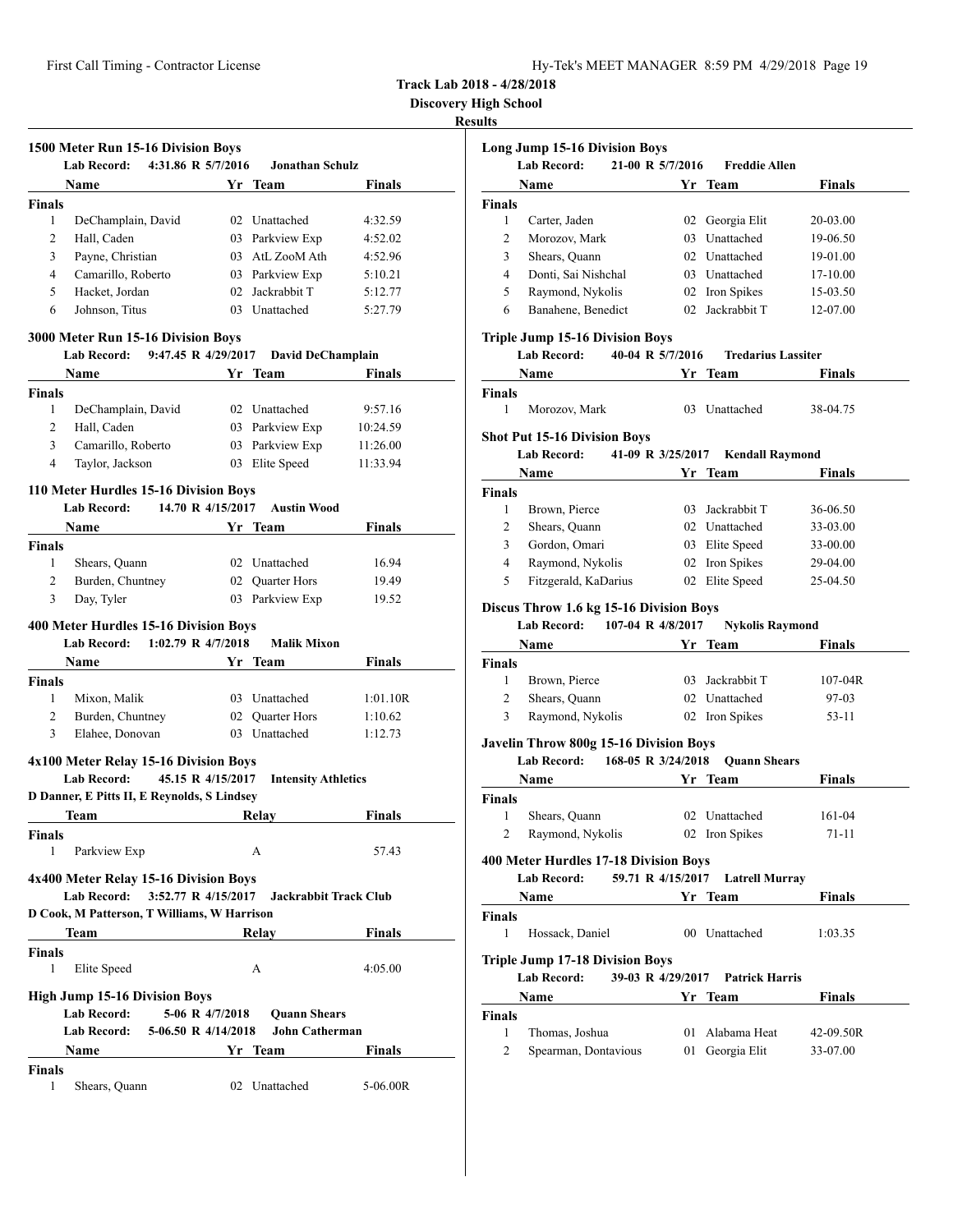**Discovery High School**

#### **Results**

| 100 Meter Dash 6 & Under Boys<br>16.43 R 3/25/2016<br><b>Lab Record:</b><br>Taurean Ellinger |                  |  |                  |               |  |
|----------------------------------------------------------------------------------------------|------------------|--|------------------|---------------|--|
|                                                                                              | Name             |  | Yr Team          | <b>Finals</b> |  |
| <b>Finals</b>                                                                                |                  |  |                  |               |  |
| 1                                                                                            | Williamson, Jace |  | 12. Unattached   | 17.59         |  |
| $\overline{2}$                                                                               | Edwards, Jensen  |  | 12. Alabama Heat | 17.94         |  |
| 3                                                                                            | haskell, braylon |  | 12 Lightning Sp  | 18.69         |  |
| 4                                                                                            | Watkins, Kameron |  | 13 Forest Flyer  | 19.95         |  |
| 5                                                                                            | Paul Jr, Nevado  |  | 12 Nevado Paul   | 20.13         |  |
| 6                                                                                            | jones, jamie     |  | 12 Dextreme      | 20.45         |  |
| 7                                                                                            | Silva, Mike      |  | 78 Almighty Spo  | 23.93         |  |
| 8                                                                                            | cason, israel    |  | 12 Dextreme      | 25.05         |  |
| 9                                                                                            | jackson, landon  |  | Dextreme         | 25.15         |  |
|                                                                                              |                  |  |                  |               |  |

#### **200 Meter Dash 6 & Under Boys**

|                    | <b>Lab Record:</b>                                  | 34.62 R 4/14/2018   | <b>Jace Williamson</b>             |                    |
|--------------------|-----------------------------------------------------|---------------------|------------------------------------|--------------------|
|                    | <b>Name</b>                                         |                     | Yr Team                            | Finals             |
| <b>Finals</b>      |                                                     |                     |                                    |                    |
| 1                  | Williamson, Jace                                    |                     | 12 Unattached                      | 36.50              |
| 2                  | phillips, makai                                     |                     | 12 Lightning Sp                    | 36.73              |
| 3                  | Edwards, Jensen                                     |                     | 12 Alabama Heat                    | 38.11              |
| $\overline{4}$     | haskell, braylon                                    |                     | 12 Lightning Sp                    | 39.50              |
| 5                  | Watkins, Kameron                                    |                     | 13 Forest Flyer                    | 43.19              |
| 6                  | jones, jamie                                        |                     | 12 Dextreme                        | 45.04              |
| 7                  | Paul Jr, Nevado                                     |                     | 12 Nevado Paul                     | 47.14              |
| 8                  | Elahee, Miles                                       |                     | 12 Unattached                      | 49.11              |
| 9                  | jackson, landon                                     |                     | 12 Dextreme                        | 49.77              |
| 10                 | cason, israel                                       |                     | 12 Dextreme                        | 57.10              |
| 11                 | stephens, peyton                                    |                     | 12 Dextreme                        | 57.96              |
|                    |                                                     |                     |                                    |                    |
|                    | 400 Meter Dash 6 & Under Boys<br><b>Lab Record:</b> | 1:20.00 R 4/15/2017 | <b>Taurean Ellinger</b>            |                    |
|                    |                                                     |                     |                                    |                    |
|                    | <b>Name</b>                                         | Yr                  | Team                               | <b>Finals</b>      |
| <b>Finals</b><br>1 |                                                     |                     | 12 Alabama Heat                    | 1:34.06            |
| 2                  | Edwards, Jensen<br>jones, jamie                     |                     | 12 Dextreme                        | 1:37.38            |
| 3                  | Elahee, Miles                                       |                     | 12 Unattached                      | 1:54.01            |
| 4                  | cason, israel                                       |                     | 12 Dextreme                        | 2:07.39            |
| 5                  | Walker, Joshua                                      |                     |                                    |                    |
| 6                  | Walker, Luther                                      |                     | 17 Augusta Flye<br>13 Augusta Flye | 2:43.89<br>3:00.14 |
|                    |                                                     |                     |                                    |                    |
|                    | Long Jump 6 & Under Boys                            |                     |                                    |                    |
|                    | <b>Lab Record:</b>                                  | 9-09.50 R 4/15/2017 | <b>Daniel Hill III</b>             |                    |
|                    | <b>Name</b>                                         |                     | Yr Team                            | <b>Finals</b>      |
| <b>Finals</b>      |                                                     |                     |                                    |                    |
| $\mathbf{1}$       | Elahee, Miles                                       |                     | 12 Unattached                      | 8-03.50            |
| $\overline{c}$     | Walker, Luther                                      | 13                  | Augusta Flye                       | 2-09.00            |
|                    | Javelin Throw 300g 6 & Under Boys                   |                     |                                    |                    |
|                    | <b>Lab Record:</b>                                  | 30-00 R 3/21/2015   | <b>Jamal Williams</b>              |                    |
|                    | Name                                                | Yr                  | Team                               | <b>Finals</b>      |
|                    |                                                     |                     |                                    |                    |
| <b>Finals</b><br>1 | Elahee, Miles                                       | 12                  | Unattached                         | 14-02              |
| $\overline{2}$     | Walker, Joshua                                      | 17                  | Augusta Flye                       | 8-02               |
|                    |                                                     |                     |                                    |                    |

| 100 Meter Dash 17-18 Division Men                               |                                                                 |    |                        |               |  |  |
|-----------------------------------------------------------------|-----------------------------------------------------------------|----|------------------------|---------------|--|--|
| <b>Lab Record:</b><br>10.84 R 3/25/2017<br><b>Kuune Mini</b>    |                                                                 |    |                        |               |  |  |
|                                                                 | Name                                                            |    | Yr Team                | Finals        |  |  |
| <b>Finals</b>                                                   |                                                                 |    |                        |               |  |  |
| 1                                                               | McKeal, Terrion                                                 |    | 00 Brook Squad         | 11.49         |  |  |
| 2                                                               | McGhee, Wendell                                                 |    | 00 West Georgia        | 11.71         |  |  |
| 3                                                               | Clemons, Jamal                                                  |    | 00 Unattached          | 11.72         |  |  |
| 4                                                               | George, Kingston                                                |    | 00 Unattached          | 11.87         |  |  |
| 5                                                               | Hossack, Daniel                                                 |    | 00 Unattached          | 11.91         |  |  |
| 6                                                               | Alele, Val                                                      |    | 01 Unattached          | 12.13         |  |  |
| 7                                                               | Cook, Dorian                                                    |    | 01 Jackrabbit T        | 12.51         |  |  |
|                                                                 | 200 Meter Dash 17-18 Division Men                               |    |                        |               |  |  |
|                                                                 | <b>Lab Record:</b><br>21.77 R 4/29/2017                         |    | <b>Kuune Mini</b>      |               |  |  |
|                                                                 | Name                                                            |    | Yr Team                | Finals        |  |  |
| <b>Finals</b>                                                   |                                                                 |    |                        |               |  |  |
| 1                                                               | McKeal, Terrion                                                 |    | 00 Brook Squad         | 23.28         |  |  |
| 2                                                               | McGhee, Wendell                                                 |    | 00 West Georgia        | 24.24         |  |  |
| 3                                                               | George, Kingston                                                |    | 00 Unattached          | 24.33         |  |  |
| 4                                                               | Buchanan, Chanson                                               |    | 00 Unattached          | 24.39         |  |  |
| 5                                                               | Clemons, Jamal                                                  |    | 00 Unattached          | 24.47         |  |  |
| 6                                                               | Lewis, Dezman                                                   |    | 00 Adrenaline R        | 25.05         |  |  |
| 7                                                               | Lloyd, Selwyn                                                   |    | 01 Elite Speed         | 25.17         |  |  |
| 8                                                               | Cook, Dorian                                                    |    | 01 Jackrabbit T        | 26.17         |  |  |
|                                                                 | 400 Meter Dash 17-18 Division Men                               |    |                        |               |  |  |
|                                                                 | <b>Lab Record:</b><br>50.09 R 4/30/2016                         |    | <b>Gerald Mitchell</b> |               |  |  |
|                                                                 | Name                                                            |    | Yr Team                | Finals        |  |  |
| <b>Finals</b>                                                   |                                                                 |    |                        |               |  |  |
| 1                                                               | Lewis, Dezman                                                   |    | 00 Adrenaline R        | 54.16         |  |  |
| 2                                                               | Buchanan, Chanson                                               |    | 00 Unattached          | 54.57         |  |  |
| 3                                                               | Clemons, Jamal                                                  |    | 00 Unattached          | 55.42         |  |  |
| 4                                                               | Lloyd, Selwyn                                                   |    | 01 Elite Speed         | 55.97         |  |  |
| 5                                                               | Alele, Val                                                      |    | 01 Unattached          | 59.76         |  |  |
|                                                                 |                                                                 |    |                        |               |  |  |
|                                                                 | 800 Meter Run 17-18 Division Men                                |    |                        |               |  |  |
| 2:00.56 R 5/7/2016<br><b>Lab Record:</b><br><b>Cameron Pack</b> |                                                                 |    |                        |               |  |  |
|                                                                 | Name                                                            | Yr | Team                   | Finals        |  |  |
| Finals                                                          |                                                                 |    |                        |               |  |  |
| 1                                                               | Hossack, Daniel                                                 |    | 00 Unattached          | 2:04.67       |  |  |
| 2                                                               | Reyes, Benjamin                                                 |    | 01 Unattached          | 2:08.84       |  |  |
| 3                                                               | Lewis, Dezman                                                   |    | 00 Adrenaline R        | 2:13.80       |  |  |
| 4                                                               | Gipson, Noah                                                    |    | 01 Blue Lightni        | 2:24.33       |  |  |
|                                                                 | 1500 Meter Run 17-18 Division Men                               |    |                        |               |  |  |
| <b>Lab Record:</b><br>4:26.73 R 3/18/2017<br><b>Alex Beers</b>  |                                                                 |    |                        |               |  |  |
|                                                                 | <b>Name</b>                                                     |    | Yr Team                | <b>Finals</b> |  |  |
| Finals                                                          |                                                                 |    |                        |               |  |  |
| 1                                                               | DeChamplain, Samuel                                             |    | 00 Unattached          | 4:53.70       |  |  |
| 3000 Meter Run 17-18 Division Men                               |                                                                 |    |                        |               |  |  |
|                                                                 | 9:28.06 R 3/4/2017<br><b>Lab Record:</b><br><b>Will Bullock</b> |    |                        |               |  |  |
|                                                                 | Name                                                            |    | Yr Team                | Finals        |  |  |
| <b>Finals</b>                                                   |                                                                 |    |                        |               |  |  |
| 1                                                               | Gipson, Noah                                                    |    | 01 Blue Lightni        | 10:34.08      |  |  |
|                                                                 |                                                                 |    |                        |               |  |  |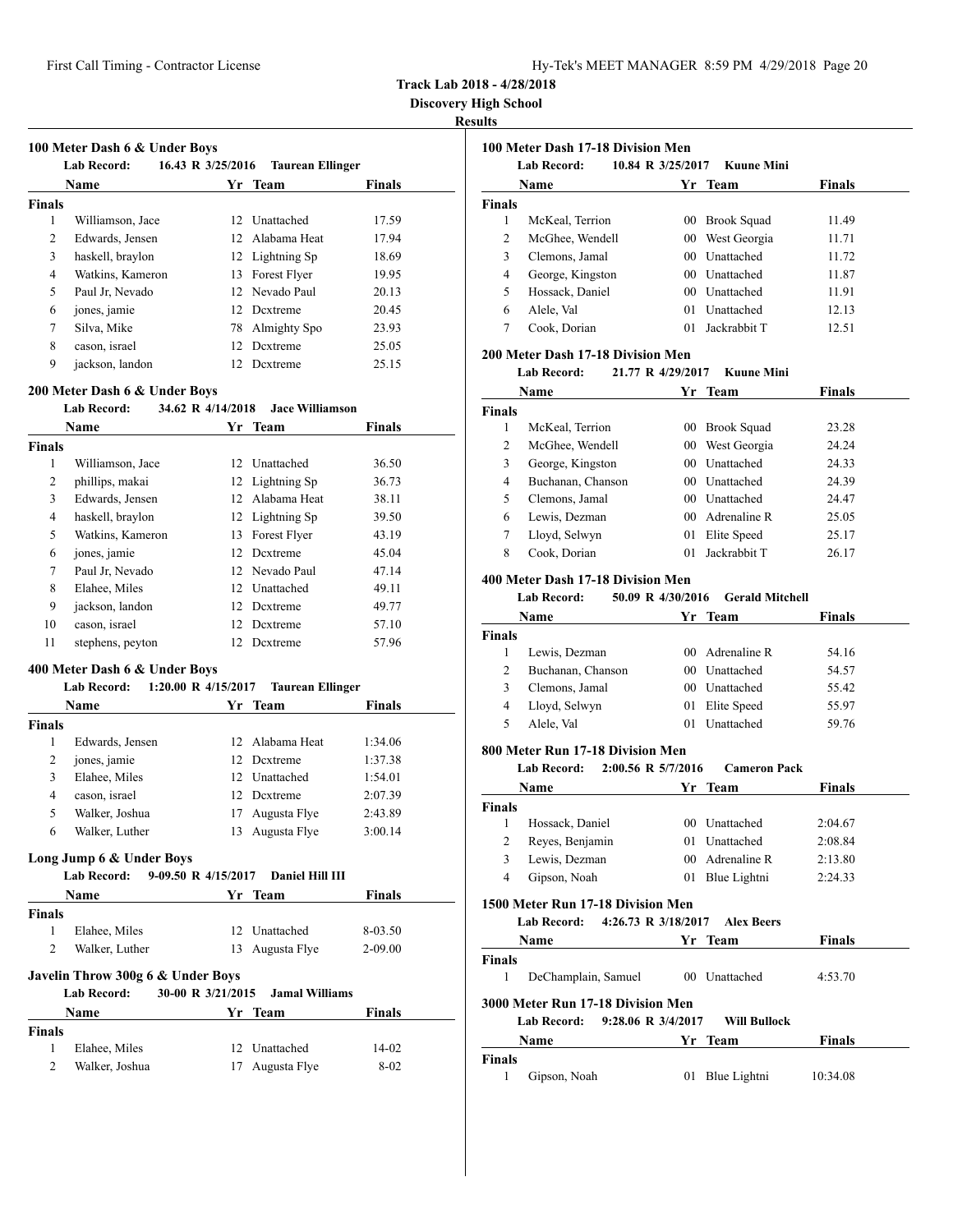**Discovery High School**

|                                                          | 110 Meter Hurdles 17-18 Division Men<br>Lab Record:<br>17.02 R $5/7/2016$               |    | <b>Christopher Williams</b> |                             |  |
|----------------------------------------------------------|-----------------------------------------------------------------------------------------|----|-----------------------------|-----------------------------|--|
|                                                          | Name                                                                                    |    | Yr Team                     | <b>Finals</b>               |  |
| <b>Finals</b>                                            |                                                                                         |    |                             |                             |  |
| 1                                                        | Thomas, Joshua                                                                          |    | 01 Alabama Heat             | 16.07R                      |  |
| 2                                                        | Alele, Val                                                                              |    | 01 Unattached               | 17.33                       |  |
|                                                          | High Jump 17-18 Division Men                                                            |    |                             |                             |  |
|                                                          | Lab Record: 5-10.75 R 3/24/2018 Keishon Franklin                                        |    |                             |                             |  |
|                                                          | Name Yr Team                                                                            |    |                             | <b>Finals</b>               |  |
| <b>Finals</b>                                            |                                                                                         |    |                             |                             |  |
| 1                                                        | Alele, Val                                                                              |    | 01 Unattached               | 5-04.00                     |  |
| <b><i><u>ALL</u></i></b>                                 | Hossack, Daniel                                                                         |    | 00 Unattached               | NH                          |  |
|                                                          |                                                                                         |    |                             |                             |  |
|                                                          | Long Jump 17-18 Division Men                                                            |    |                             |                             |  |
|                                                          | Lab Record: 22-01 R 4/8/2017 Ja'Von Douglas                                             |    |                             |                             |  |
|                                                          | Name                                                                                    |    | Yr Team                     | Finals                      |  |
| <b>Finals</b>                                            |                                                                                         |    |                             |                             |  |
| 1                                                        | Thomas, Joshua                                                                          |    | 01 Alabama Heat             | 21-03.50                    |  |
| $\overline{c}$                                           | McGhee, Wendell                                                                         |    | 00 West Georgia             | 19-11.00                    |  |
| 3                                                        | Alele, Val                                                                              |    | 01 Unattached               | 18-05.50                    |  |
| 4                                                        | Spearman, Dontavious                                                                    |    | 01 Georgia Elit             | 17-10.50                    |  |
| 5                                                        | Hossack, Daniel                                                                         |    | 00 Unattached               | 15-00.00                    |  |
|                                                          | <b>Shot Put 17-18 Division Men</b><br>Lab Record: 43-11 R 5/7/2016 Carson Brown<br>Name |    | Yr Team                     | <b>Finals</b>               |  |
|                                                          |                                                                                         |    |                             |                             |  |
| <b>Finals</b><br>1                                       |                                                                                         |    |                             |                             |  |
|                                                          | Raymond, Kendall                                                                        |    | 01 Iron Spikes              | 37-07.00                    |  |
| 2                                                        | Cook, Dorian                                                                            | 01 | Jackrabbit T                | 28-02.00                    |  |
| 3                                                        | Hossack, Daniel                                                                         |    | 00 Unattached               | 27-11.00                    |  |
|                                                          | Discus Throw 1.6 kg 17-18 Division Men                                                  |    |                             |                             |  |
| 108-02 R 4/29/2017 Jermiah Roberts<br><b>Lab Record:</b> |                                                                                         |    |                             |                             |  |
|                                                          | Name                                                                                    |    | Yr Team                     | <b>Finals</b>               |  |
| <b>Finals</b>                                            |                                                                                         |    |                             |                             |  |
| $\mathbf{1}$                                             | Raymond, Kendall 01 Iron Spikes                                                         |    |                             | 37-07                       |  |
|                                                          | Javelin Throw 800g 17-18 Division Men                                                   |    |                             |                             |  |
|                                                          | Lab Record: 183-02.50 R 4/16/2016 Will Kingsfield                                       |    |                             |                             |  |
|                                                          | Name Yr Team Finals                                                                     |    |                             |                             |  |
| <b>Finals</b>                                            |                                                                                         |    |                             |                             |  |
| 1                                                        | Raymond, Kendall                                                                        | 01 | Iron Spikes                 | 91-05                       |  |
|                                                          | 100 Meter Dash Masters Men                                                              |    |                             |                             |  |
|                                                          | 10.85 R 4/29/2017<br>Lab Record:                                                        |    |                             | <b>Shaquawn Vandergrift</b> |  |
|                                                          |                                                                                         |    |                             |                             |  |
|                                                          | Name                                                                                    |    | Yr Team                     | Finals                      |  |
| Finals                                                   |                                                                                         |    |                             |                             |  |
| 1                                                        | Roland, Terrence                                                                        | 82 | Unattached                  | 11.34                       |  |
| 2                                                        | Burnett, Sean                                                                           | 81 | Unattached                  | 11.35                       |  |
| 3                                                        | Paul, Nevado                                                                            |    | 75 Nevado Paul              | 12.15                       |  |
| 4                                                        | Ali, Mohamed                                                                            |    | 69 Tnt Internat             | 13.35                       |  |

| <b>200 Meter Dash Masters Men</b>                                                                     |                             |               |  |  |  |
|-------------------------------------------------------------------------------------------------------|-----------------------------|---------------|--|--|--|
| Lab Record: 22.40 R 3/19/2016 Peter John                                                              |                             |               |  |  |  |
| Name                                                                                                  |                             | <b>Finals</b> |  |  |  |
| <b>Finals</b>                                                                                         |                             |               |  |  |  |
| 1 Burnett, Sean                                                                                       | 81 Unattached               | 22.67         |  |  |  |
| $\mathbf{2}$<br>Paul, Nevado                                                                          | 75 Nevado Paul              | 24.26         |  |  |  |
| <b>High Jump Masters Men</b>                                                                          |                             |               |  |  |  |
| <b>Lab Record:</b>                                                                                    | 6-01 R 3/4/2017 Larry Henry |               |  |  |  |
| Name Yr Team                                                                                          |                             | <b>Finals</b> |  |  |  |
| <b>Finals</b><br>Smith, Armond<br>$1 \quad$                                                           | 80 Unattached               | 5-04.00       |  |  |  |
| <b>Shot Put Masters Men</b>                                                                           |                             |               |  |  |  |
| Lab Record: 41-10 R 4/15/2017 Scott Luchenbill                                                        |                             |               |  |  |  |
| <b>Name Solution Yr</b> Team                                                                          |                             | Finals        |  |  |  |
| <b>Finals</b><br>$\mathbf{1}$<br>Ali. Mohamed                                                         | 69 Tnt Internat 28-02.00    |               |  |  |  |
| <b>Discus Throw 1.6 kg Masters Men</b>                                                                |                             |               |  |  |  |
| Lab Record: 94-09 R 4/15/2017 Scott Luchenbill                                                        |                             |               |  |  |  |
| Name Yr Team                                                                                          |                             | Finals        |  |  |  |
| Finals                                                                                                |                             |               |  |  |  |
| $1 \quad$<br>Ali, Mohamed                                                                             | 69 Tnt Internat             | 98-03R        |  |  |  |
| <b>Javelin Throw Masters Men</b>                                                                      |                             |               |  |  |  |
| Lab Record: 150-04 R 5/7/2016                                                                         | <b>Clay Dennis</b>          |               |  |  |  |
| Name Yr Team                                                                                          |                             | Finals        |  |  |  |
| <b>Finals</b>                                                                                         |                             |               |  |  |  |
| 1<br>fuqua, jim                                                                                       | 53 Unattached               | $168-00R$     |  |  |  |
| 100 Meter Dash Open Division Men<br>Lab Record: 10.37 R 4/16/2016 Evander Wells                       |                             |               |  |  |  |
|                                                                                                       |                             | <b>Finals</b> |  |  |  |
| Name Yr Team                                                                                          |                             |               |  |  |  |
| <b>Finals</b><br>1<br>Mason, George                                                                   | 99 Unattached               | 12.38         |  |  |  |
| 200 Meter Dash Open Division Men                                                                      |                             |               |  |  |  |
| Lab Record: 20.93 R 4/16/2016 Evander Wells                                                           |                             |               |  |  |  |
| Name                                                                                                  | Yr Team                     | <b>Finals</b> |  |  |  |
| Finals                                                                                                |                             |               |  |  |  |
| Knowles, Demitri<br>1                                                                                 | 92 Unattached               | 22.84         |  |  |  |
| 2<br>Mason, George                                                                                    | 99 Unattached               | 24.76         |  |  |  |
| 3<br>Smith, Chris                                                                                     | 95 Unattached               | 44.34         |  |  |  |
|                                                                                                       |                             |               |  |  |  |
| 400 Meter Dash Open Division Men<br><b>Lab Record:</b><br>48.49 R 4/16/2016<br><b>Danzell Fortson</b> |                             |               |  |  |  |
| Name                                                                                                  | Yr Team                     | Finals        |  |  |  |
| Finals<br>Smith, Chris<br>1                                                                           | 95 Unattached               | 57.07         |  |  |  |
| 800 Meter Run Open Division Men                                                                       |                             |               |  |  |  |
| 2:05.12 R 3/7/2015<br><b>Lab Record:</b><br><b>Joseph Justin</b>                                      |                             |               |  |  |  |
| Name                                                                                                  | Yr Team                     | Finals        |  |  |  |
|                                                                                                       |                             |               |  |  |  |
| Finals<br>1<br>Hackett, Lyn                                                                           | 92 Unattached               | 2:13.01       |  |  |  |